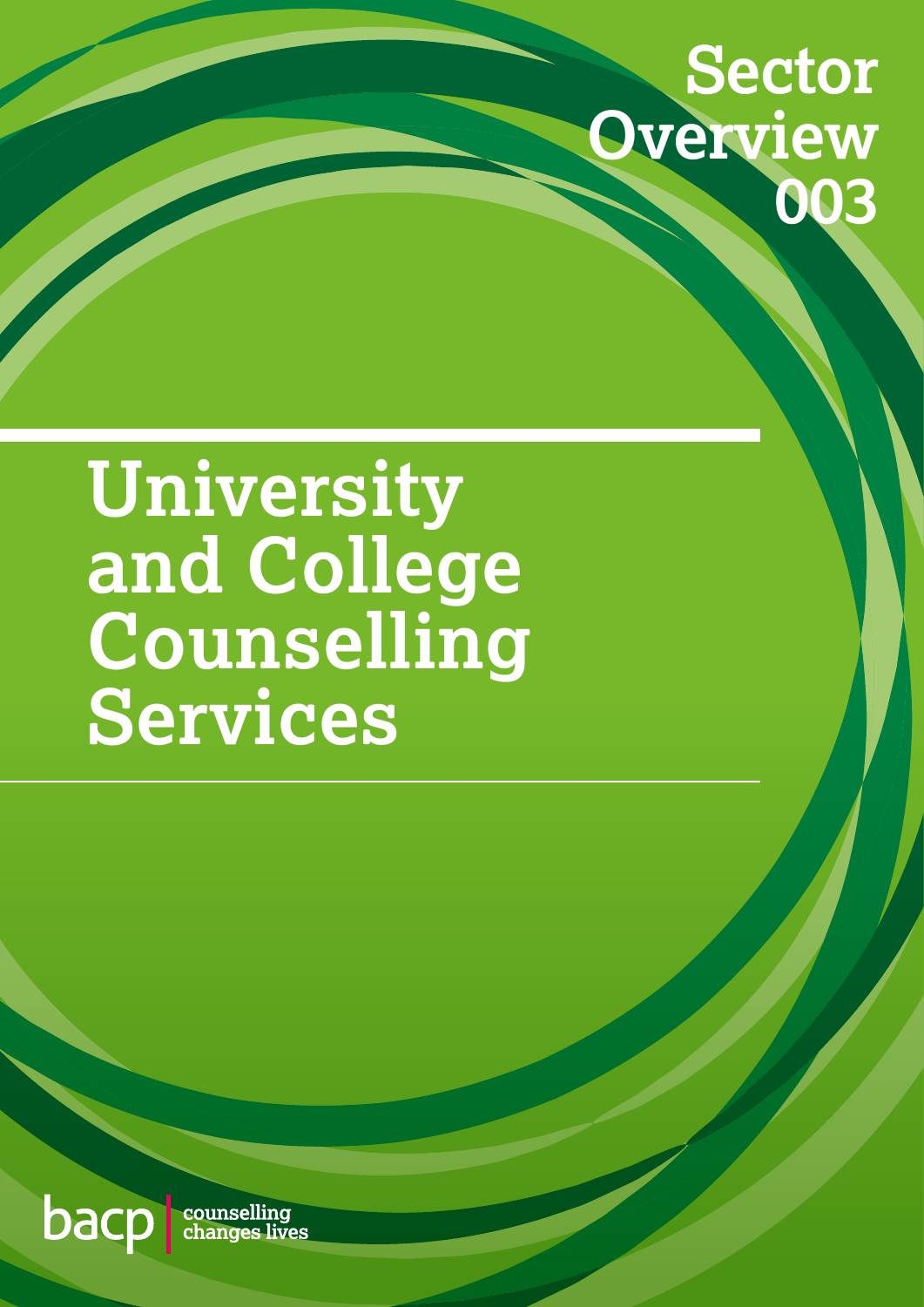#### **Sector Resource 003 University and College Counselling Services**

Copyright information:

Sector Resource 003 *University and College Counselling Services* is published by the British Association for Counselling and Psychotherapy, BACP House, 15 St John's Business Park, Lutterworth, Leicestershire, LE17 4HB.

**T:** 01455 883300 **F:** 01455 550243 **E:** [bacp@bacp.co.uk](mailto:bacp@bacp.co.uk) **[www.bacp.co.uk](http://www.bacp.co.uk)**

BACP is the largest professional organisation for counselling and psychotherapy in the UK, is a company limited by guarantee 2175320 in England and Wales, and a registered charity, 298361.

Copyright © 2017 British Association for Counselling and Psychotherapy.

Permission is granted to reproduce for personal and educational use only. Commercial copying, hiring and lending are prohibited.

Design by Steers McGillan Eves.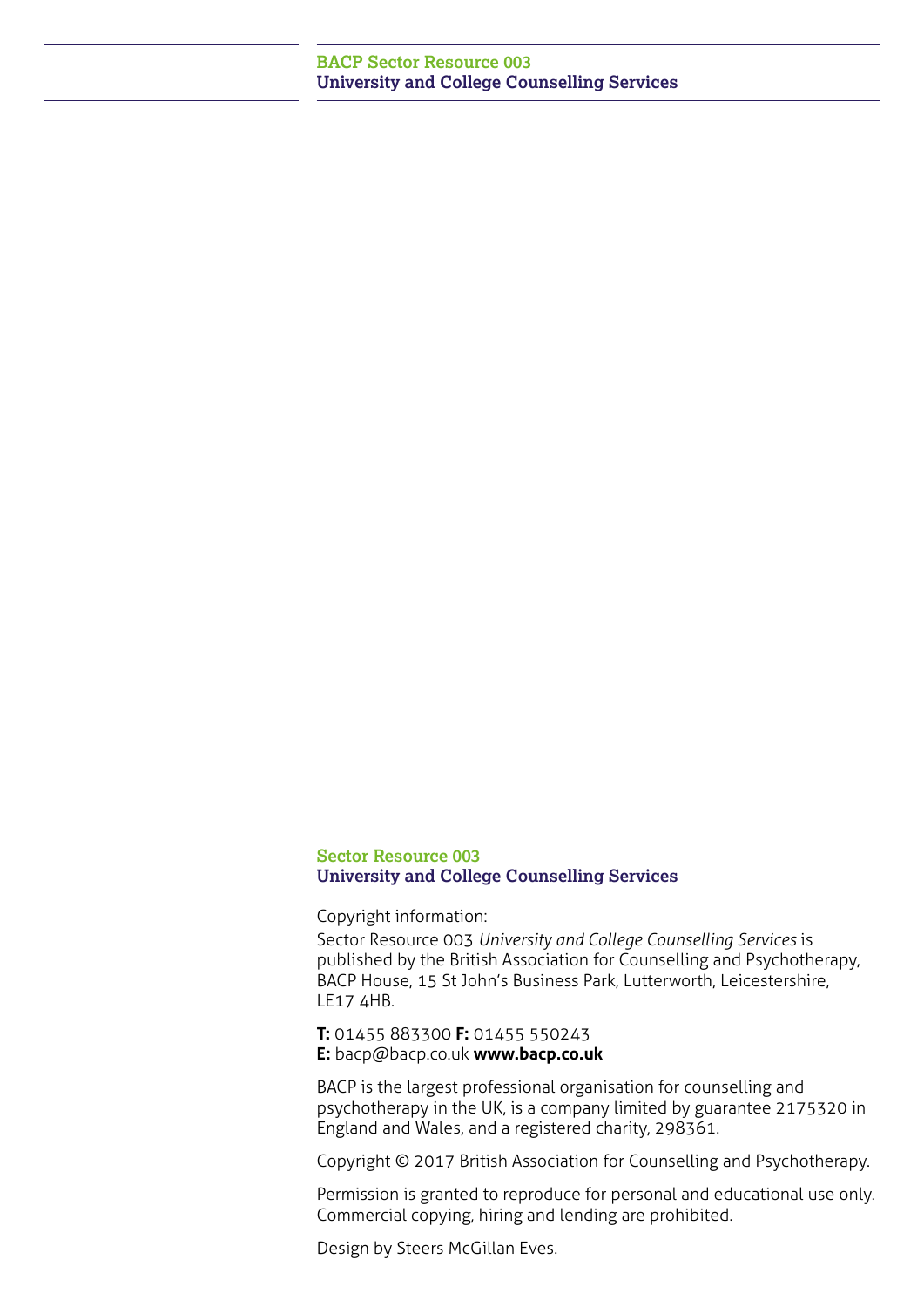# **Contents**

| <b>Context</b>             | 04 |
|----------------------------|----|
| Using the Sector Resources | 04 |
| 1. Introduction            | 05 |

#### **2. [The role of the counselling service in sixth](#page-5-0)[form colleges, further and higher education](#page-5-0)** <sup>05</sup>

| 2.1 How an embedded service adds value to an institution              | 07 |
|-----------------------------------------------------------------------|----|
| 2.2 Managing institutional expectations and professional requirements | 09 |

| 3. Working with vulnerable client groups | 11 |
|------------------------------------------|----|
| 3.1 Working with young people            | 11 |
| 3.2 Vulnerable adults                    | 12 |
| 3.3 Safeguarding                         | 12 |
| 3.4 Reporting abuse                      | 12 |
| 3.5 Prevent strategy                     | 13 |
| 3.6 Managing clients at risk             | 14 |
| 3.7 Client records/storage               | 15 |
| 3.8 Access to records                    | 17 |
| 3.9 Retention of records                 | 17 |
|                                          |    |

### **4. Staffing** 18

| 4.1 Management of the counselling service | 19 |
|-------------------------------------------|----|
| 4.2 Administrative support                | 19 |
| 4.3 Appointment of counsellors            | 20 |
| 4.4 Salary structures                     | 21 |
| 4.5 Contractual issues                    | 21 |
| 4.6 Part-time and temporary counsellors   | 22 |
| 4.7 Lone counsellors                      | 22 |
| 4.8 Trainee counsellors                   | 22 |
| 4.9 Voluntary counsellors                 | 23 |
| 4.10 Working in multi-disciplinary teams  | 25 |
|                                           |    |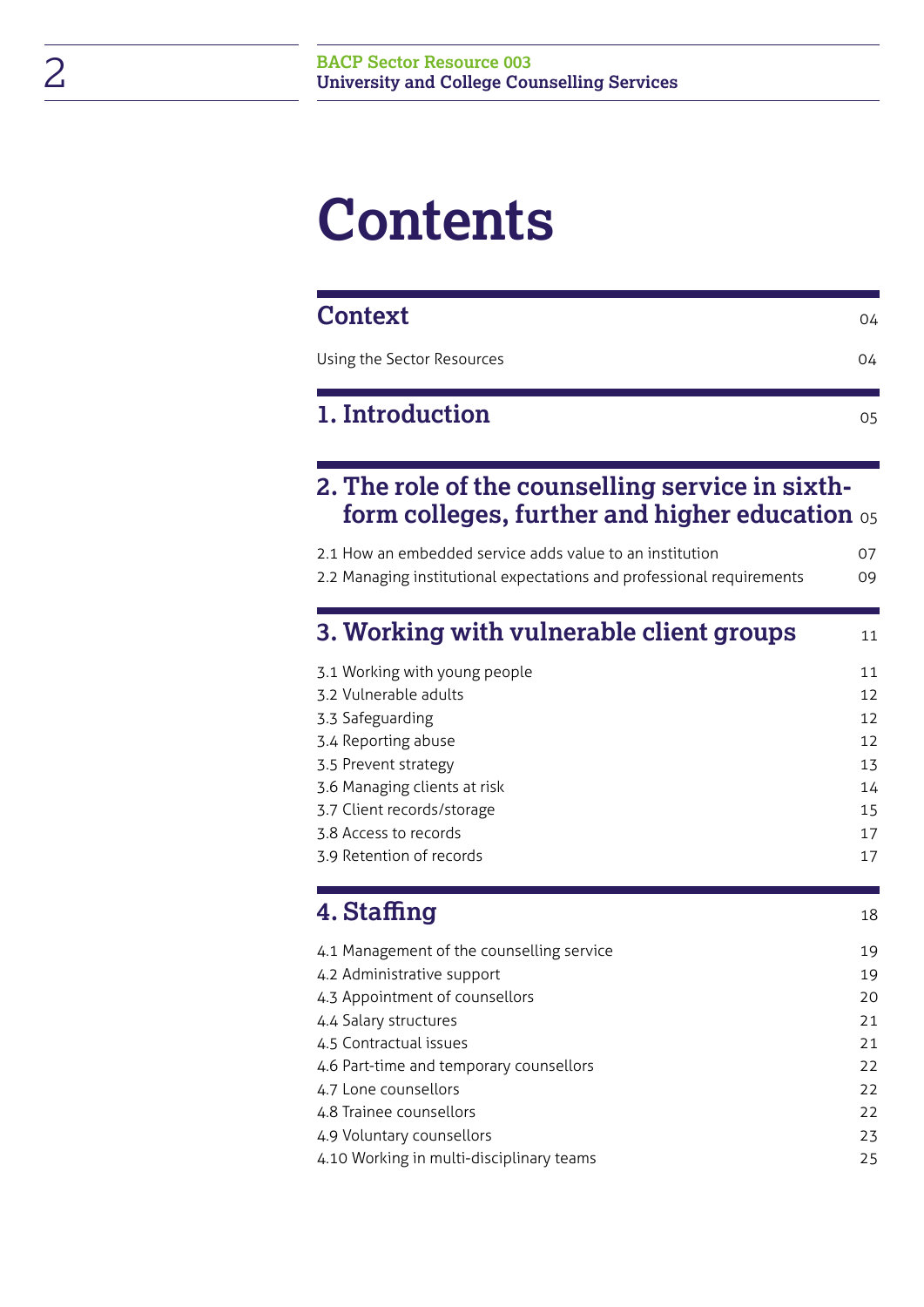# 3 **BACP Sector Resource 003 University and College Counselling Services**

| 5. Working practices                                               |          |
|--------------------------------------------------------------------|----------|
| 5.1 Equality, diversity and inclusion                              | 25       |
| 5.2 Contact hours/caseload management                              | 26       |
| 5.3 Self-care                                                      | 27       |
| 5.4 Managing waiting lists                                         | 28       |
| 5.5 Managing multiple sites                                        | 30       |
| 5.6 Counselling supervision                                        | 30       |
| 5.7 Training and CPD                                               | 31       |
| 5.8 Responding to the 24/7 culture                                 | 31       |
| 5.9 Use of social media                                            | 31       |
| 5.10 Working online                                                | 32       |
| 5.11 Counsellors with additional roles in the institution          | 32       |
| 5.12 Arrangements during vacations                                 | 33       |
| 5.13 Seeing students as private clients                            | 33       |
| 5.14 Accompanying clients to meetings off campus                   | 34       |
|                                                                    |          |
| 5.15 Evaluation and monitoring                                     | 34       |
| 5.16 Complaints' procedure<br>6. Location and accommodation        | 35<br>35 |
| 7. Budgetary provision                                             | 36       |
| 8. Summary of good practice principles for<br>counselling services | 37       |
| 9. Appendix: Further reading and useful<br><b>resources</b>        | 38       |
|                                                                    |          |
| About the authors                                                  | 38       |
| About the editor                                                   | 38       |
| References<br>Further reading and useful resources                 | 39<br>40 |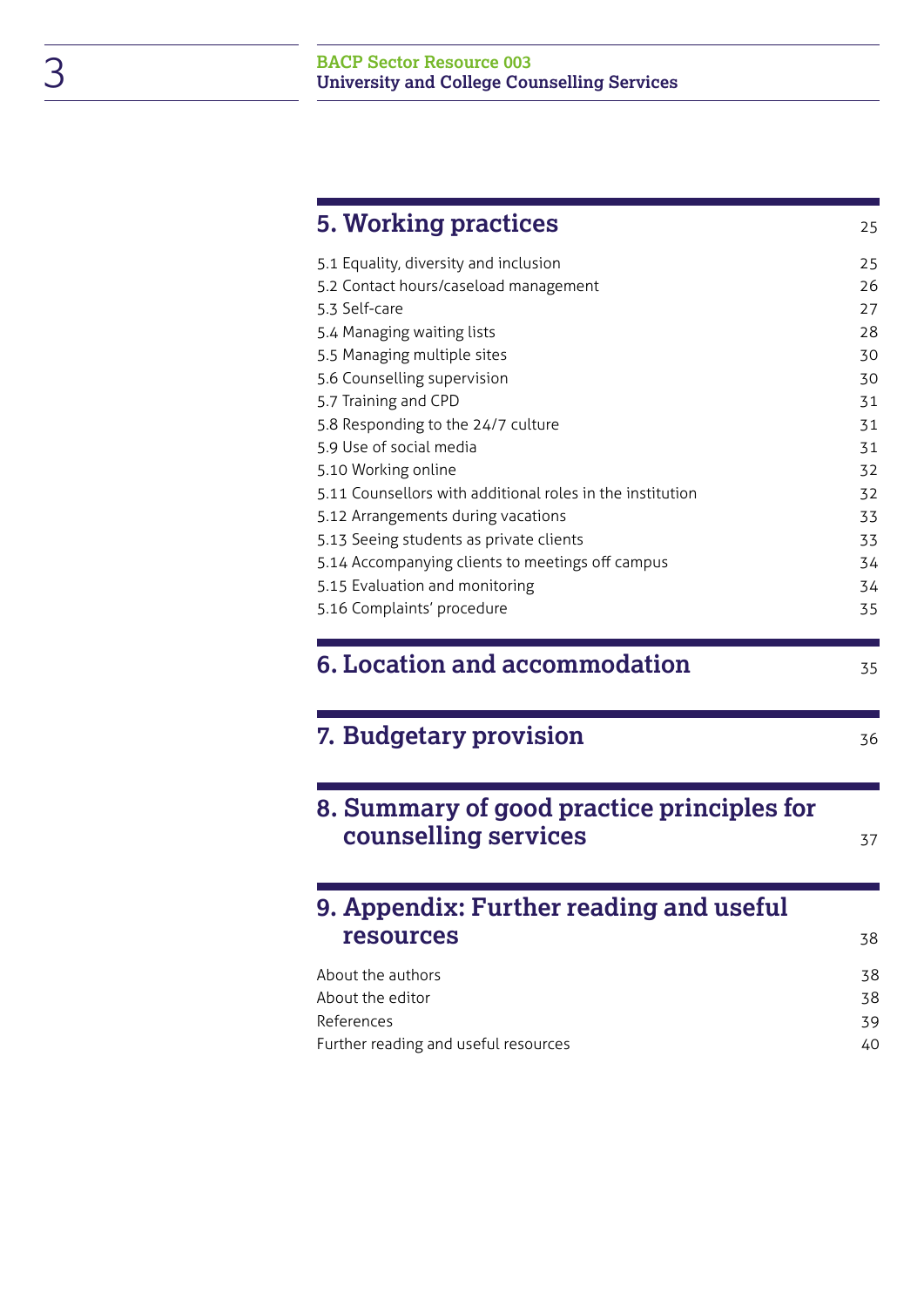# <span id="page-4-0"></span>**Context**

This resource written by a BACP UC working group, is one of a suite of resources prepared by BACP to enable members to engage with BACP's *Ethical Framework for the Counselling Professions* [www.bacp.](http://www.bacp.co.uk/ethics/EFfCP.php) [co.uk/ethics/EFfCP.php](http://www.bacp.co.uk/ethics/EFfCP.php) in respect of counselling in university and college settings.

### **Using the Sector Resources**

BACP members have a contractual commitment to work in accordance with the *Ethical Framework for the Counselling Professions*. The Sector Resources are not contractually binding on members, but are intended to support practitioners by providing general information on principles and policy applicable at the time of publication, in the context of the core ethical principles, values and personal moral qualities that BACP promotes.

Specific issues in practice will vary depending on clients, particular models of working, the context of the work and the kind of therapeutic intervention provided. As specific issues arising from work with clients are often complex, BACP always recommends discussion of practice dilemmas with a line manager, supervisor and/or consulting a suitably qualified and experienced legal or other relevant professional.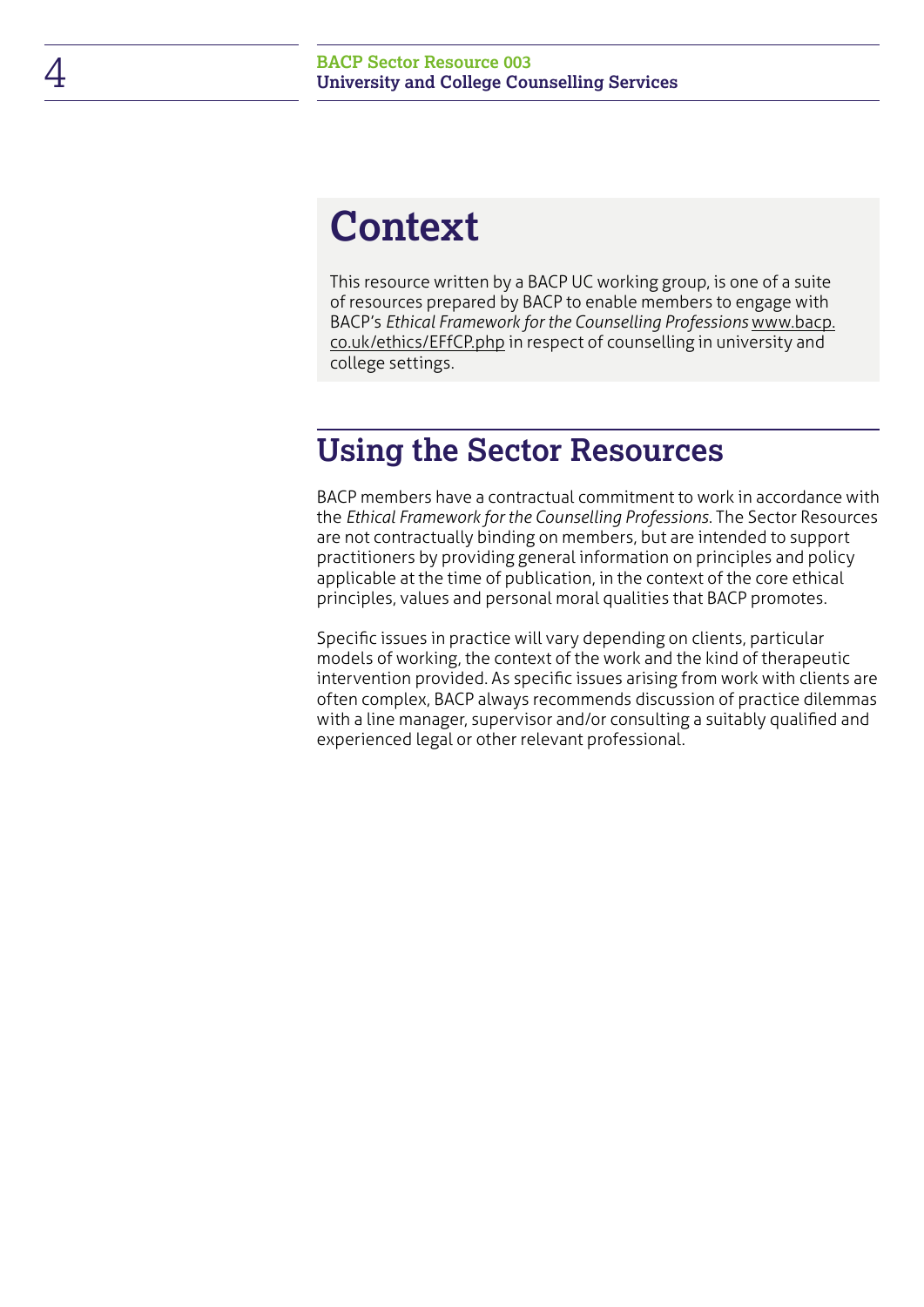# <span id="page-5-0"></span>**1. Introduction**

BACP UC was founded in the 1970s as the Association for University and College Counselling and has become the largest professional body for counsellors working in UK colleges and universities. The BACP UC division offers a range of benefits to its members, including a quarterly journal, a dynamic and well-used email-based networking and resource sharing group, an annual conference and an advisory service. As well as responding to individual requests for help from its members, the advisory service publishes good practice guidance to inform counsellors and senior managers in colleges and universities about the nature of counselling and the conditions that need to be in place if counselling is to be offered in a safe, professional and ethical way. This resource is the latest in a series published by the advisory service over the past 30 years and takes into account new working practices, such as multi-disciplinary working in counselling wellbeing services, new delivery modes such as online counselling and BACP's *Ethical Framework for the Counselling Professions*.

# **2. The role of the counselling service in universities, sixth-form and further education colleges**

In January 2014, at one of its termly meeting, the Heads of University Counselling Services (HUCS), a special interest group (SIG) within BACP UC, considered what was distinctive about counsellors, given the increase in the number of mental health advisers, wellbeing consultants and other staff in further and higher education institutions who often use some counselling skills in the course of their work.

 A distinctive feature is that while counsellors offer psychological and/or emotional support to clients, this is done in the context of the university or college where they work or study. The counsellors also work actively with clients, using a variety of skilled interventions, to facilitate lasting change. Counselling can enable clients to develop insights into their situation and help them to put effective strategies in place to build better personal resources and greater resilience. This leads to a reduction in problems and risk, increased wellbeing, better functioning and improved work or study effectiveness (Broglia, 2015). Counselling offers clear benefits to the individual student or staff member and, to the institution where they study or work.

In university and college settings counselling is usually a systematic process of reflection and action, which often takes place over a number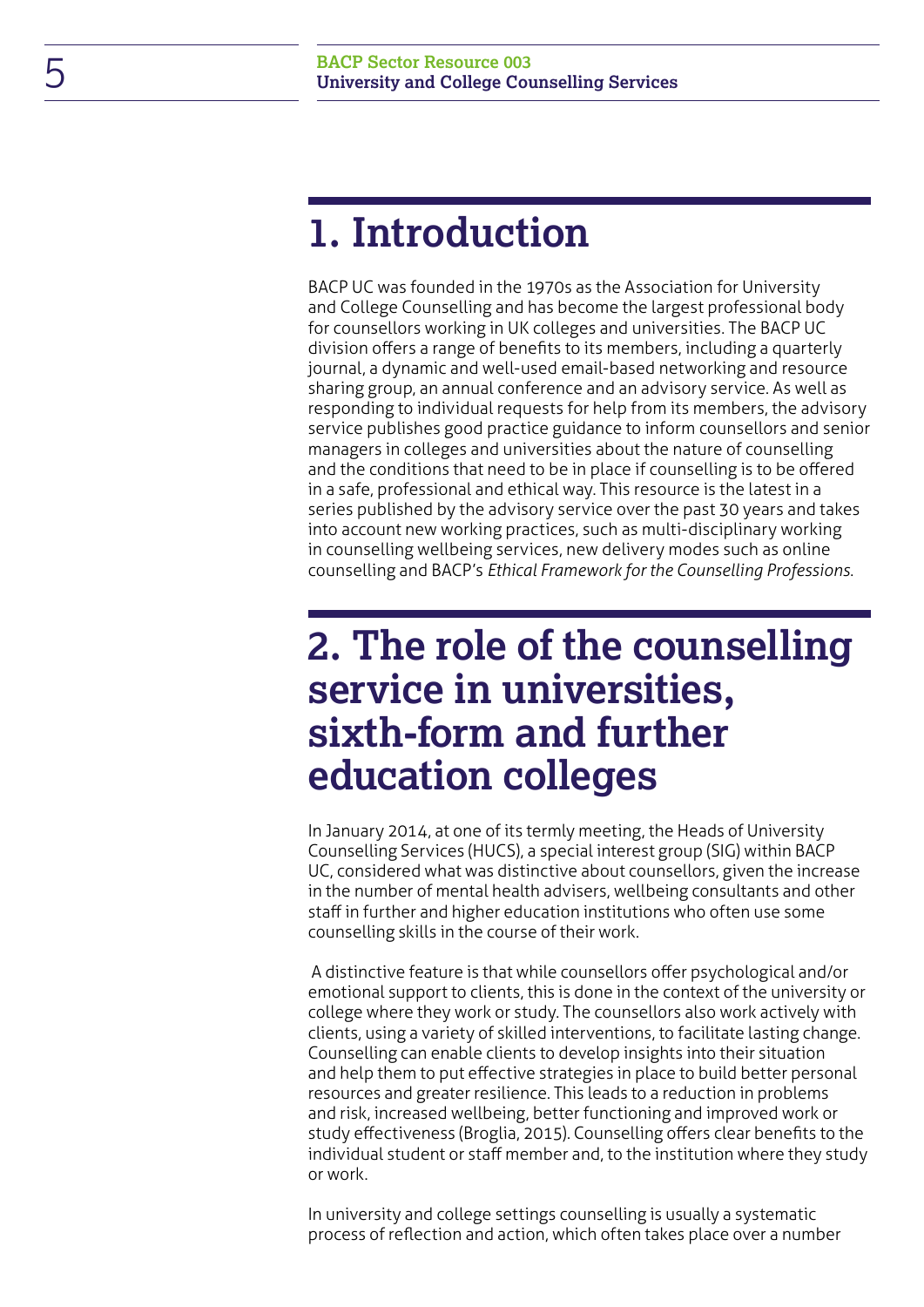of sessions. While many services offer a range of services to see clients quickly, counselling is not usually considered an acute/emergency intervention and if that is needed, other services such as a GP, the local crisis mental health team or NHS Accident & Emergency department would be better placed to assist.

The cost-effectiveness of counselling interventions now has a clear evidence base. Patti Wallace, formerly BACP's Lead Advisor for University and College Counselling, conducted research on counselling and academic outcomes, which showed that students considered counselling to have helped them to stay at university or college (81%), to do better in their academic work (79%), to improve their overall experience of being at university or college (82.8%) and to develop skills useful for obtaining employment (78.1%) (Wallace, 2012, pages 6-11). Focusing on staff, a study by Collins, Dyer and Shave (2012) compared a treatment (counselling) group with a control group and concluded that there was 'clear evidence that workplace counselling represents an effective way of improving functioning within a workforce by reducing distress, dysfunction and underperformance' (page 17). Research conducted by Dailey (2012), amongst college and university staff, also showed that the majority of those who accessed their institution's counselling service reported positive benefits.

The core work of a counsellor is to engage with clients who seek help because their wellbeing and effectiveness have been compromised, either by past events or by their current circumstances. Presenting issues from both student and staff clients might include work or study related issues, stress, relationship and family problems; bereavement; issues around sexual, personal or gender identity; anxiety, including phobias and obsessions; depression, including those who have made suicide attempts or who have suicidal ideas; eating disorders, including bulimia and anorexia; cultural issues; and difficulties arising from childhood abuse.

Nigel (2017) writes about adolescence and brain maturation, and indeed some student clients present with difficulties relating to the psychological stages of development; problems associated with study and learning; problems associated with leaving home or living away from home; and/ or concerns about the transition to working life or further study. Staff clients may bring workplace issues, such as the implications of institutional restructuring, ill health, bullying, stress, and grievance or disciplinary proceedings. Much of the work undertaken by counsellors will be delivered on a one-to-one basis, but therapeutic or psycho-educational groups can be beneficial for some clients.

The British Association for Counselling and Psychotherapy (BACP) Annual Survey of Universities and Colleges 2013/14 showed that 82% of student referrals and 71% of staff referrals were attributed to high-intensity interventions, for example, individual counselling and psychotherapeutic groups, rather than low-intensity one-off workshops and psychoeducation (Broglia, 2015, p8). This suggests that students and staff are presenting with complex mental health needs and that counsellors are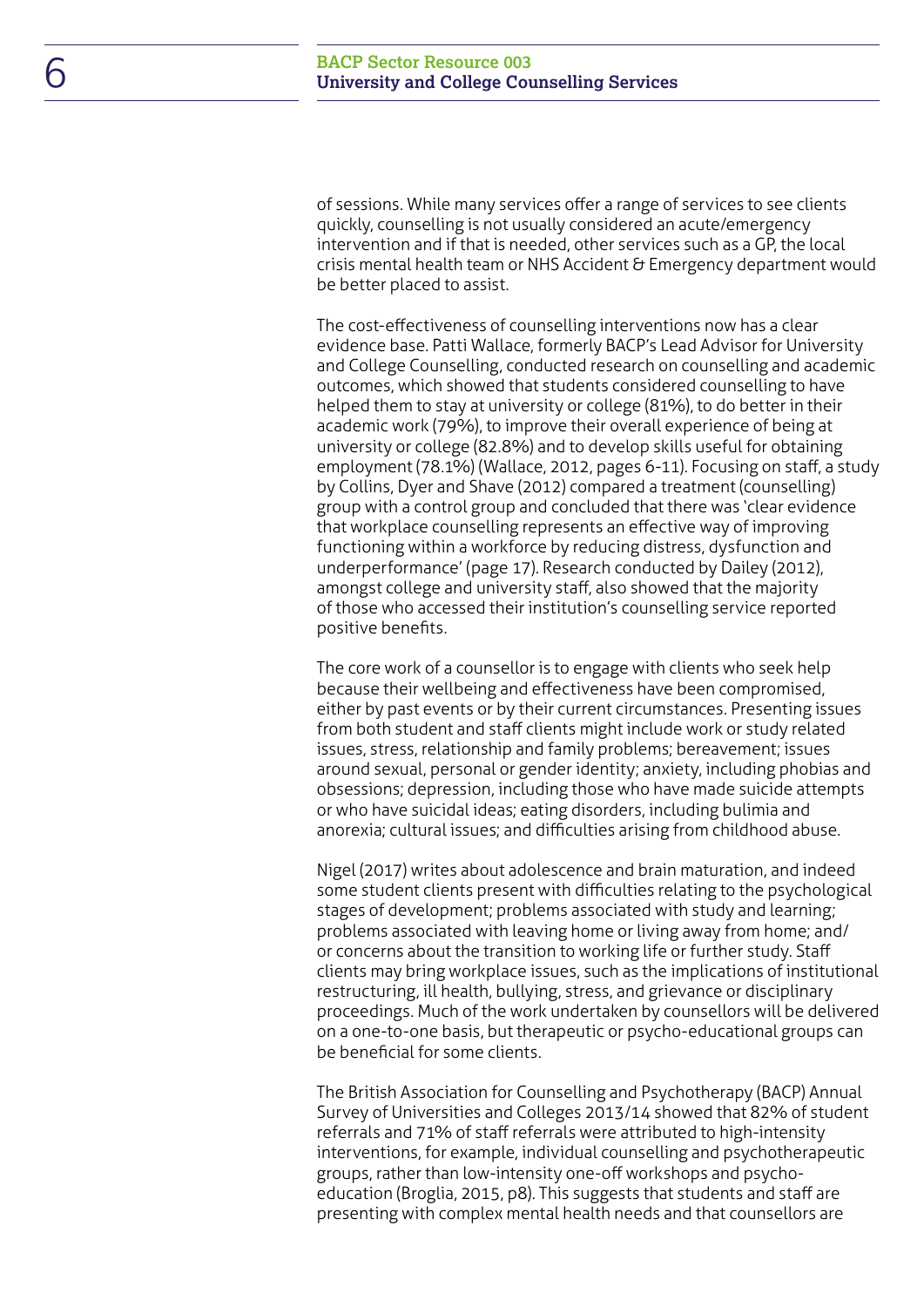<span id="page-7-0"></span>likely to be more equipped to respond to these than wellbeing workers because of their rigorous professional training.

Counsellors in colleges and universities sometimes work with clients who have serious mental health or psychological difficulties. Careful assessment of clients is crucial and whether it is appropriate to offer counselling will depend on several factors, including risk assessment, access to psychiatric consultation and ease of access to local medical and psychiatric services. It will not always be appropriate to offer counselling, as some clients' needs will be better met by other support services. See Dufour (2016) for the multi-faced role of assessment for student counselling in higher education, as she writes that:

*It is important to ascertain if there is anything that can be put in place to help the student practically, signposting them to other support services, or perhaps working concurrently with other colleagues in the institution. When a student is struggling, this can be a complex issue requiring several different sources of help.* (Page 71)

Much work with clients will be conducted face to face on an individual basis, but services also make use of telephone and online technology where appropriate. Many counselling services offer groupwork, particularly where clients might benefit from being taught practical skills such as assertiveness, relaxation techniques and resilience building, or having regular access to a focused support group.

### **2.1 How an embedded service adds value to an institution**

Discussing the severity of academic distress experienced by help-seeking students in the UK, compared to US students, Broglia (2017) points out that this:

*highlights the need for practitioners in student counselling services to be experienced in the student context. In effect, student counselling services need to be viewed as a specialist service embedded within university settings.*  (Page 10)

An embedded service is one provided on the premises and staffed by counsellors who are directly employed by the college or university and managed by a senior figure within it. The counsellors know the institution's culture and act as a resource for the wider institution, such as engaging in preventative work with students who may not have accessed the counselling service, and providing training for academic/support staff on identifying signs of mental distress and how to respond to students or colleagues exhibiting these.

In an increasingly competitive market, it is clear that counselling services need to demonstrate the added value that an embedded service offers;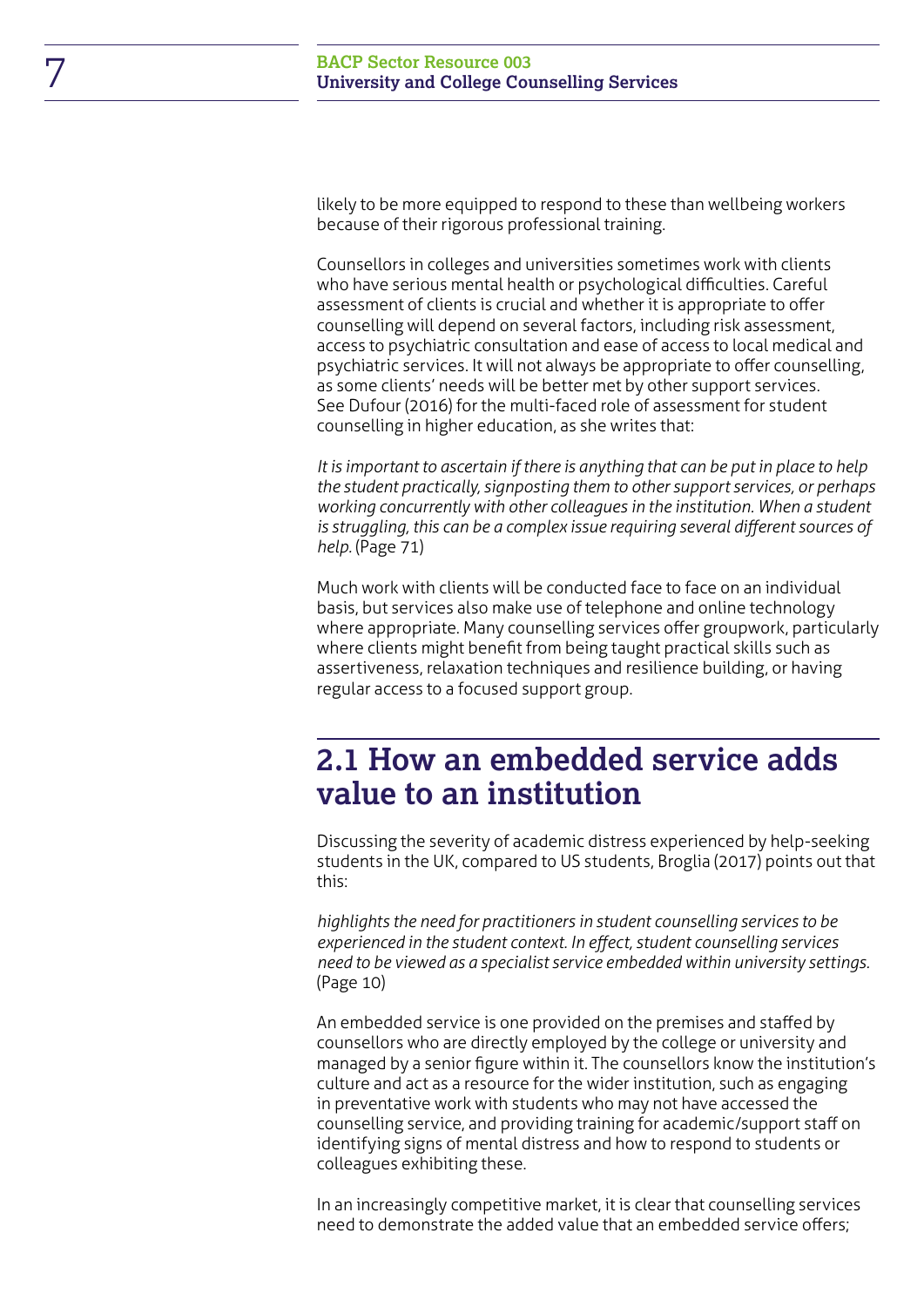Wallace (2014) outlines these benefits. Financial cutbacks in some areas mean that strong cases need to be presented to show that the consequences of removing a counselling service can be greater than the cost savings; for example, if more students drop out of courses due to mental health problems and the institution suffers a loss of revenue from fees as a result. One university service (Brunel) calculated it saved the university at least £1.5 million because the counselling and groupwork it provided retained students who would otherwise have left the university (Caleb, 2015: page 7). Research conducted by Moore and Lane (2012) also illustrates the value of an embedded service.

Wallace (2014) writes about the positive wider impact of counselling provision at group and organisational levels as well as at the individual level:

*One of the advantages of an in-house counselling service is that the counsellors, because they are embedded in the institution, are in touch with issues and behaviours that arise for students and staff on a regular basis across the academic year, for example, homesickness and exam anxiety.*  (Page 24)

Another example is the recognition that many students need to strengthen their emotional resilience to manage anxiety and deal with the pressures of their course, finances, living independently and building new relationships. In identifying this, Wallace refers to interventions that an embedded service can develop and deliver. This includes treatment interventions, such as psycho-educational groups and proactive preventative interventions for staff and students e.g. mindfulness groups. Counsellors working in embedded services are also on campus to provide consultation for staff to help them deal with particular issues or manage specific students, for example, supporting students affected by the self-harming behaviour of a housemate.

#### **Organisational level**

'The most readily recognised organisational impact of an embedded counselling service is probably the protection of institutional reputation' (Wallace, 2014). For example, the offer of psychological support for students at risk, and the demonstration that the institution has made all possible offers of support, in the 'worst case scenario' of a student suicide. Proactive involvement of the counselling service in many aspects of the institution is desirable and demonstrates the value of an embedded service. Services can contribute towards colleges and universities being healthy institutions by promoting open discussion and understanding of the need for all of us to look after our mental health and wellbeing and to challenge stigma.

Embedded counselling services can contribute to this in a number of ways:

- involvement in Freshers' weeks and mental health awareness days.
- offering consultancy and support to departments and faculties to plan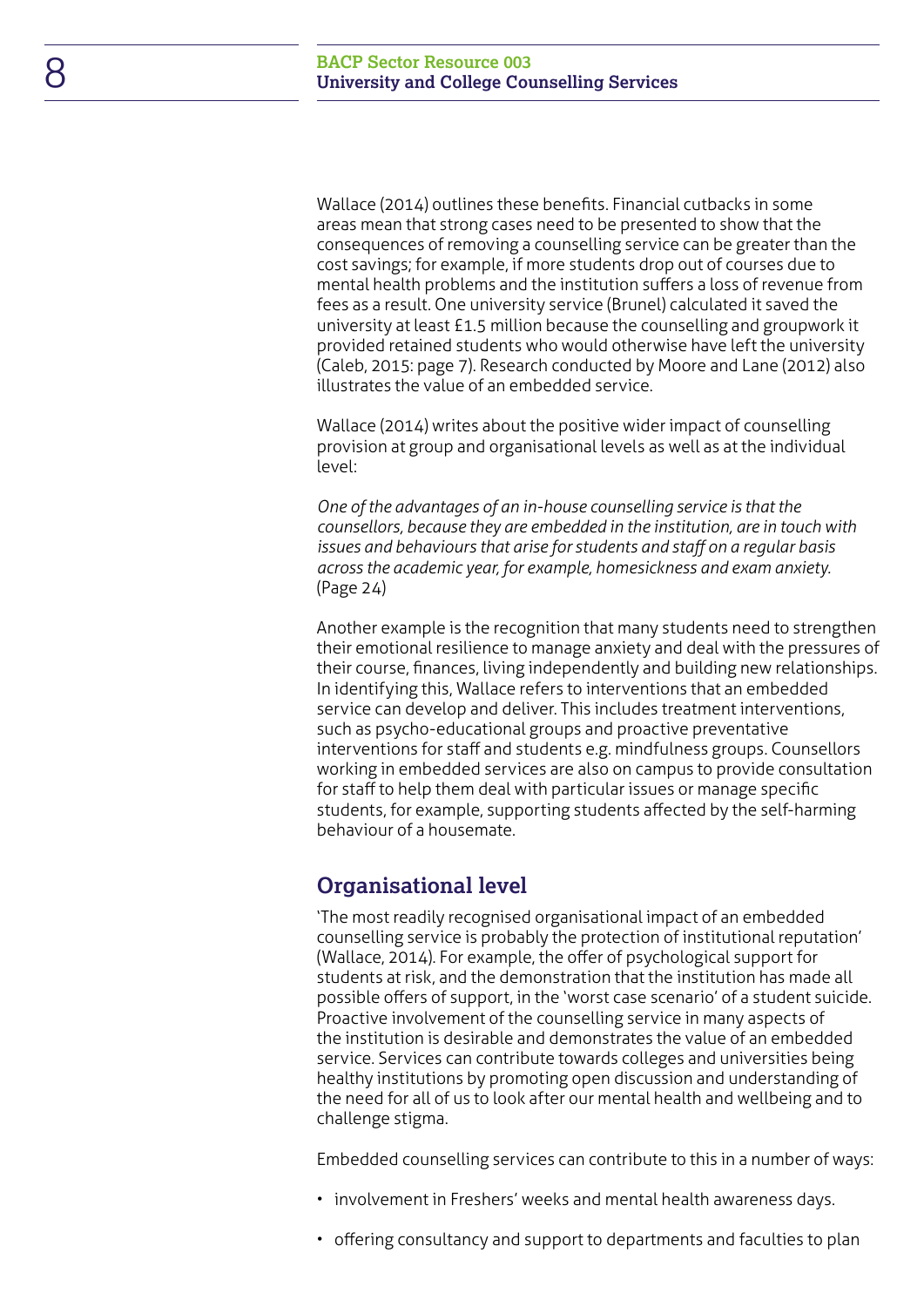<span id="page-9-0"></span>and deliver programmes that develop students' life and employability skills such as assertiveness, confidence building and emotional resilience.

- sitting on working groups and committees to ensure that mental health awareness contributes to the development of university values, strategic plans, policies and procedures.
- collaborating in joint projects with other related services such as mental health advisers, chaplains, disability advisers, student union officers and occupational health.
- delivering staff training such as helping skills and offering consultation and signposting when students are in distress.
- liaising with external agencies where appropriate, such as GPs and community support groups.

It is not enough to be proactive: it is also vital to promote and publicise them within the institution to raise awareness of this work at senior management level. There are many ways in which this can be done such as use of social media, student union promotion and student/staff magazine articles, vibrant website information and producing and circulating annual reports, or newsletters. As Ruth Clowes, former Media and Communications Manager at BACP, stated it can help to find ambassadors who can be positive advocates for the service.

*Go out of your way to find a champion, find them and nurture them. They will keep you in mind when they're at the senior staff meeting. Arm them with the knowledge they need to stick up for counselling and wellbeing, so that, if someone suggests cutting the service, they can come back with the relevant facts.* (Clowes, 2014, Page 6)

See also Caleb (2015) who has written a very helpful article on the added value of embedded counselling services.

### **2.2 Managing institutional expectations and professional requirements**

On occasion, tensions can arise between institutional expectations and professional requirements. Examples include:

- the institution expecting the counselling service to relinquish confidentiality without consent. This extends to a member of staff enquiring whether a student has attended counselling or not
- a request for a counsellor to attend a disciplinary hearing or comment on a fitness to study/practise issue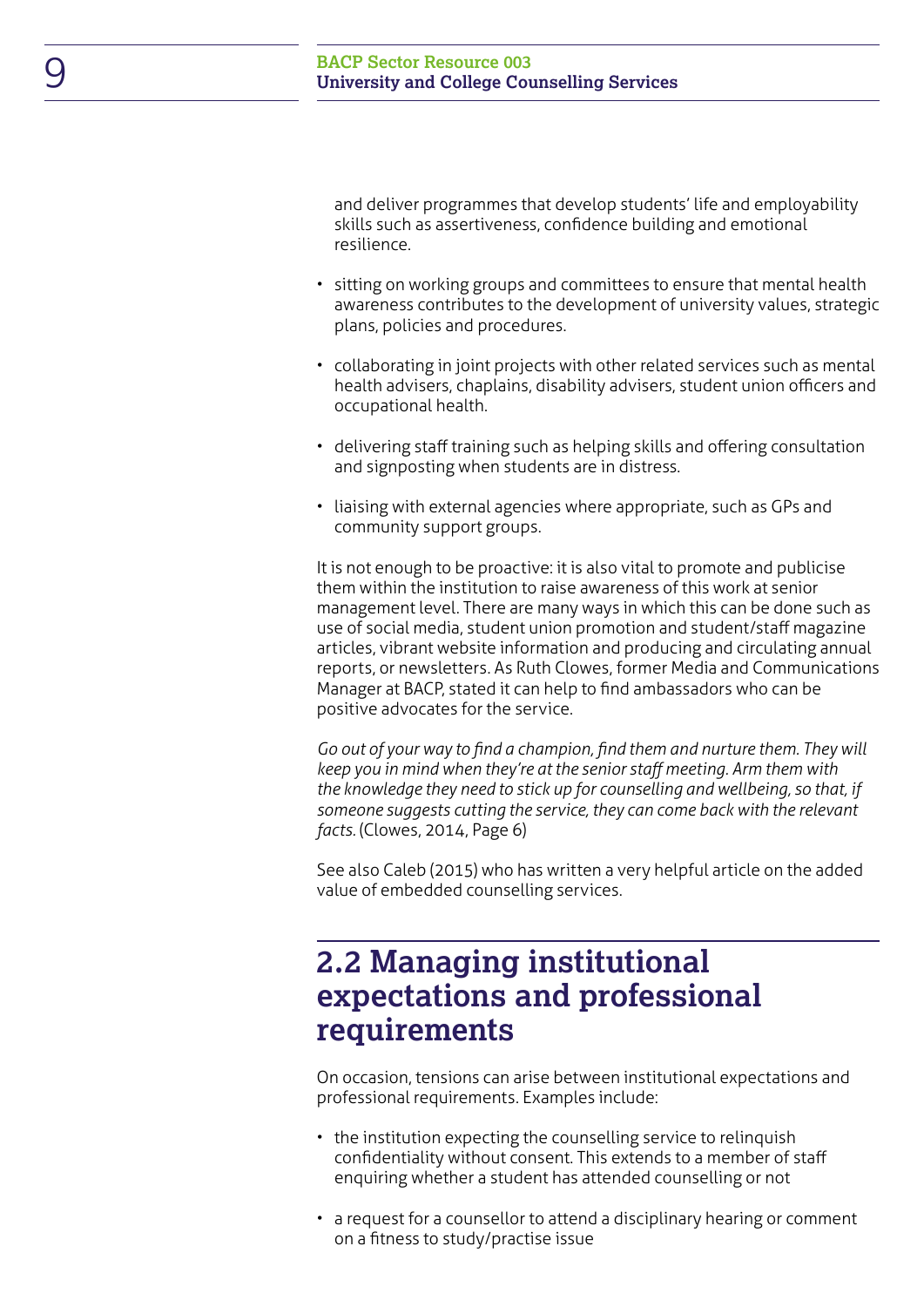• a safeguarding officer deciding that a safeguarding issue needs to be reported, but the student (counselling client) is unhappy about this or reluctant for this to happen.

It is crucial that there is time for reflection on issues of this kind so that any actions are carefully considered and appropriate to the circumstances.

Counselling services working in accordance with BACP's *Ethical Framework* commit counsellors to 'putting clients first' (see Commitment 1). Other commitments include working to professional standards, and showing respect by protecting client confidentiality and privacy, together with principles such as being trustworthy and respecting clients' autonomy. See [www.bacp.co.uk/ethics/EFfCP.php](http://www.bacp.co.uk/ethics/EFfCP.php) (BACP, 2016) for further details. Following ethical standards is a professional necessity.

Confidentiality is an integral part of the BACP *Ethical Framework for the Counselling Professions* (2016) to which all members of BACP should adhere. The maintenance of confidentiality is essential both to those who seek counselling and to the institution seeking to offer a professional and effective service.

However, for legal and other reasons, it is not possible to offer absolute confidentiality. This should never be promised and should be addressed in the initial contracting/assessment stage of the counselling process and clients informed of this via a leaflet or information sheet, so that they are able to give 'informed consent'. This is a complex area, which cannot be covered fully in this resource, but there are excellent published resources with further details, including Good Practice in Action 014: *Managing Confidentiality* which can be downloaded at: [www.bacp.co.uk/ethics/](http://www.bacp.co.uk/ethics/newGPG.php) [newGPG.php](http://www.bacp.co.uk/ethics/newGPG.php) and other Good Practice in Action resources, which are listed in the Appendix. Services must inform themselves of both general limits to confidentiality, and ones particular to the context and client group with whom they are working.

It should be made clear to clients and to staff within the institution that any breaks in confidentiality are exceptional, and the service should work with management and staff to develop an informed understanding of confidentiality issues, with particular reference to current legal and ethical considerations.

The need to break confidentiality will be a rare occurrence; what is more common is that demands are placed on the service, which could compromise the scope of confidentiality offered, such as access to information for a wider student services team or providing client names to college finance departments to obtain extra funding. Some universities and colleges have 'students at risk' groups where the risks can be discussed by the staff supporting such students, information being shared on a need–to-know basis, and action being agreed about how best to proceed. These situations need to be carefully considered and practice informed by legal and ethical principles. If aspects such as confidentiality are perceived as weak, there is the likelihood of clients dropping out of counselling sessions or not coming forward to use the service at all. This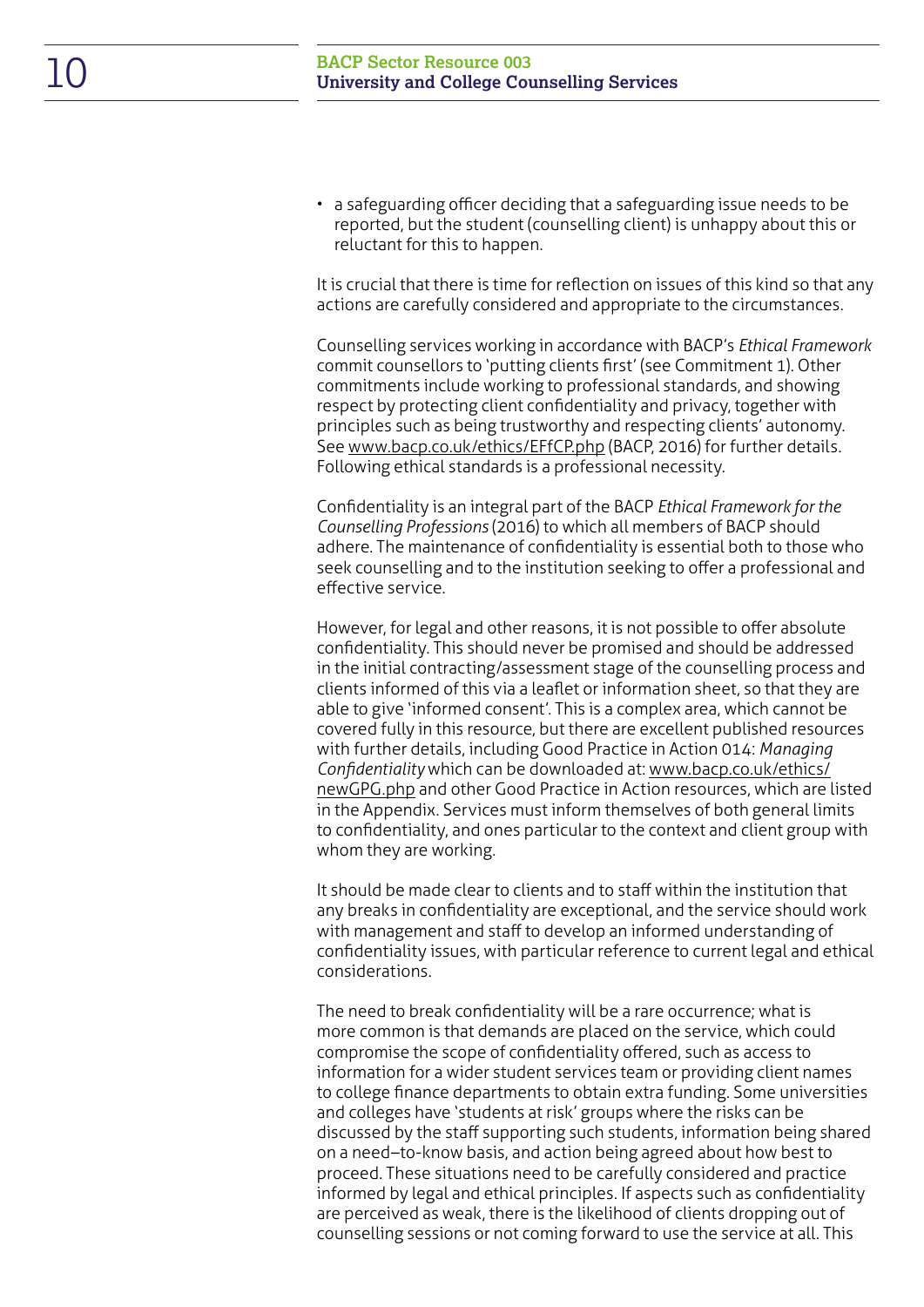<span id="page-11-0"></span>can result in an increase in distress and risk, and may lead to clients making a formal complaint that their confidentiality has been breached.

The issue of confidentiality can be even more contentious in the context of serious risk and/or suicide.

It is common for very strong feelings to surround any threat or actual incidence of suicide or serious self-injury. For more information see Good Practice in Action 042: *Working with suicidal clients*. Thus, the aim of risk assessment by counsellors is to minimise and manage risk, rather than to guarantee its total elimination. It will be important that counsellors keep accurate records of all actions taken to demonstrate that reasonable care has been taken. However, part of working responsibly with clients with severe mental health difficulties does involve acknowledging that there are limits to what can be done, given the very difficult and complex issues involved. It is recommended that counselling services have access to psychiatric consultation. This may be easier to achieve in universities than in colleges, where access to external mental health support may be restricted to an already stretched CAMHS or Crisis Response Team. Many HE institutions also employ their own mental health teams. In cases where the mental health advisers employed are clinicians (mental health or community psychiatric, or approved social workers), it is likely that they will also be involved in the care of students with severe or enduring mental health issues, or those who are actively suicidal.

# **3. Working with vulnerable client groups**

### **3.1 Working with young people**

Counsellors working in university and college settings frequently work with young people between the ages of 16-18; increasingly however, colleges of further education are admitting students under the age of 16.

Counsellors working with young people of any age need to be aware that there are a number of areas of law that will affect their work. These include practical issues to do with insurance, contracts, employment and provision of services, and practice-based issues including, safeguarding, reporting abuse, suspected terrorism, and confidentiality. BACP has developed a range of *Good Practice in Action Legal Resource*s to support members, these can be downloaded at: [www.bacp.co.uk/ethics/newGPG.php.](http://www.bacp.co.uk/ethics/newGPG.php)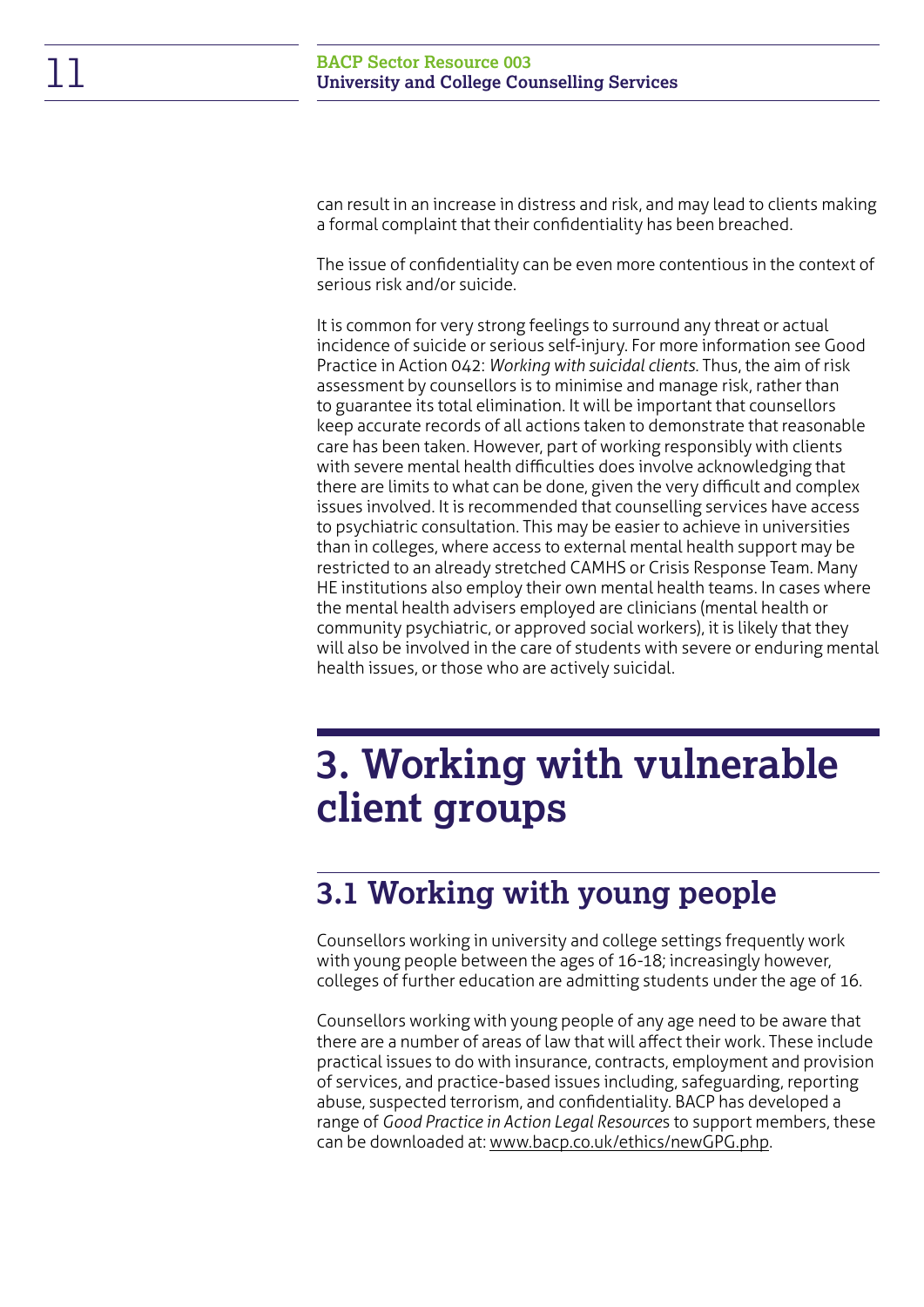### <span id="page-12-0"></span>**3.2 Vulnerable adults**

Throughout the UK an adult is defined as anyone aged 18 years or older. The legal definitions of 'vulnerable' are more variable but typically regard an adult as vulnerable who is:

- dependent on others for care or support in their everyday life
- at risk of or currently experiencing neglect or abuse
- unable to protect themselves from significant harm or exploitation.

Some, or all, of these elements are present in how the law identifies situations in which adults are regarded as vulnerable and therefore requiring additional protection.

See Good Practice in Action 030: Legal Resource *Safeguarding vulnerable adults*, for further information.

### **3.3 Safeguarding**

As stated within section 3.1 the legal implications of safeguarding legislation for both children and young people under the age of 18, and vulnerable adults are complex. Further information and resources are available, see BACP Good Practice in Action 030 Legal Resource *Safeguarding Vulnerable Adults*, and Good Practice in Action 031 Legal Resource *Safeguarding Children and Young and People* and also Good Practice in Action 042: Fact Sheet: *Working with suicidal clients* and Good Practice in Action 057 Legal Resource: *Suicide within the counselling professions.*

### **3.4 Reporting abuse**

All colleges of further education are obliged to have a policy and procedures for dealing with disclosures of abuse by students under the age of 18 and vulnerable adults. Some universities now admit students below the age of 18 and may need to develop policies accordingly. It is good practice for counselling services to be involved in the drawing up of institutional policies on reporting abuse and to provide professional and consultative support to the institution in dealing with such issues. However, it is not appropriate for the counselling service to be assigned the responsibility for managing reporting concerns about abuse of students under 18 or vulnerable adults, as this could compromise counselling relationships with their clients.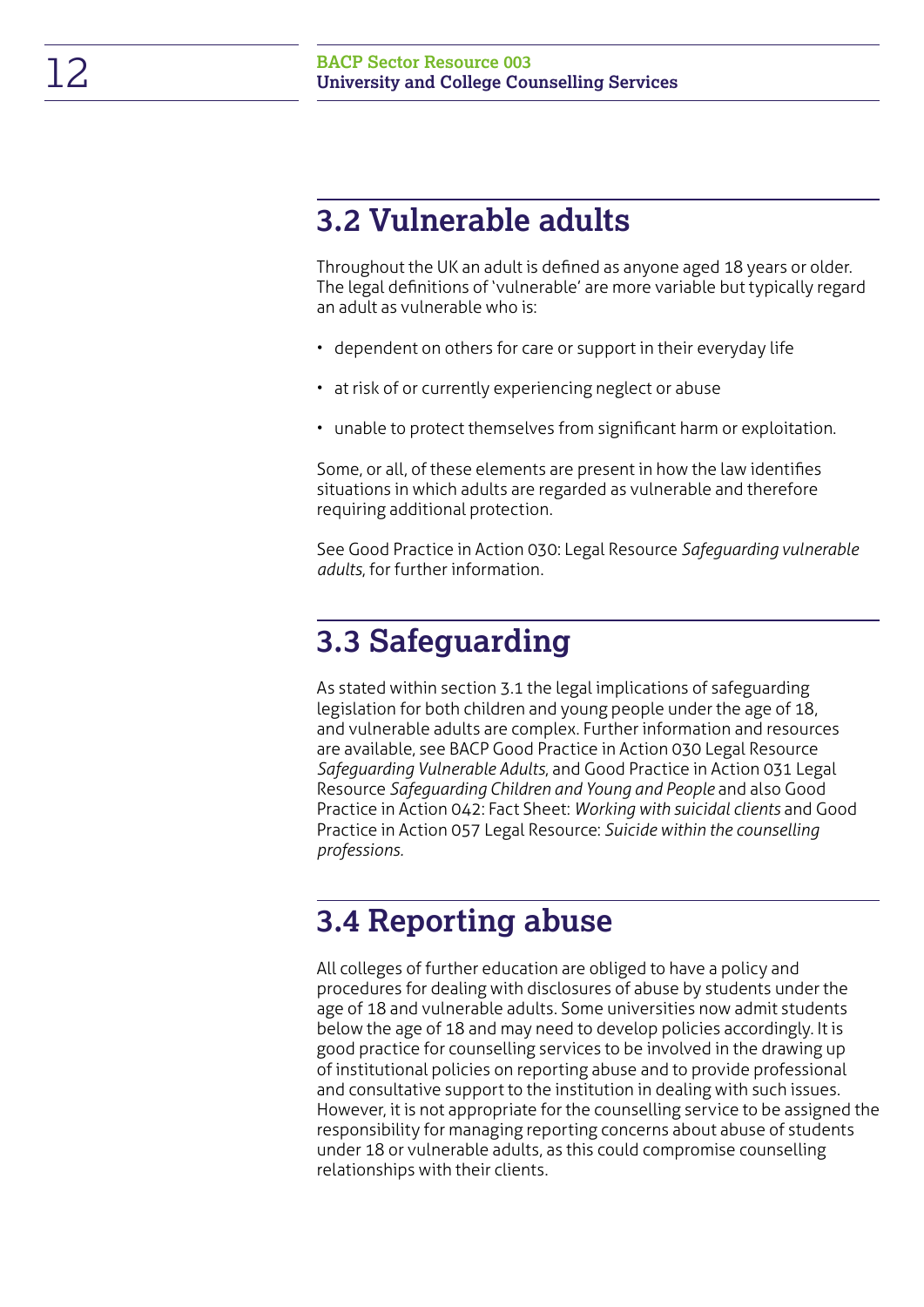#### <span id="page-13-0"></span>**Policies for reporting abuse should consider:**

- **a.** The reporting of abuse can never be an easy decision, nor can policies be written to cover every eventuality. It is important, however, that a service procedure be developed that gives due consideration to:
	- the nature of the confidentiality contract with the client and the institution
	- children and young people's rights and child protection and safeguarding legislation (see *Good Practice in Action Legal Resources* for more information and useful disclosure lists see: [www.bacp.co.uk/](http://www.bacp.co.uk/ethics/newGPG.php) [ethics/newGPG.php](http://www.bacp.co.uk/ethics/newGPG.php)
	- the counsellor's ethical duty of trust and confidentiality to the client. (See the *Ethical Framework for the Counselling Professions* [www.bacp.](http://www.bacp.co.uk/ethics/EFfCP.php) [co.uk/ethics/EFfCP.php](http://www.bacp.co.uk/ethics/EFfCP.php) for further information)
	- the public interest in reporting or preventing a serious crime (there are some occasions where there is a mandatory responsibility to report – e.g. in respect of female genital mutilation (FGM) or suspected radicalisation, see section 3.5)
	- the young person's own wishes and feelings if they are of 'sufficient understanding'
	- whether any children or vulnerable adults, such as siblings may be at current risk, even if the person making the disclosure is no longer at risk.
- **b.** In making decisions on child protection issues or reporting to social services, a counselling service and its employing institution have to bear in mind a range of ethical and legal obligations. Further information about these can be found in the BACP *Good Practice in Action Legal Resources*, which can be downloaded at: [www.bacp.co.uk/ethics/](http://www.bacp.co.uk/ethics/newGPG.php) [newGPG.php.](http://www.bacp.co.uk/ethics/newGPG.php)

The overriding principle in all decisions regarding reporting abuse is to make them with the 'best interest of the child (or young person)' in mind. However, this is far from simple, as risk can include risk to the client, but also that of a younger sibling. This is a complicated legal and ethical issue and all counsellors working with this age group are advised to read the literature published on this subject and consult with supervisors, service managers and local agencies.

### **3.5 Prevent strategy**

From 1 July 2015 specific authorities including schools, sixth-form, universities and FE colleges are subject to a duty under section 26 of the Counter Terrorism and Security Act 2015 (CTS) to have 'due regard' to the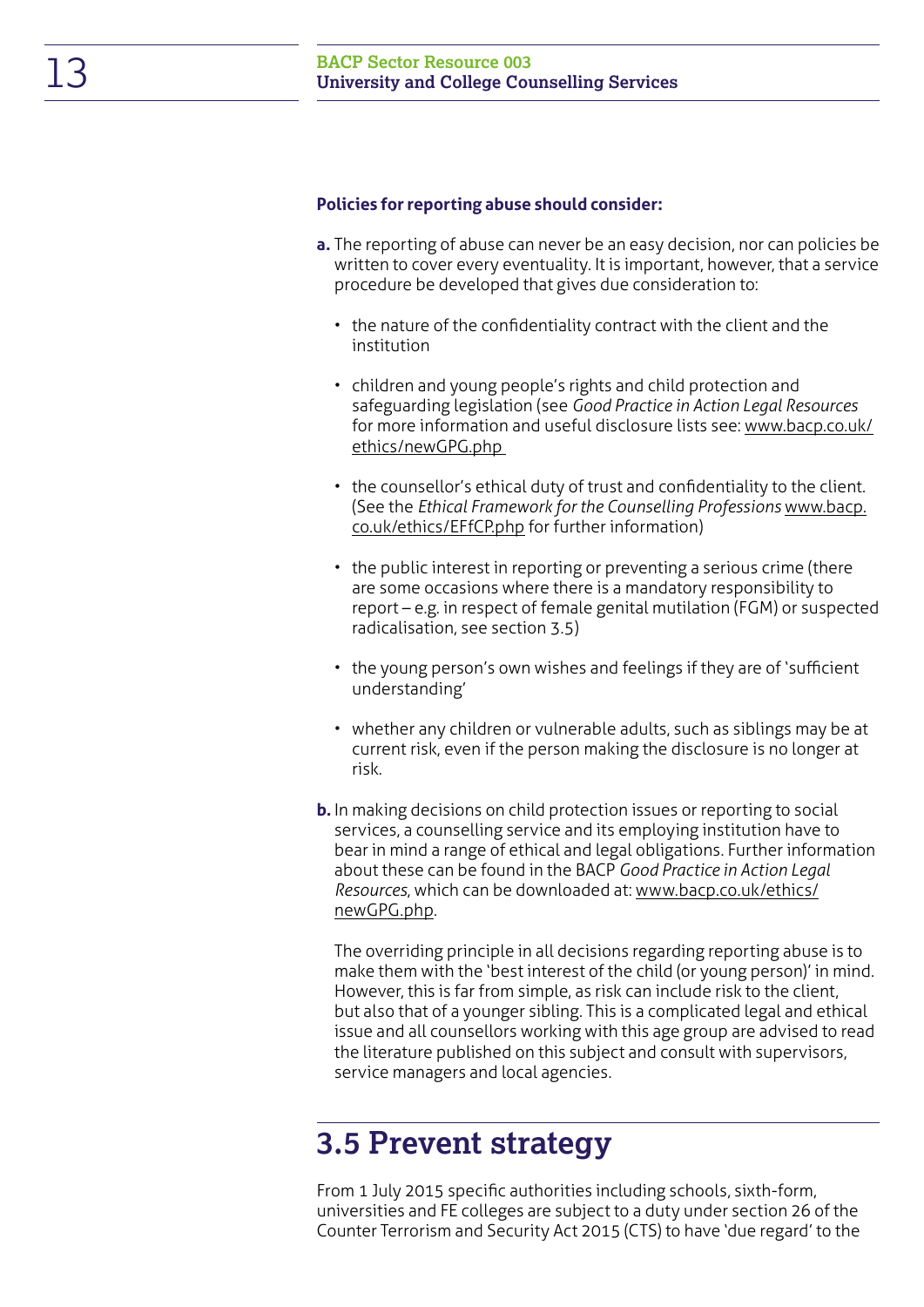<span id="page-14-0"></span>need to prevent people from being drawn into terrorism. Prevent Duty Guidance papers for England, Scotland and Wales and specifically for FE and HE institutions (revised and updated in July 2015) can be found at [www.gov.uk/government/publications/prevent-](http://www.gov.uk/government/publications/prevent-duty-guidance)duty-guidance.

This statutory guidance makes it clear that there is a requirement for frontline staff to understand the risks and indicators of radicalisation, to prevent people from being drawn into terrorism. Counsellors in colleges and universities must have Prevent training and clear guidance from their institutions in order to understand what is required of them. Clarity on the limits of confidentiality with regards to the Prevent duty must be provided to students who are engaging in counselling.

Counsellors will be aware of the importance of counselling to vulnerable children and young people who are at risk of radicalisation. Supporting the client through the referral process and continuing the relationship will be important in providing an additional protective factor in their lives.

### **3.6 Managing clients at risk**

It is important for counselling services to develop ways to appropriately manage and assess high-risk clients, and to anticipate a service response when a psychiatric or mental health crisis emerges. Some of the college or university population may be seen as more vulnerable and thus owed an enhanced duty of care by the institution. These categories generally include students under the age of 18, students and staff with disabilities or specific needs, and international students who may have little or no access to their usual support systems.

It is important to distinguish between behaviour the institution regards as rebellious, or challenging, and that which is a result of a serious emotional or mental health problem. Some difficulties may not be easily contained by the college or university and could result in threat or damage to self and others. Institutions need to plan a coordinated response for this possibility.

Fitness to practise, and the requirements of external professional bodies, may be additional factors in risk and need assessment. Educational institutions offering courses such as teacher training, nursing, social work, medicine and allied health occupations must incorporate the entry requirements of the relevant professional bodies into their own admission and assessment policies. If individuals from such courses are offered counselling, counsellors must be aware of the implications for duty of care, should questions arise regarding the client's mental health and/or their fitness to practise. There may also be implications for client confidentiality.

Counselling services should resist institutional pressures to accept clients who require other forms of help rather than counselling. Appropriate professional liaison, therefore, needs to be developed and maintained between the counselling service and other services, both internal and external, that may be necessary referral points for some clients.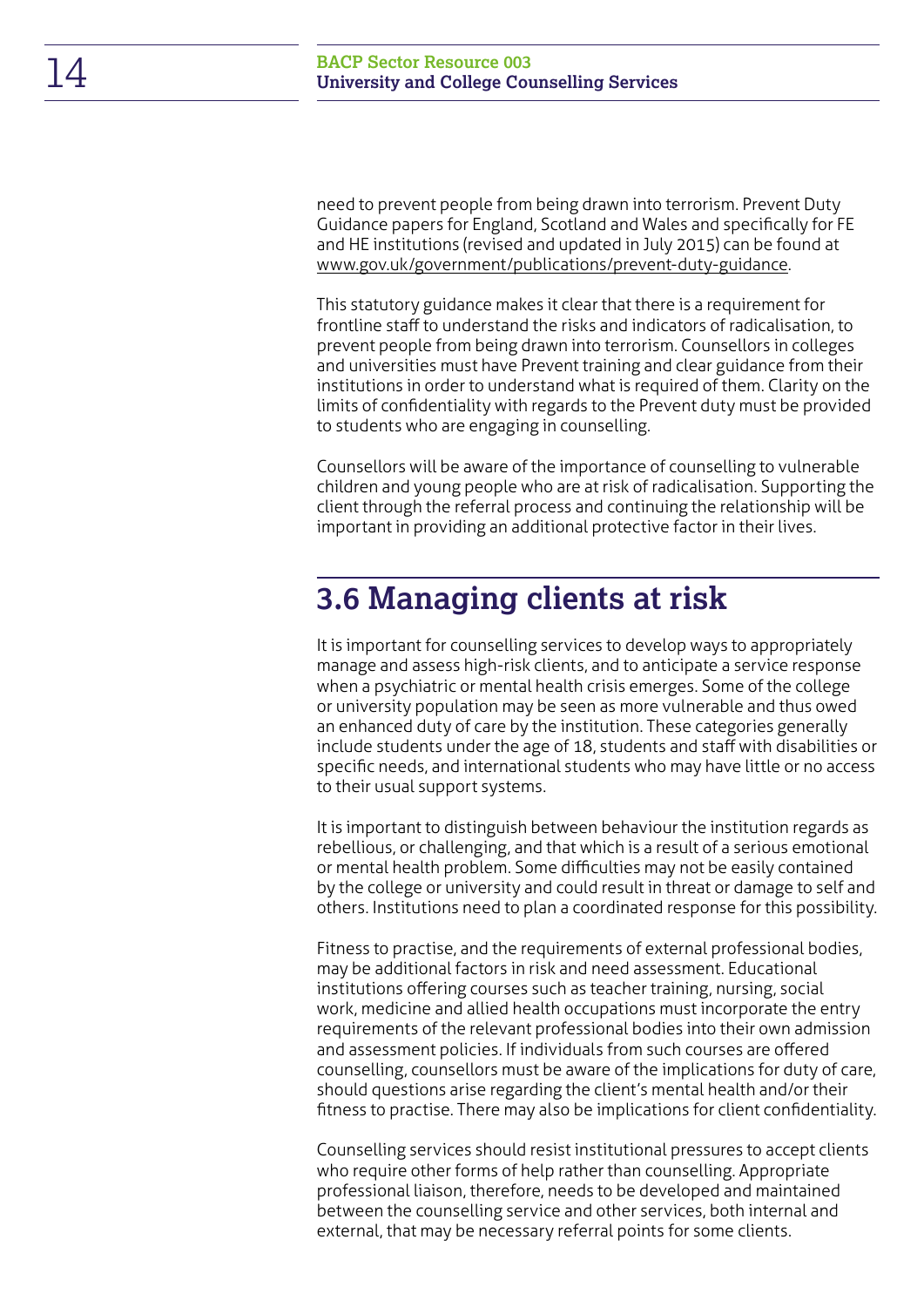<span id="page-15-0"></span>The following questions may help with the appropriate assessment of a client:

- has the client chosen to come to the counselling service, either through self-referral or has this been agreed through a third party?
- what are the client's personal strengths, resources, and support networks?
- is counselling likely to be of benefit to the client? If so, what type of counselling and is the service able to offer this?
- does the client have realistic expectations of what the counselling service offers?
- does the client have a mental health condition that could entitle him or her to help or support from other agencies within the institution, either in addition to, or instead of counselling?
- is there any previous or current psychiatric or medical history, or other evidence which might contra-indicate counselling?
- are the capacity and resources available able to match the need, for example the expertise and training of the counsellors, limitations of time and space available, proximity to the end of the course, long breaks, etc<sub>2</sub>

See Good Practice in Action 044: Fact Sheet: *Ethical decision making in the counselling professions* for more information.

### **3.7 Client records/storage**

Confidentiality of all information kept about a client is of paramount importance (E*thical Framework for the Counselling Professions*, Commitment 3b).

Safeguards against the loss, misuse or misappropriation of confidential records must be implemented by the institution, the Head of Service, and the counsellor.

Many university and college counselling services now store client statistical data electronically, and some also keep digital records of client sessions. It is good practice that client information stored electronically should be on a secure server and password controlled, with access restricted to those staff who have a designated need to use that particular part of the file. There are sometimes difficulties for counsellors, who are committed to confidentiality as outlined in the *Ethical Framework for the Counselling Professions* if they work within support services departments who hold a different professional ethic in respect of confidentiality, and want all their staff to be able access all information about users of support services.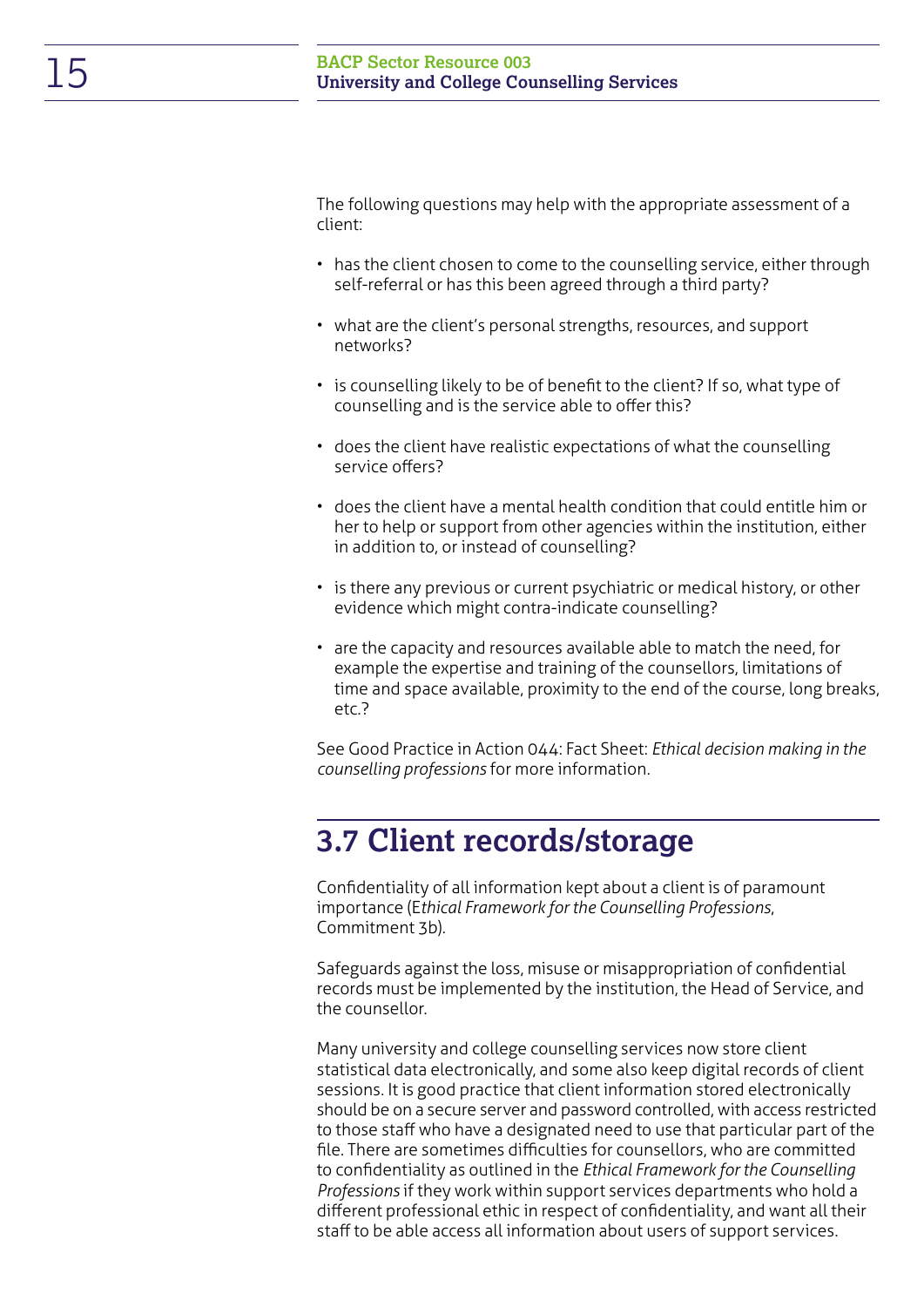The counselling service, therefore, needs to agree clear procedures for client record keeping, including statistical information, cover sheets, process notes and any other form of sensitive data, for example audio or video recordings of counselling sessions, or diagrams and drawings generated during counselling sessions. Access to such data must be in accordance with legal requirements and ethical principles. This is a complex area and services should ensure they are more fully informed by accessing the excellent literature available, detailed in the section on Further Resources.

In deciding what records are to be kept, counselling services must balance their duty of care to their clients with the requirements of current data protection legislation. Services usually have their own in-house policy on record keeping and data access requests, given the particularly sensitive nature of counselling work, but this must also comply with the institution's policies on data protection. These apply to any identifiable record, whether hand or computer generated. Such a policy must be made public and clients informed of it. Under the Data Protection Act 1998 (DPA) a client must give 'informed consent' to the collection and storage of 'sensitive information' about themselves. Obtaining general consent about holding data at the time of enrolment on a course or at the start of employment is not sufficiently explicit to cover engagement with the institution's counselling service. See the Information Commissioner's Office (ICO) website for further information at: [https://ico.org.uk/for-organisations/](https://ico.org.uk/for-organisations/guide) [guide-](https://ico.org.uk/for-organisations/guide)to-data-protection/.

Because these issues are complex, a way has to be found of ensuring that a client has given his or her informed consent to the keeping of records. Obtaining written consent is not a requirement of the DPA. However, the Act does require counselling services to obtain a client's explicit consent for processing sensitive data and to make acceptance by the client of the service's record-keeping practices, part of the contract with the service.

There are different ways of addressing this obligation. Services will need to decide what best practice is for themselves and their clients. Many counselling services ask clients for their written consent at the time of first contact, during the services' contracting process. This can be useful as a way of registering that a discussion about record keeping has taken place and that the client's signature indicates his or her agreement. Contact with an external agency might also require written consent from the client in order to proceed.

Some services do not require their clients' signatures as policy, although explicit verbal consent is still obtained and a record is kept of when this was done. Arguments against obtaining written consent include concerns about the shelf life of such agreements, or that distressed clients may too readily sign a form without fully engaging in a discussion about record keeping and confidentiality. Whatever procedure is adopted, counsellors must remain aware that informed consent is a process. It begins at the first point of contact and continues throughout the counselling relationship. Because informed consent is negotiated on an ongoing basis, its validity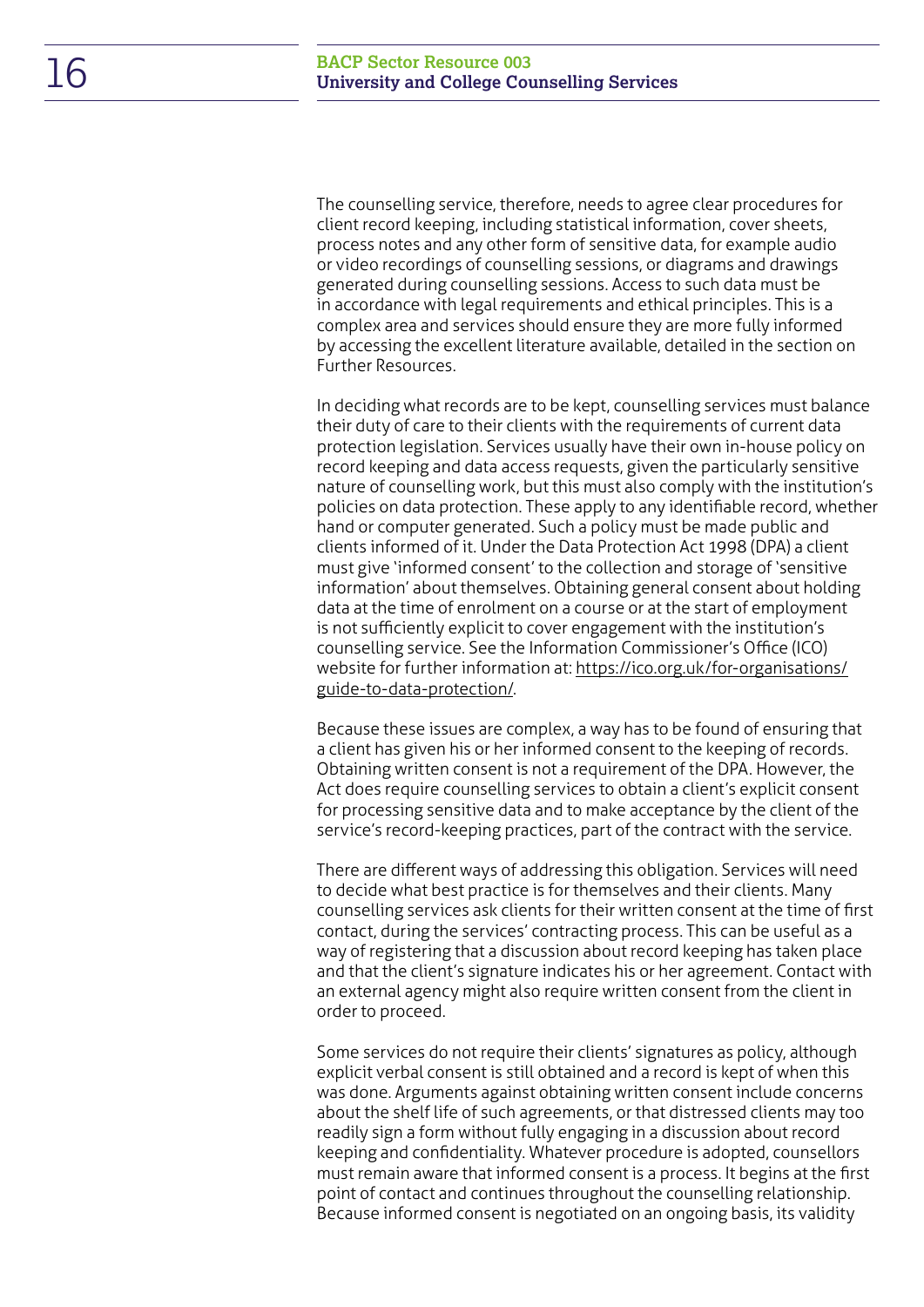<span id="page-17-0"></span>requires a continual assessment and re-assessment of the client's wishes. Obtaining consent is thus not simply a legal or administrative response. It also needs to take into account the changing and evolving nature of the counselling and the counselling relationship. *Good Practice in Action* resources are being developed to support practitioners in making the contract these can be downloaded at: [http://www.bacp.co.uk/ethics/](http://www.bacp.co.uk/ethics/newGPG.php) [newGPG.php](http://www.bacp.co.uk/ethics/newGPG.php)

Please note that a new General Data Protection Regulation (GDPR) will come into force in May 2018, and that this is likely to impact on counselling practice. [https://ico.org.uk/for-organisations/data-protection-reform/](https://ico.org.uk/for-organisations/data-protection-reform/guidance) [guidance-](https://ico.org.uk/for-organisations/data-protection-reform/guidance)what-to-expect-and-when/

### **3.8 Access to records**

Clients may have the right of access to records kept about their counselling sessions. Service policies on record keeping should detail how requests for access under the DPA will be managed, taking into consideration the institution's policy on access to personal records under the DPA. See the ICO website for more information at: *[https://ico.org.uk/for-organisations/](https://ico.org.uk/for-organisations/guide) [guide](https://ico.org.uk/for-organisations/guide)-to-data-protection/* and above changes to the DPA.

Where a counsellor is employed by an organisation such as a college or university, session notes are usually considered the property of the service, not the counsellor, and, as such, any session notes could be recovered by a court order. The guardianship, retention and disposal of session notes need to be an explicit part of the service's policy on record keeping, and overtly included in the services' contracting process with counsellors and also in the contracting process counsellors make with their clients.

### **3.9 Retention of records**

In making decisions as to how long to retain client records, services should take account of the sometimes conflicting considerations listed below:

- the Data Protection Act 1998, which states that sensitive data should not be kept for longer than is necessary
- the policy of the institution
- the ability of the service to store confidential records safely and securely over time
- the likelihood that a client's records could be needed in the future, for example, for a criminal case or civil suit, in a claim for compensation, or for an internal university or college procedure such as an academic appeal or formal complaint. The length of time needed to retain records in such scenarios is extremely difficult to predict.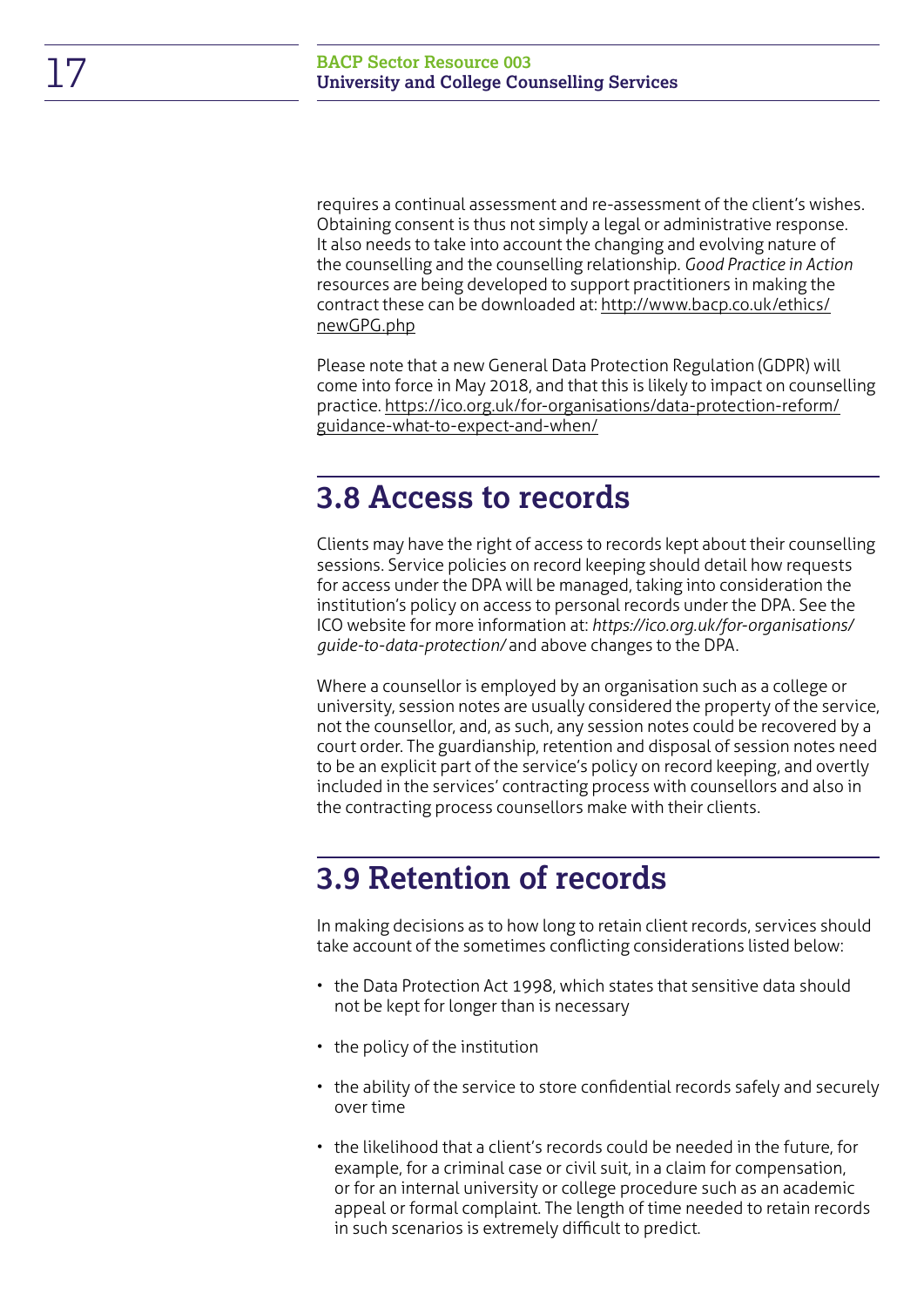<span id="page-18-0"></span>Each service will need to decide a realistic timescale that can best accommodate these considerations and what best practice would be in their context. An alternative position would be to shred all session notes, keeping minimal factual information for a limited amount of time. What is important is that a service has a stated policy on the length of time notes are retained, that clients are aware of it, and that this policy is adhered to. See the ICO guidance for more information: [https://ico.org.uk/for](https://ico.org.uk/for-organisations/guide)[organisations/guide-](https://ico.org.uk/for-organisations/guide)to-data-protection/ and above changes to the DPA.

# **4 Staffing**

The staffing requirements of a counselling service will be determined by the particular needs and resources of the institution, including its geographical layout and location. Counselling provision in higher and further education is diverse. It ranges from single counsellors working on their own to large teams, which may include a Head of Service, administrative staff and full, part-time and trainee counsellors providing a variety of therapeutic approaches. Traditionally, one full-time counsellor to 3,000 students/staff has been seen as minimum provision, although this may need to be revised according to the particular population the service covers and the percentage uptake. This is particularly salient as access rates to counselling services have been rising steadily, or even very sharply in some institutions (see Mair 2014). In recent years, many services have experienced significant increases in demand, but staffing has not necessarily increased accordingly, or may have been reduced due to funding restraints. As a result, many services currently have a ratio that falls well short of the one above. Given the financial climate in some institutions, it is not always realistic to increase this ratio. However, if student or staff numbers increase significantly in an institution, a corresponding increase in investment in support services such as counselling would be good practice.

Some counselling posts have been changed and replaced with jobs carrying different titles, for example, wellbeing consultants or mental health advisers. Such provision can be useful in institutions. However, this does not replace the need for fully trained and qualified counsellors.

BACP is developing a competency framework and curriculum for counsellors working in university and college settings, which will enable services to match potential applicant skills with those seen as necessary for working within the sector. When available, these will be available on the BACP Ethics and Standards' webpage:<http://www.bacp.co.uk/ethics/EFfCP.php>.

A staff counselling service can be structured in various ways: as part of the service for students, using either the same counsellors or designated staff counsellors; as part of a service based elsewhere in the institution, for example, human resources or occupational health; as part of a service contract with a company providing an employee assistance programme,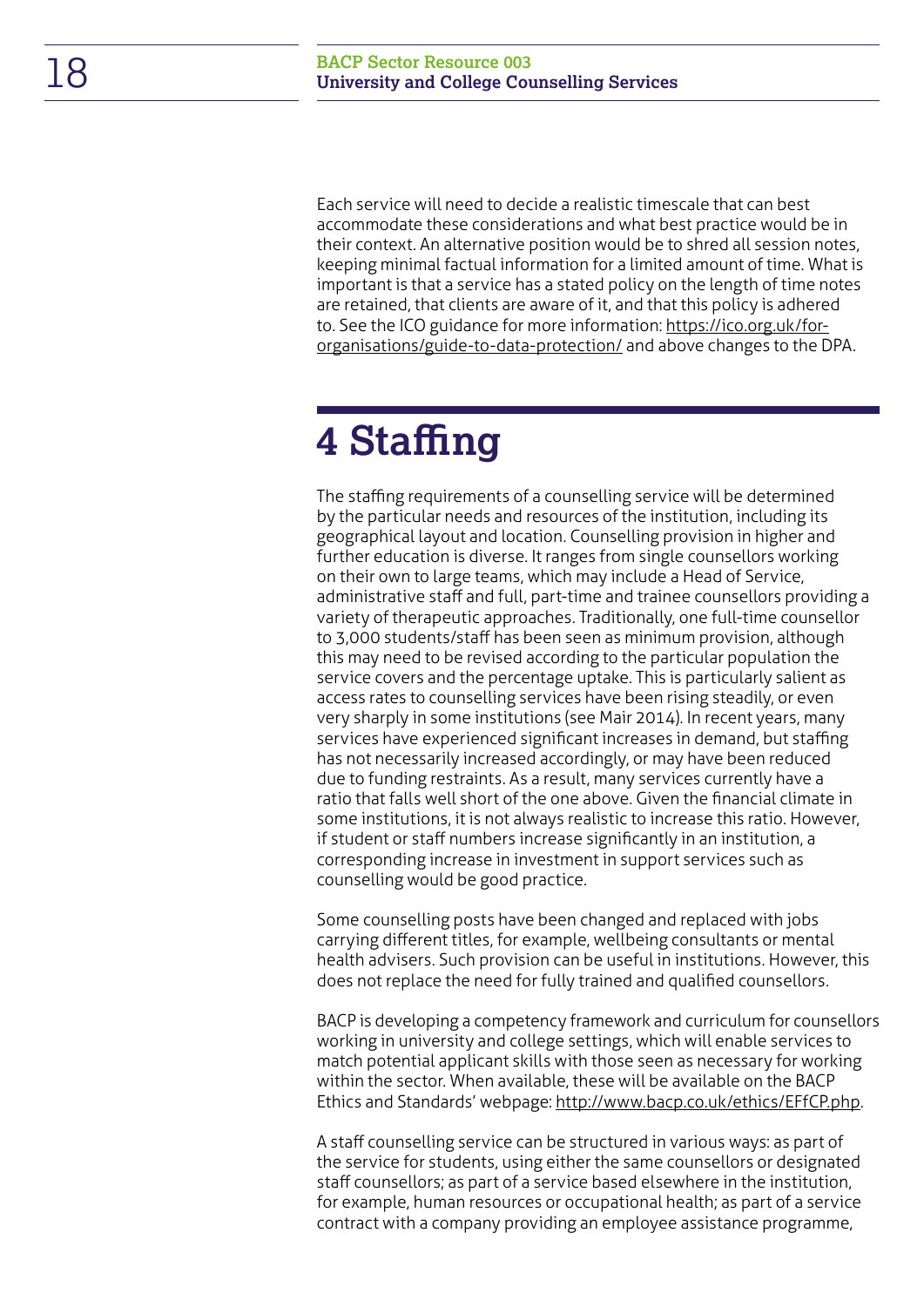<span id="page-19-0"></span>or with counsellors working in private practice. The particular model adopted is usually determined by local factors and how the need for staff counselling has been assessed. An embedded counselling service has the advantage of familiarity with the structure, procedures and culture of the institution, the potential to create good working relationships with other departments and contribute to institutional policy making and staff training. Staff counselling services need to be accessible for employees working in all roles within the institution and for those whose work continues outside the usual office hours and term dates.

Student counselling provision needs to meet the needs of all potential users: international and postgraduate students, students living locally, attending part-time or evening courses, and those who are away from the institution on work experience or studying abroad programmes.

Thought also needs to be given to how the counsellors within the institution can access equivalent provision externally, should they wish to.

### **4.1 Management of the counselling service**

An experienced counsellor, with management experience, is the ideal person to lead the counselling service. S/he is likely to be in the best position to undertake management responsibilities, both in relation to the professional aspects of the service and in its day-to-day running and have an important role in managing the interface between the client-focused work of the counselling service and the wider institution.

However, some services have managers who come from a non-counselling background. Where the service is managed by someone other than a counsellor, good practice would be to designate one of the counsellors to act as Senior or Lead Counsellor. This person should be recognised as holding clinical responsibility for the counselling undertaken within the institution. For BACP Service Accreditation this is a requirement, (see: [http://www.bacp.co.uk/accreditation/COURSE%20ACCREDITATION%20](http://www.bacp.co.uk/accreditation/COURSE%20ACCREDITATION%20SCHEME/index.php) [SCHEME/index.php](http://www.bacp.co.uk/accreditation/COURSE%20ACCREDITATION%20SCHEME/index.php) for more information about service accreditation), demonstrating that is a good practice standard to aspire to, even for nonaccredited services.

If a senior or lead counsellor is appointed, they will need scheduled time for co-ordinating the policies and procedures of the service. Clear and supportive line management in this situation is particularly important.

### **4.2 Administrative support**

Good administrative support is vital for the effective functioning of the service. It is desirable to have a designated person in this position. Where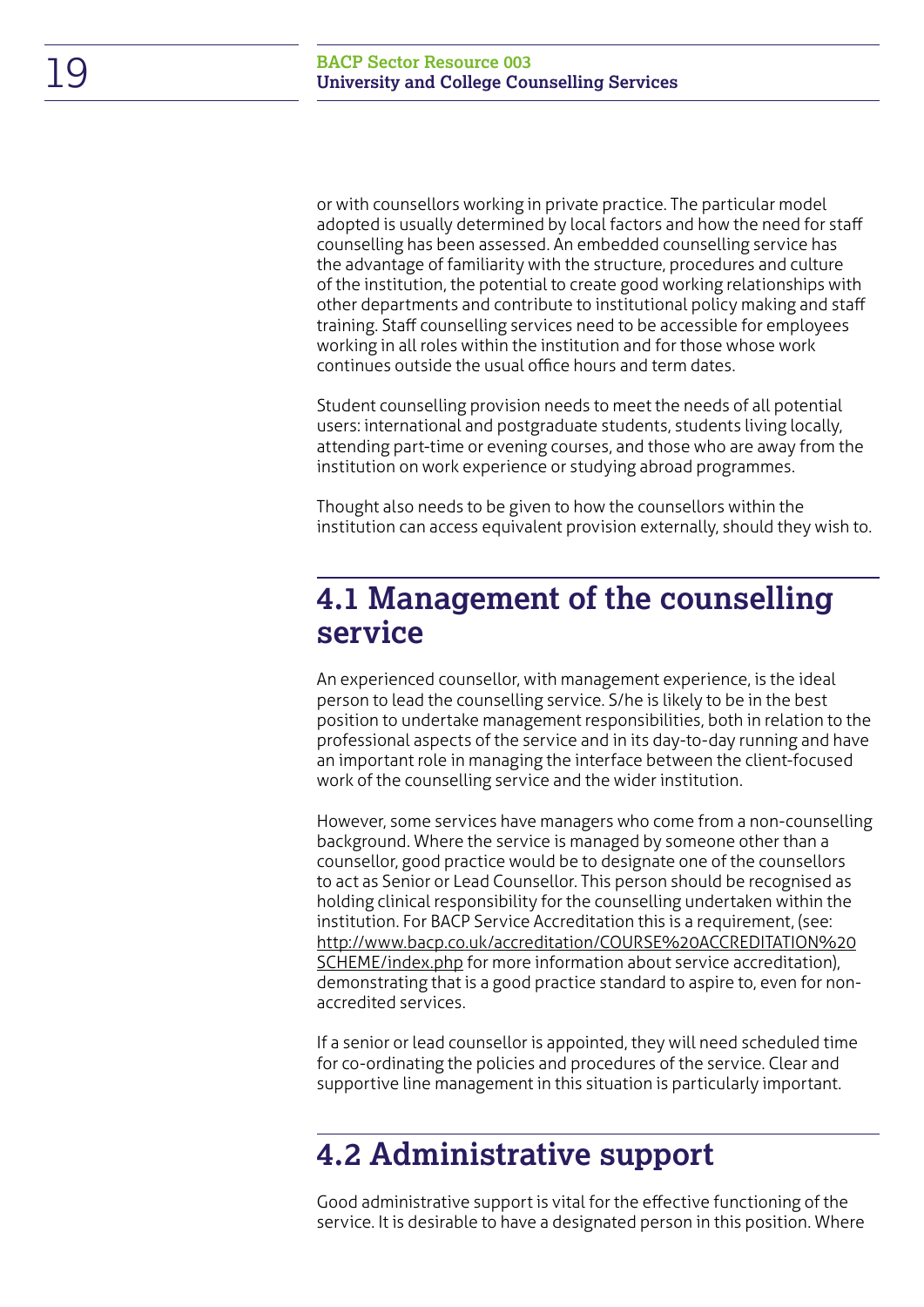<span id="page-20-0"></span>this is not possible, thought needs to be given to how clients make their first approach to the service and how subsequent communications will be managed. It is good practice to protect counselling sessions from the threat of interruption, so a system is required to enable clients to apply to use the counselling service when a counsellor is not immediately available to respond to their enquiry. Administrative support is also needed for certain functions such as managing a waiting list, where it would not make sense to divert precious (and more expensive) professional time that is best used for counselling work.

A designated administrator provides the first point of contact for students, members of staff, concerned relatives, academic tutors etc. S/he must have the ability to work within tight boundaries where the maintenance of confidentiality is paramount, and to be experienced and confident in dealing with people in distress. This is a demanding role and thought should be given to the support and training needs of those fulfilling the post (Rowland and Aster, 2012). Ideally, receptionists who work with clients of the counselling service would not work in the institution in another role or context, as this dual role could lead to knowledge gained about the client in one context causing bias in decisions made about them in another setting. Similarly, it is best to avoid employing students from within the institution as part-time receptionists, or give work experience to those students in its counselling service to avoid the potential for confidentiality breaches, and undermining confidence in the service.

### **4.3 Appointment of counsellors**

It is desirable for the Head of the Counselling Service, or the Senior/Lead Counsellor to be on the appointing panel for all members of staff working within the service. If this is not possible, at least one qualified counsellor/ psychotherapist, familiar with the work of the service, should be on the panel when interviewing for counselling posts. When interviewing for a Head of Service post, appointing panels usually include an experienced Head of Service or counsellor from a comparable college or university service. In order to maintain professional standards, it is important that counsellors have the necessary competency to work in this field. BACP is in the process of publishing a competency framework, which should enable services to ensure the counsellors appointed have the necessary skills for the work. (See<http://www.bacp.co.uk/ethics/EFfCP.php>for more information.) It is good practice and increasingly the norm for DBS (Disclosure and Barring Service) checks to be carried out and an enhanced check is recommended for those working as counsellors. This is essential when working with clients under the age of 18 or with vulnerable adults. Information is available at [https://www.gov.uk/disclosure-barring-service](https://www.gov.uk/disclosure-barring-service-check/overview)[check/overview.](https://www.gov.uk/disclosure-barring-service-check/overview) The site has links to the provisions made in Scotland and Northern Ireland. There is also information on barred list checks for certain specific roles (DBS Adult and Child workforce).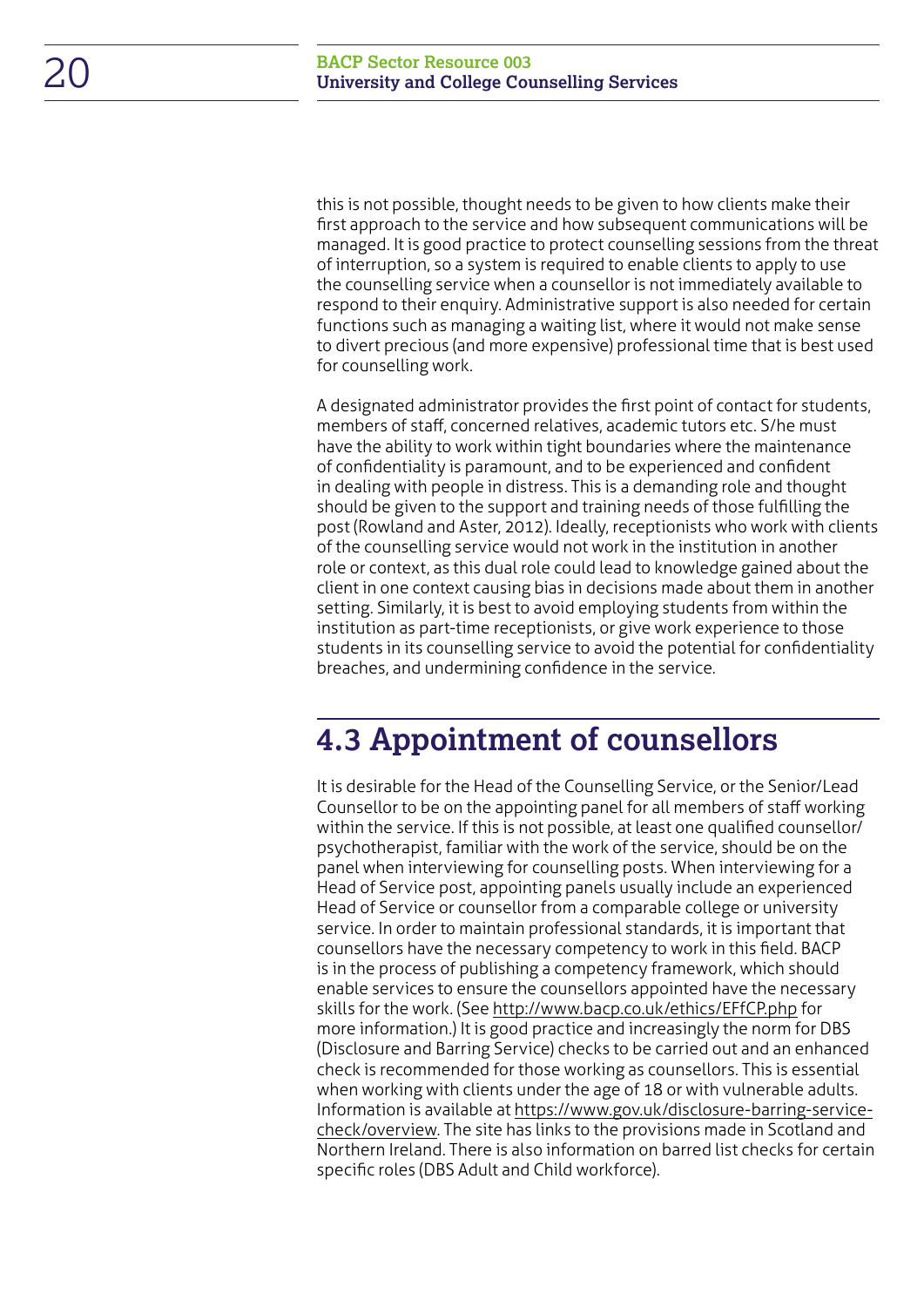### <span id="page-21-0"></span>**4.4 Salary structures**

This is an area where it is difficult to be definitive. Salaries will be influenced by differing qualifications, the experience required for the post, the institution's geographical location and its employment policies. The BACP UC Annual Survey can provide a useful point of reference and comparison. The full results of this survey are available to participating institutions free of charge and a summary of the findings is published in the UC journal annually. See<http://bacpuc.org.uk/journal>.

The scale chosen should be carefully considered so that salary grades and conditions of service reflect the professional nature of counselling, the qualifications of the counsellor and the responsibilities undertaken. Recognition should be given for a management or co-ordinating role, with the salary of the post-holder being commensurate with his/her management and professional responsibilities. It is good practice for parttime counsellors to be paid at a rate pro rata to the salaries of full-time counsellors if they are undertaking equivalent work.

(See ACAS for more information on pay. This can be accessed at: [http://](http://www.acas.org.uk/index.aspx?articleid=1366) [www.acas.org.uk/index.aspx?articleid=1366.](http://www.acas.org.uk/index.aspx?articleid=1366))

### **4.5 Contractual issues**

On its website,<http://www.acas.org.uk/index.aspx?articleid=1577>ACAS states that:

*It is best to put a contract in writing – it saves a lot of potential misunderstanding further down the line. In Acas' experience simple misunderstandings over what is or what is not in a contract are one of the main causes of employment tribunal claims.* 

It is therefore good practice for institutions to provide clear contracts of employment as well as job descriptions that accurately reflect the role of the counsellor. (For more information on employment contracts see: [http://](http://www.acas.org.uk/index.aspx?articleid=1577.) [www.acas.org.uk/index.aspx?articleid=1577.\)](http://www.acas.org.uk/index.aspx?articleid=1577.)

In the event of a conflict between the institution and the counsellor, the counsellor is advised to be clear as to what support s/he can expect from their professional association (for example, BACP), from trade unions (for example, The University and College Union (UCU) and UNISON) and from his/her own institution. For example, many institutions offer a mediation service and most have a complaints' procedure.

It is expected that the institution will provide insurance that covers both the general and particular needs of the counselling service, e.g. professional indemnity cover.

The *Ethical Framework for the Counselling Professions* commits members to be 'covered by adequate insurance when providing services directly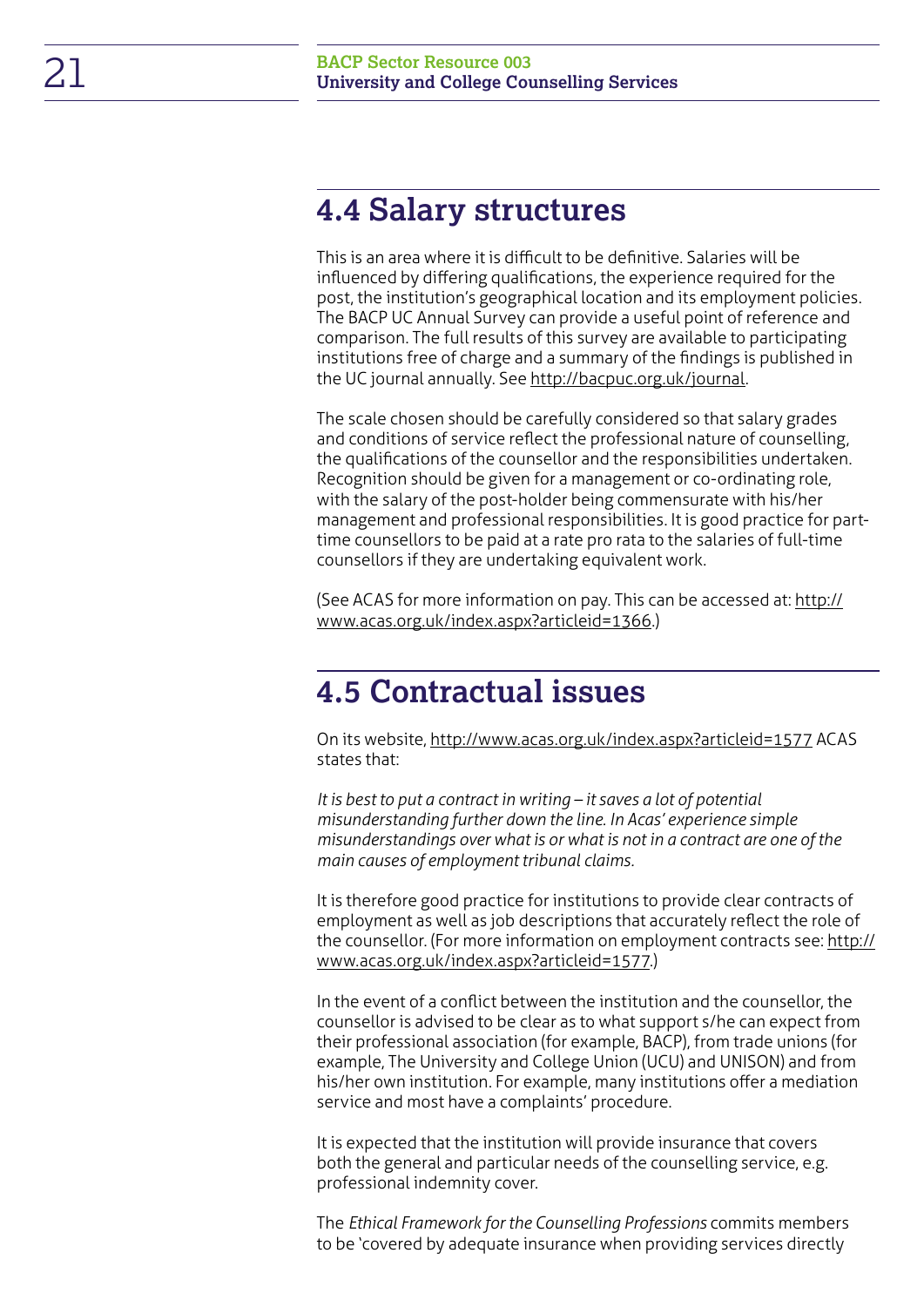<span id="page-22-0"></span>or indirectly to the public' (Good Practice, Point 19), so BACP UC recommends that counsellors check carefully with the institution to ensure that this is so.

### **4.6 Part-time and temporary counsellors**

Where part-time counsellors are members of the team, it is recommended that they are given opportunities to contribute to all aspects of the service, including attending staff meetings, policy discussions and strategic planning. It is advised that such counsellors are employed for at least one day a week to enable them to feel part of their immediate team and learn about the culture of the wider organisation. Contracts should be in line with current employment law. This is particularly important in the employment of sessional or locum counsellors. (See ACAS for more information at:<http://www.acas.org.uk/index.aspx?articleid=3603.>)

### **4.7 Lone counsellors**

There are occasions when a counsellor is employed as the sole counsellor in the institution. This is common for smaller institutions or in settings where resources are limited. Working as a lone counsellor can be rewarding, but also challenging at times. Especially if demand is high, or in a crisis situation where there is no other counselling colleague to consult.

Wheeler and Hewitt (2004) research on *Counselling in higher education: the experience of lone counsellors*, highlights the challenges faced by the lone counsellor. They state that the 'significance of the counsellor's involvement in the organisation was not to be underestimated'. Therefore, for lone counsellors, a time allowance needs to be made for the management and development of the counselling service and provision of additional professional support for the counsellor.

### **4.8 Trainee counsellors**

In recent years, the demand for counselling training placements has increased and many FE and HE counselling services offer them. There are positive reasons for the provision of training placements:

• established counselling services can be an ideal environment for a trainee, offering a firm structure, the potential for mentoring or supervision and a regular supply of clients. Due to the need for support and consultation, and the management of risk, it is advised that trainees should not be the only counsellors working in the service.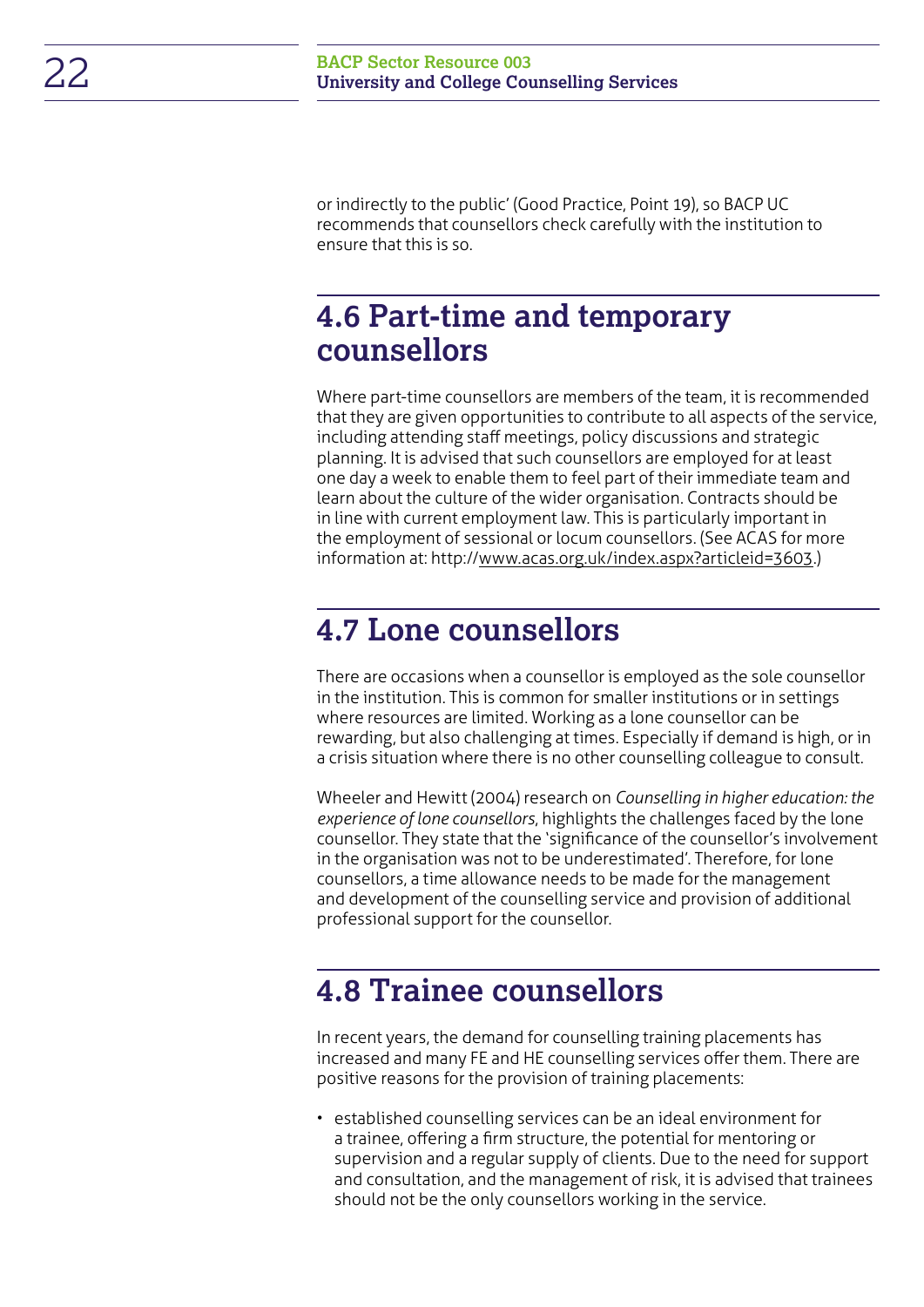- <span id="page-23-0"></span>• trainees add a welcome diversity to services, often bringing a fresh perspective and valuable experience from outside the FE/HE sector.
- there is an opportunity to aid the professional development of trainees and to provide access to university or college counselling as a career opportunity.

However, providing placements for trainee counsellors can raise complex ethical issues:

- inappropriate pressure may be exerted on college, or university counselling services, to take trainees in order to support counselling courses offered elsewhere in the institution.
- complex boundary issues can arise when trainees from the institution's counselling course take up placements in the institution's counselling service. The situation becomes even more complex if course tutors also have some involvement in the counselling service, or if the trainee has another role in the institution.
- many counselling courses require their trainees to make audio or video recordings (with the client's permission) of some of the sessions they conduct while on placement for assessment purposes.

Senior managers may mistakenly assume that unpaid trainees can carry out the same work as qualified and experienced counsellors, thereby increasing the capacity of the service without expenditure. Further *Good Practice in Action* resources will be available towards the end of 2017 in respect of trainee placements. See [https://www.bacp.co.uk/ethical\\_](https://www.bacp.co.uk/ethical_framework/newGPG.php) [framework/newGPG.php](https://www.bacp.co.uk/ethical_framework/newGPG.php) for more information.

### **4.9 Voluntary counsellors**

Some services offer opportunities to counsellors who have completed their basic training but are not yet eligible to apply for BACP accreditation and who want to develop their practice. Such counsellors are sometimes called associate or honorary counsellors, or interns. As with other part-time counsellors, it is good practice to enable volunteers to attend some team meetings and contribute to the wider work of the service, so that their particular skills and perspectives are utilised and their learning extends beyond purely engaging in client work. Appropriate arrangements should be made for volunteers' clinical supervision and, if possible, out-of-pocket expenses. See ACAS website for more information: [http://www.acas.org.](http://www.acas.org.uk/index.aspx?articleid=3603.) [uk/index.aspx?articleid=3603.](http://www.acas.org.uk/index.aspx?articleid=3603.)

It is important that the employment of trained voluntary counsellors is additional to a well-established core of permanent staff. Volunteers should not be put in the position of providing the bulk of the counselling work. (See BACP Service Accreditation criteria at: [https://www.bacp.co.uk/](https://www.bacp.co.uk/accreditation/Accredited) [accreditation/Accredited](https://www.bacp.co.uk/accreditation/Accredited)%20Services%20Directory/.)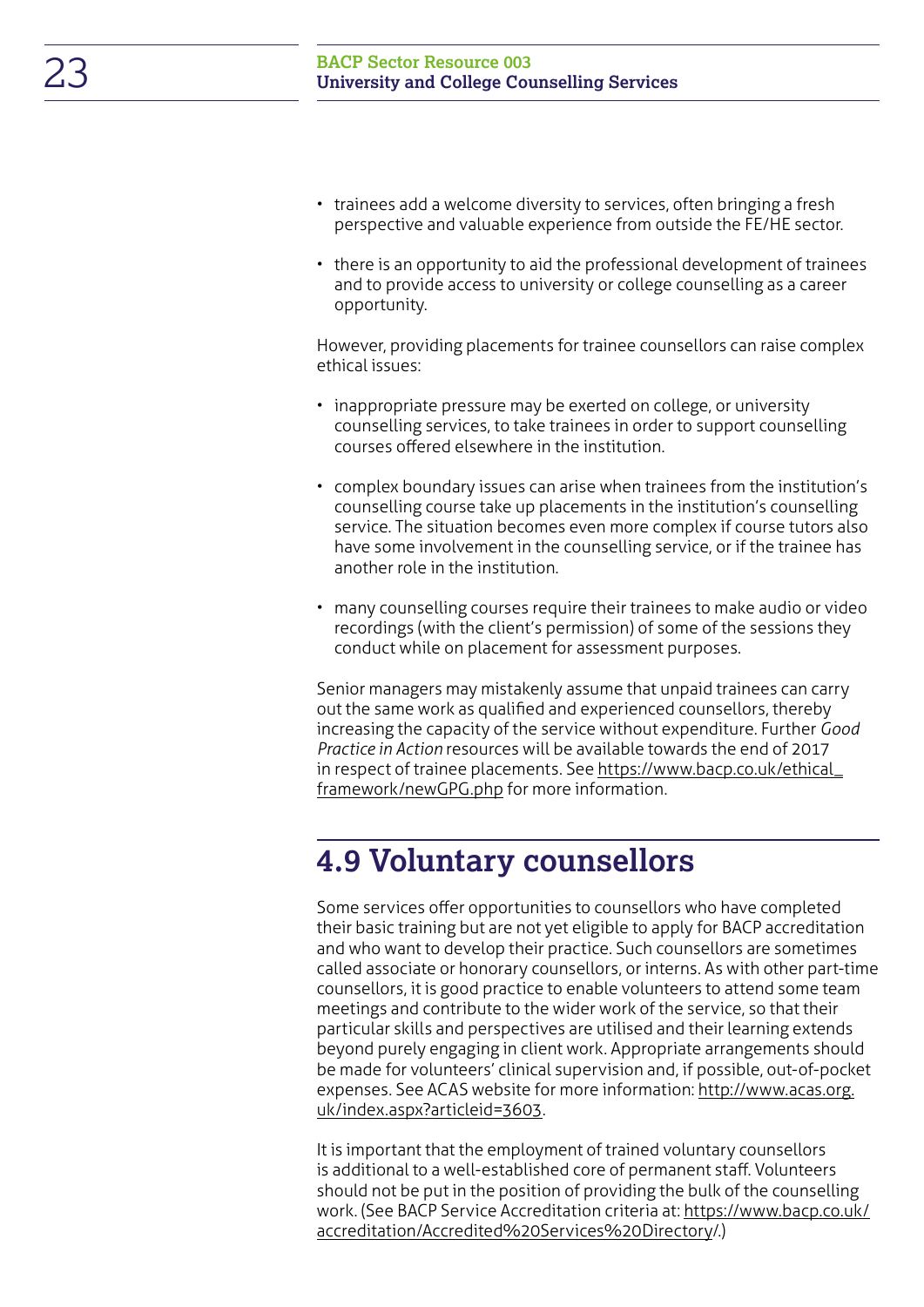#### **Recommendations for trainee and voluntary counsellors**

- before taking on trainee or voluntary counsellors, it is important that counselling services are well established and adequately staffed. New services and those going through restructuring or re-organisation may not be able to provide the necessary stability, monitoring and support
- the head of the counselling service is normally responsible for the counselling provision in the institution and therefore accountable to his/ her line manager for the quality of any work undertaken by trainees and volunteers
- it is good practice to allocate trainees and volunteers a designated, experienced mentor, holding a substantial post within the service, to provide a full induction and to support and monitor their practice on an ongoing basis
- consideration needs to be paid to the appropriate matching of clients with the level of expertise and experience of the trainee or voluntary counsellor. The responsibility for assessment and allocation of clients normally rests with the Head of the Counselling Service
- the caseloads of trainee and volunteer counsellors should be commensurate with their levels of training and experience. It is recommended that inexperienced trainees undertake no more than three contact hours per week, and that the work of such counsellors forms no more than 30% of the total work of the service. (BACP Counselling Service Accreditation)
- it is important that services have regular, formal links with training providers. Steps should be taken to ensure that a trainee's experience on placement is complementary to their academic and personal learning on the course
- there should be an explicit three-way contract between the training course, the trainee and the counselling service, making clear where responsibilities lie. This contract needs to address working structures and the supervision of caseloads
- written contracts for volunteers no longer in training can be useful, outlining what is expected of them and what the institution offers in return. Institutions often have their own policies about employing interns and counselling services' managers are advised to check this with their human resource department
- counselling services need to check that the insurance cover provided by the institution includes work undertaken by trainees and/or volunteers. If not they will need to arrange their own cover.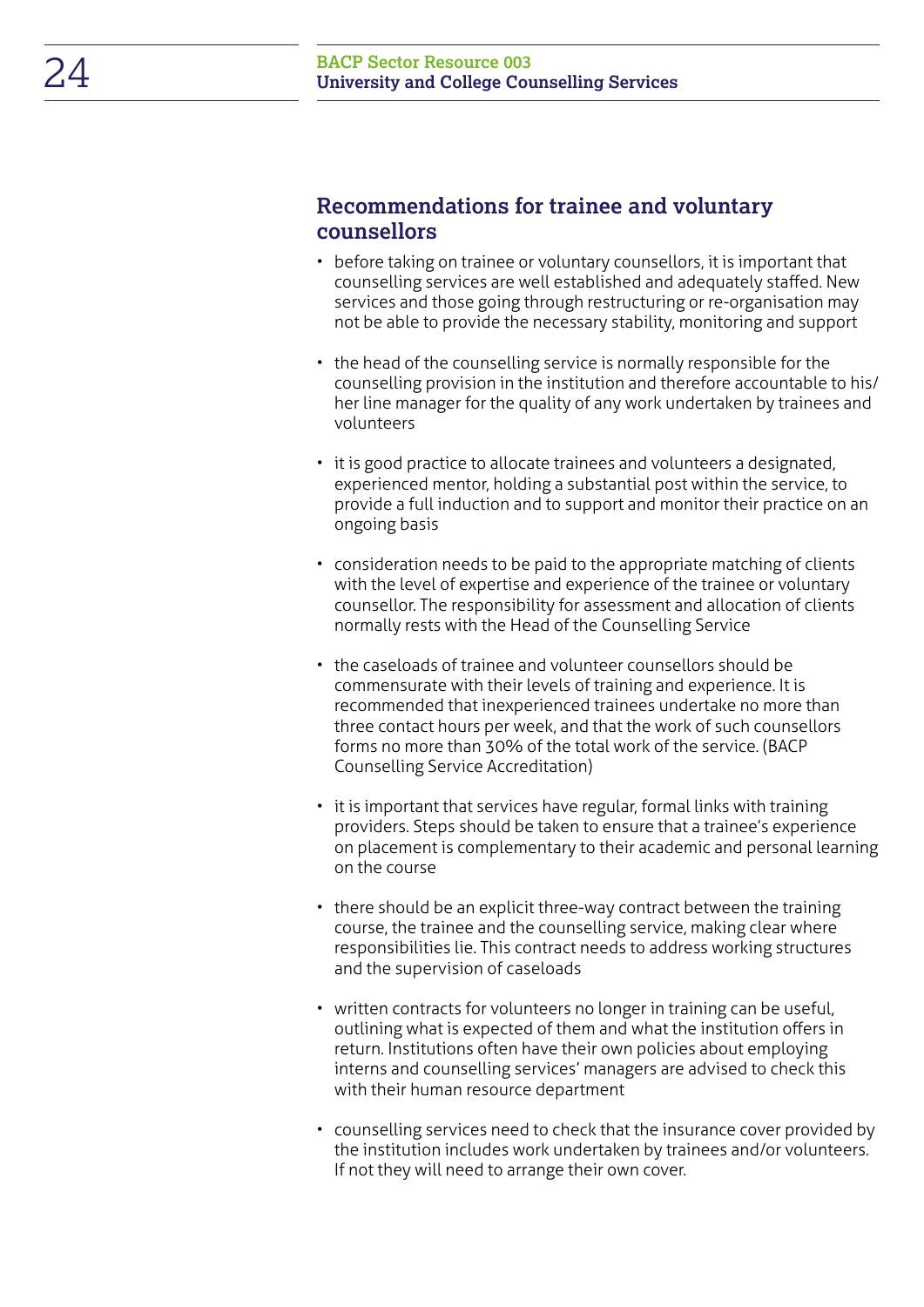### <span id="page-25-0"></span>**4.10 Working in multi-disciplinary teams**

Many counsellors in universities and colleges work as part of a multidisciplinary team, rather than within a discrete counselling service. Such teams can offer a rich and responsive service for their clients but managers need to be aware of the challenges of establishing working practices and systems that practitioners from a range of professional backgrounds, governed by differing codes of ethics and practice, can all subscribe to. Assessment and referral procedures, record keeping and information sharing principles and a mutual understanding of the working practices and cultures of all colleagues in the team need to be developed and monitored.

# **5 Working practices**

### **5.1 Equality, diversity and inclusion (EDI)**

Acknowledging other cultures' ways of seeing the world is given more emphasis in the *Ethical Framework for the Counselling Professions*. BACP members are now required to demonstrate the personal moral quality of respect by 'showing appropriate esteem for people and their understanding of themselves' (Personal Moral Quality, Point 12). Also, members must:

*take the law concerning equality, diversity and inclusion into careful consideration and to strive for a higher standard than the legal minimum.*  (Good Practice, Point 23)

Colleges and universities have diverse populations. The impact of widening participation and the globalisation of higher education have led to increased numbers of students from diverse social and ethnic backgrounds, as well as those with a range of disabilities. Inequality and discrimination can operate in direct and indirect ways, and services have a responsibility to monitor all aspects of their work to ensure that provision is accessible to all. To assist with this, services need to be fully aware of institutional policies in this area and of its own responsibilities under related legislation, such as the Equality Act 2010 which legally protects people from discrimination in the workplace and in wider society. (See the government guidance at: [https://www.gov.uk/guidance/equality-](https://www.gov.uk/guidance/equality-act-2010-guidance)act-2010 guidance for more information.)

Counselling services should seek to update themselves on current issues and thinking in this area, especially in relation to what is described by the Equality Act as 'protected characteristics', these include ensuring equality,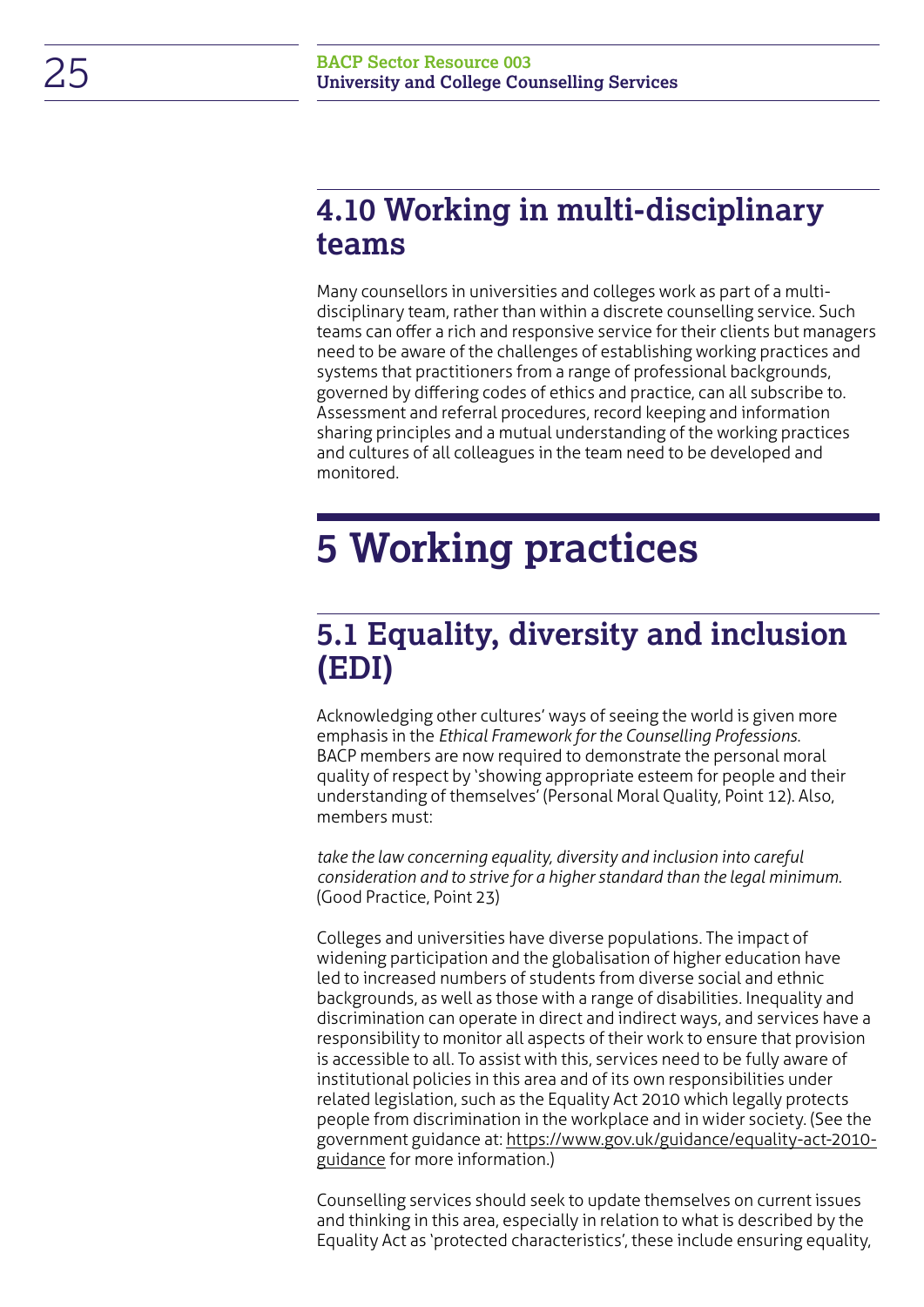diversity and inclusion irrespective of: age, disability, gender reassignment, marriage and civil partnership, pregnancy and maternity, race, religion or belief, sex, sexual orientation, in both their organisational and practicebased activities. A number of *Good Practice in Action* resources in respect of EDI will be published in 2018 including 062 Commonly Asked Questions: *Equality, Diversity and Inclusion*, and 080 Fact Sheet: *Equality, Diversity and Inclusion: Reasonable Adjustment*.

Staff training is needed to ensure that counsellors, administrators and receptionists are up to date on the relevant legislation, and services should ensure that this is embedded in their practice. Counsellors have a duty to work with clients in an open-minded way and ensure their knowledge of clients' backgrounds, identities, values and lifestyles is informed and accurate.

### **5.2 Contact hours/caseload management**

Tarren (2016) writes that:

*Working as a therapist in university counselling services is particularly challenging: demand for counselling continues to increase yet resources are often limited.* (Page 197)

It is essential that counsellors maintain high professional standards in their clinical practice in order to best support vulnerable clients. Given the emotionally challenging nature of this work, it is important to review how much clinical work counsellors should be engaged in per day. Clinical work in this context includes one-to-one counselling, groupwork, workshops, drop-in sessions, the supervision of associate or trainee counsellors, attending casework meetings and any administration directly connected with their client work.

The *Ethical Framework* commits members to working to professional standards by 'ensuring that our wellbeing is sufficient to sustain the quality of the work'. Yet, an informal survey of 26 universities on HUCS mailbase (Percy, 2014, unpublished) showed that the five-hour (clinical work) per day was the model that was most commonly used in practice. When determining an appropriate weekly caseload for a counsellor however, several factors need to be taken into account including:

- the degree of managerial, administrative and reception support available to the counsellor
- the roles and responsibilities the counsellor holds in the counselling service and the balance between workload during term and out of term
- the percentage of 'no shows' or cancellations experienced
- the training and experience of the counsellor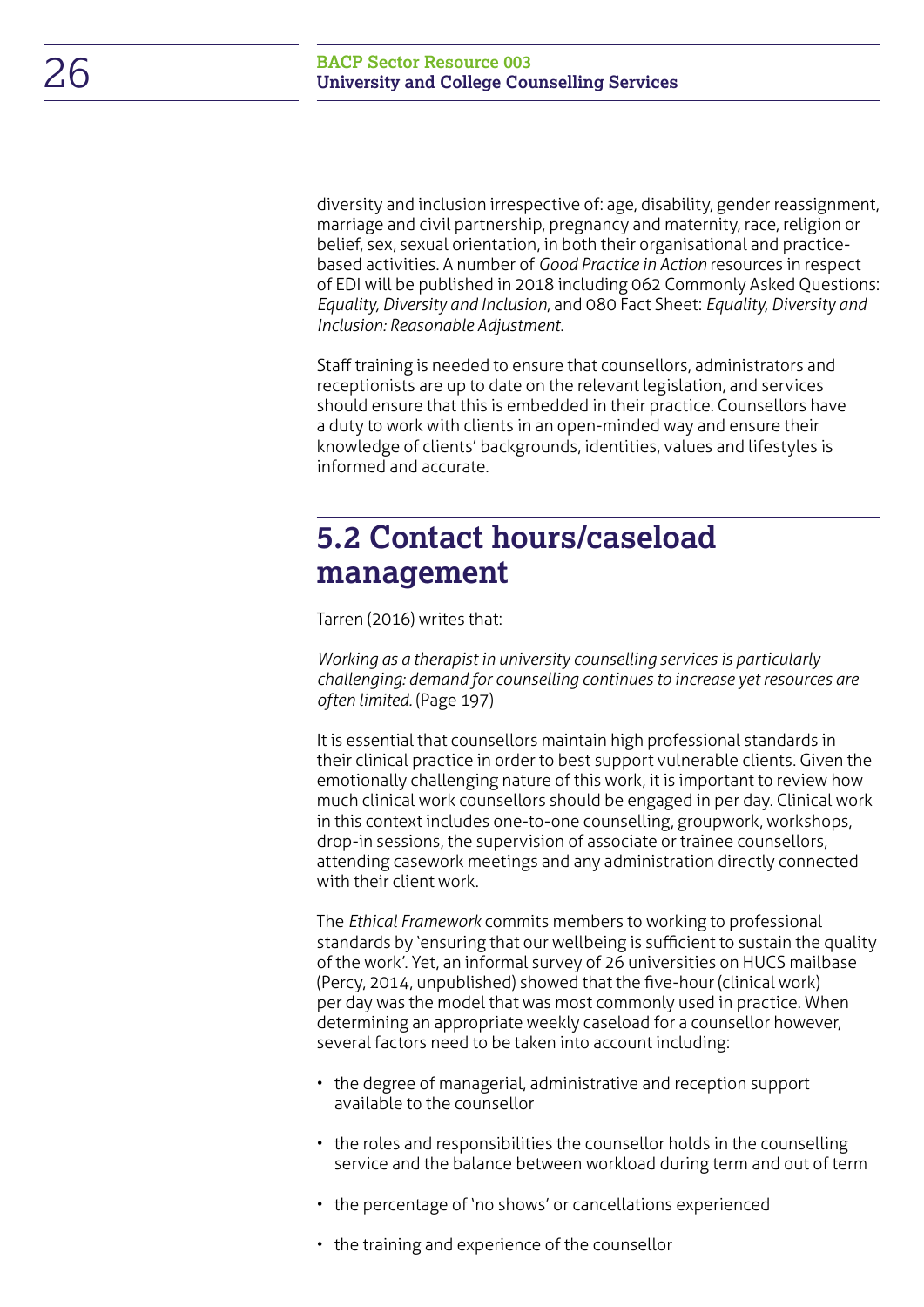- the severity of the issues being presented (one or two services use a 'case loading' model which gives weighting to severity, complexity and risk in relation to the capacity of each counsellor)
- the level of demand on the service.

Surveying Heads of University Counselling Services, Mair (2016) shows how much demand for counselling has increased over a 10-year period (Page 14).

Some counselling services experience high demand all the year round and a low rate of missed sessions. This is often the experience of staff counselling services. Counsellors working in such situations are unlikely to be able to function effectively if their caseload is consistently too high, and will not be able to fulfil their commitment to working to professional standards.

When determining counsellors' caseloads, consideration needs to be given to the time required for follow-up work to counselling sessions such as administration; liaison with GP and community mental health providers, or with other support services in the institution; reading and research related to clients' presenting issues; the consultative support and professional development required by BACP's *Ethical Framework*. If counsellors deliver groupwork or staff training, preparation time for this needs to be taken into account. In order for a counselling service to make a full contribution to the institution, time needs to be allocated for discussion on policy matters and for building relationships with other relevant services.

In order to carry out their additional duties, the Head of Service or Senior Counsellor should have fewer client contact hours, the exact proportion determined by the range of responsibilities held.

Where counsellors are employed on a part-time basis, the balance between clinical work and other responsibilities needs to be maintained in consultation with the Head of Service or Senior Counsellor.

Where counsellors hold additional roles in the institution, the hours set aside for counselling should be organised in such a way that continuity of client work is not compromised. Arrangements need to be in place so that students and staff are not prevented from having access to counselling because of their contact with the counsellor in another role.

### **5.3 Self-care**

Doing predominantly brief work can be very demanding, even for very experienced counsellors, and it is important for counsellors and counselling service managers to bear this in mind and seek to alleviate the impact on counsellors if counsellor burn-out is to be avoided. Good caseload management is important as is adequate supervision, time for professional contact with colleagues and managers, as well as access to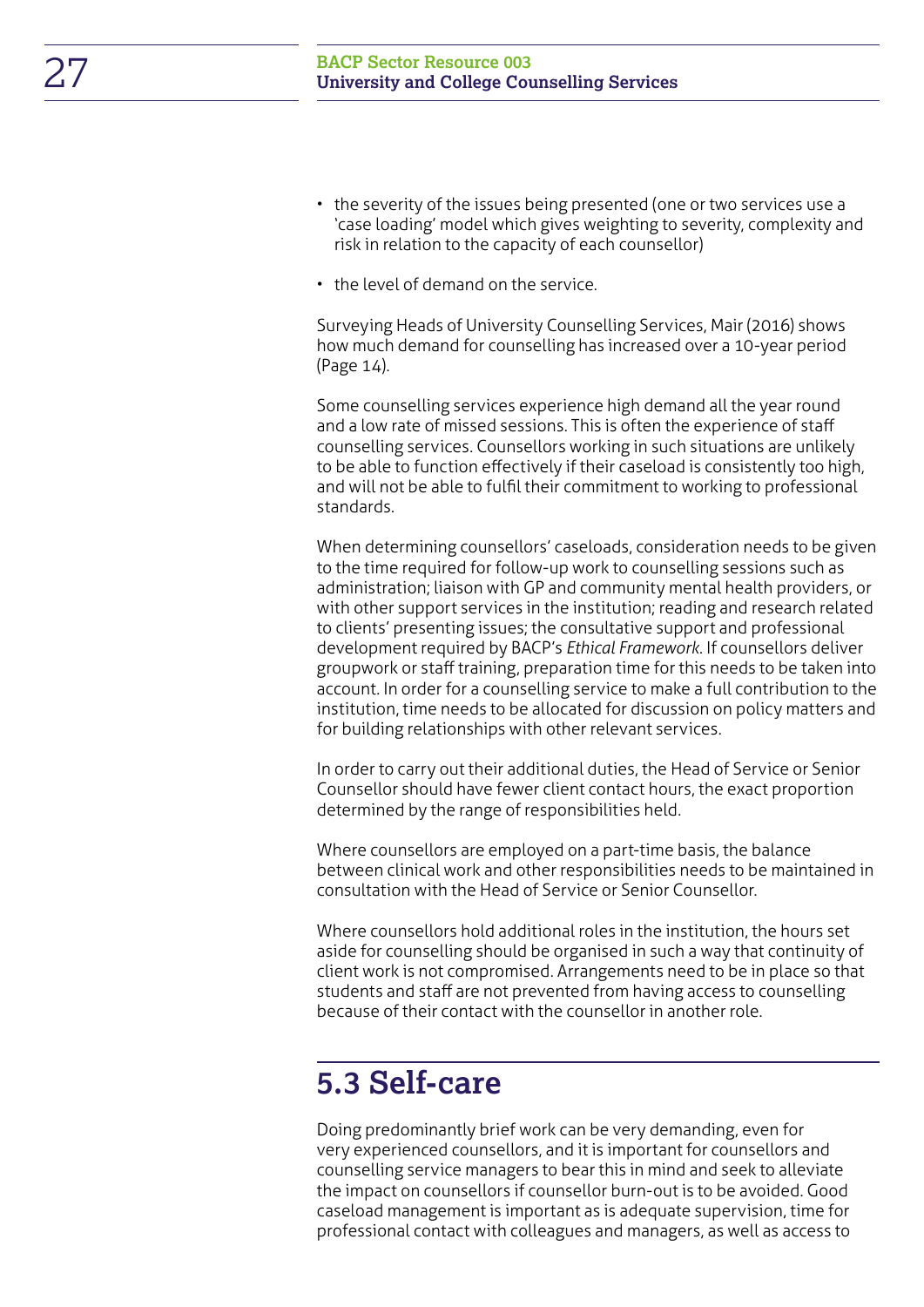good training and staff development opportunities. The *Ethical Framework for the Counselling Professions* commits members to work to professional standards by: 'ensuring that our wellbeing is sufficient to sustain the quality of the work' (Commitment 2d) and that personal moral qualities of resilience are needed to ensure we have 'the capacity to work with the client's concerns without being personally diminished' (Personal Moral Qualities 12). Members are also committed to 'care of self as a practitioner' in that:

*We will take responsibility for our own wellbeing as essential to sustaining good practice by:* 

- **a.** *taking precautions to protect our own physical safety*
- **b.** *monitoring our own psychological and physical health*
- **c.** *seeking professional support and services as the need arises*
- **d.** *keeping a healthy balance between our work and other aspects of life (Ethical Framework, Good Practice, Point 75)*

Further *Good Practice in Action* resources in respect of self-care and fitness to practise will be available early 2018 at: [http://www.bacp.co.uk/ethical\\_](http://www.bacp.co.uk/ethical_framework/newGPG.php) [framework/newGPG.php](http://www.bacp.co.uk/ethical_framework/newGPG.php)

### **5.4 Managing waiting lists**

Demand for counselling has increased greatly within universities and colleges since the last guidance documents were produced (see Mair 2016, page 14). As resources have not kept pace in some institutions, this has meant an increase in waiting times for appointments and some services having waiting lists. The BACP UC annual survey 2013/14 (Broglia 2015) found the following most likely waiting times:

| <b>Type of service</b> | <b>Most likely wait for</b><br>an initial session | <b>Most likely wait for</b><br>ongoing sessions |
|------------------------|---------------------------------------------------|-------------------------------------------------|
| <b>FE: Students</b>    | 8 days                                            | 10 days                                         |
| <b>FE: Staff</b>       | 6 days                                            | 8 days                                          |
| <b>HE: Students</b>    | 6 days                                            | 14 days                                         |
| <b>HE: Staff</b>       | 5 days                                            | 12 days                                         |

An important consideration is having a model that best fits the needs of the student population. To give two examples: a) having a certain number of assessment appointments available each week so students can be seen relatively quickly and then put on a waiting list for ongoing sessions, or signposted to other options such as workshops, groups or self-help as needed, or b) having students wait longer for an initial session but then offering continuity with the same counsellor.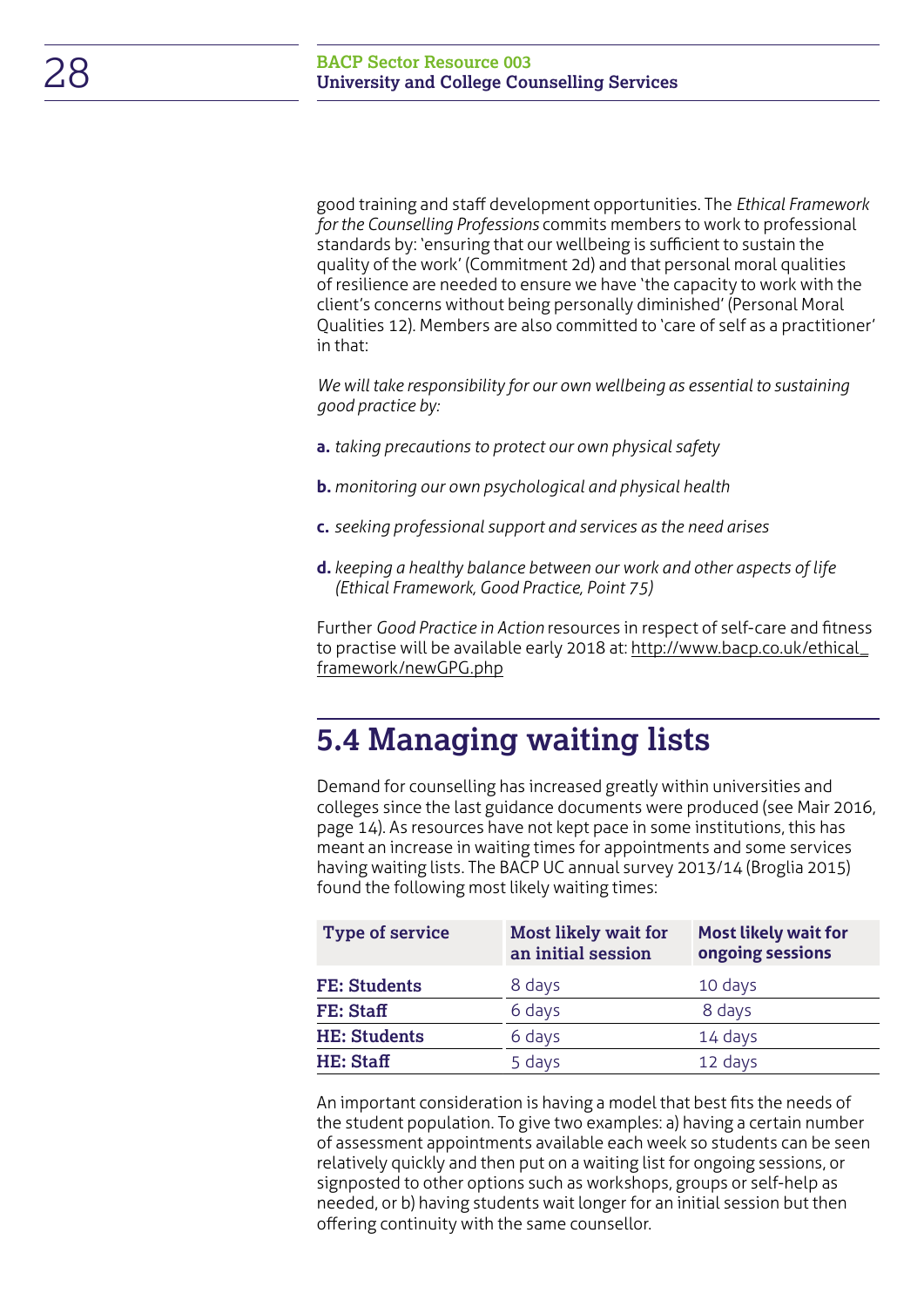| <b>Model</b>                             | <b>Advantages</b>                                                                                                                                                                           | <b>Disadvantages</b>                                                                                                                                                                                                                                  |
|------------------------------------------|---------------------------------------------------------------------------------------------------------------------------------------------------------------------------------------------|-------------------------------------------------------------------------------------------------------------------------------------------------------------------------------------------------------------------------------------------------------|
| Early assessment/<br>initial appointment | • Early intervention<br>• May reduce drop out<br>• May be a sufficient<br>intervention or<br>signpost to other<br>options                                                                   | • Continuity with the<br>same counsellor may<br>not be possible if<br>ongoing sessions are<br>needed                                                                                                                                                  |
| <b>Ongoing from</b><br>outset            | • Allocated and stay<br>with the same<br>counsellor<br>• Useful if ongoing<br>counselling is the most<br>common outcome<br>from assessment, and/<br>or there are a lack of<br>other options | • Students may not be<br>happy with waiting<br>longer and could<br>drop out<br>• Risk needs to be<br>considered with<br>some students being<br>prioritised if necessary<br>or identified and<br>signposted to their GP,<br>mental health team<br>etc. |

Many services have introduced a six-session limit, or even fewer. However, as demand and waits have increased, so services have found the need to be creative to effectively manage their waiting lists, for example, having a certain percentage of appointments reserved each week for assessments or urgent appointments. Other services have also introduced brief intervention models offering therapeutic consultations followed by a menu of options.

HUCS produced the following checklist of ideas at a meeting in 2014:

- funds for sessional counsellors to cover demand at peak times
- educating senior managers about waiting times, which tend to be less in this sector than for NHS counselling
- institutions understanding the nature of working with vulnerable students
- adopting brief models (e.g. a single one-and-a-half hour session plus a shorter follow up) at busy times
- moving to a more psycho-educational role helping clients develop understanding of emotions and learn self-regulation techniques
- more integration with mental health advisers and mentors
- using brief interventions and range of options (exercise plans, mindfulness workshops, self-help material)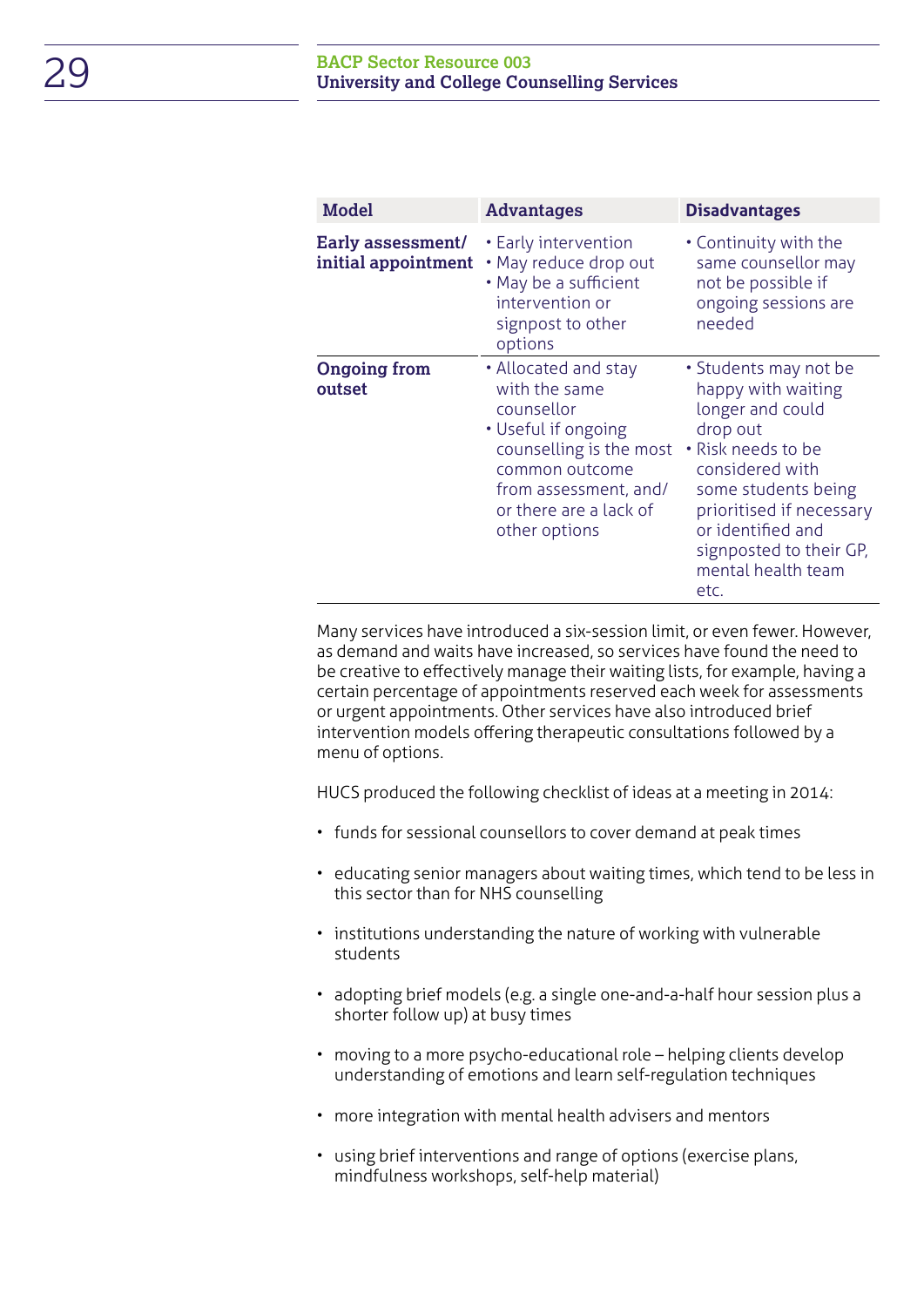• focus on developing students' resilience, managing expectations: adopting a psycho-educational approach as the first step in the range of options offered.

See BACP UC webpage for details of forthcoming meetings at: [http://](http://bacpuc.org.uk/com) [bacpuc.org.uk/com](http://bacpuc.org.uk/com)-hucs

### **5.5 Managing multiple sites**

It is important that counselling services in universities or colleges with multiple sites think carefully about service delivery issues. Where a counselling service is delivered on a number of sites, it is important to ensure that each site is adequately resourced and supported, that appropriate accommodation is provided and that the health and safety of counsellors and clients in all venues are taken into consideration. Issues around location of rooms, reception of clients, waiting areas and possible lone working should be carefully considered.

In order to ensure team cohesion and consistent practice, there need to be opportunities for counsellors working away from the main site to have contact with the rest of the team on a regular basis and clear procedures regarding consultation with managers during their day-to-day work on another campus.

Compiling statistics on usage and any marked differences in the issues clients present on certain sites compared with others can provide useful information, for example, to help make the case for increased resources, or when needing to defend provision on particular sites. It may also be a source of useful feedback to academic and administrative staff regarding the experience of students on their site.

### **5.6 Counselling supervision**

This is sometimes referred to as consultative support and is a requirement for all BACP members who are practitioners.

In view of the demanding nature of counselling work, it is vital for safe practice that there is designated time for the review of clinical work. Counsellors must monitor and develop their professional work through regular counselling supervision with an appropriately trained professional who, ideally, is external to the institution. It is, however, advantageous if the supervisor has an understanding of the institutional aspects of the counsellor's work. The amount of supervision will depend on the level of experience of the counsellor; the number of clients seen per week; the severity of the clients presenting issues and the type of contracts offered, for example, short-term contracts may require more frequent supervision. The minimum requirement for BACP accredited counsellors and those working towards accreditation is 1.5 hours of supervision per month. More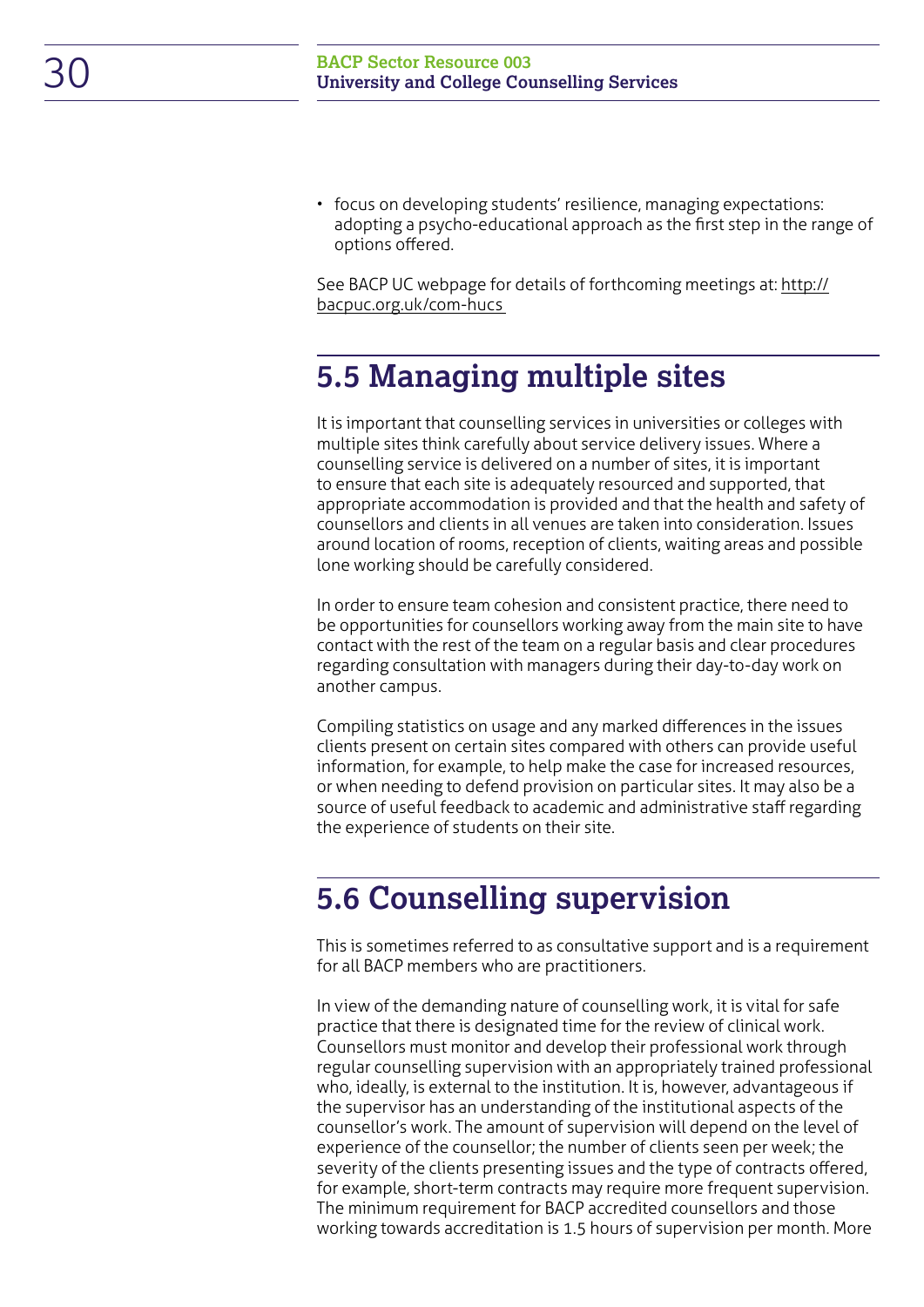supervision may be required if the counsellor has a complex caseload and/ or the supervision is conducted in group form.

(See BACP's *Ethical Framework for the Counselling Professions*, Good Practice points 5-61 and the Supervision topic pathway of *Good Practice in Action* resources, which can be found at: [http://www.bacp.co.uk/ethics/newGPG.](http://www.bacp.co.uk/ethics/newGPG.php) [php](http://www.bacp.co.uk/ethics/newGPG.php)#jump-supervision. Counselling services need to contract carefully with their external supervisors see Good Practice in Action 009: *Choosing a Supervisor for your Service* which includes further information.

### **5.7 Training and CPD**

To fulfil the requirements of the *Ethical Framework for the Counselling Professions* and 'keep our skills and knowledge up to date' (Commitment 2b) and the conditions for the BACP Register (see [http://www.bacpregister.](http://www.bacpregister.org.uk) [org.uk](http://www.bacpregister.org.uk) for more information) and Accreditation and Re-accreditation schemes [\(http://www.bacp.co.uk/accreditation](http://www.bacp.co.uk/accreditation)/), counsellors need to participate in ongoing professional development and this could include attendance at training courses, conferences, regional networks, etc. Colleges and universities should be prepared to allow reasonable time and financial support for such activities to ensure that counsellors update their knowledge and training on a regular basis.

### **5.8 Responding to the 24/7 culture**

We live in an age where technology is growing at a very fast pace and where there is a growing 24/7 culture, with some campus libraries and other facilities staying open all night.

Some college and university counselling services offer extended opening hours such as evening opening. It is good practice for services offering this to ensure that they have enough staff to cover late openings, so that counsellors are not working alone or in unsafe situations when most other staff have gone home.

Clients often contact university and college services out of hours, so it is important to have clear policies and statements on, answer phones, emails and all literature regarding the availability of the counselling service. It is also good practice to signpost potential clients to any available emergency/out-of-hours services and self-help information available.

### **5.9 Use of social media**

The majority of clients using university and college counselling services are very adept in their use of social media, and many services have tapped into this, embracing new ways of communicating with them, such as having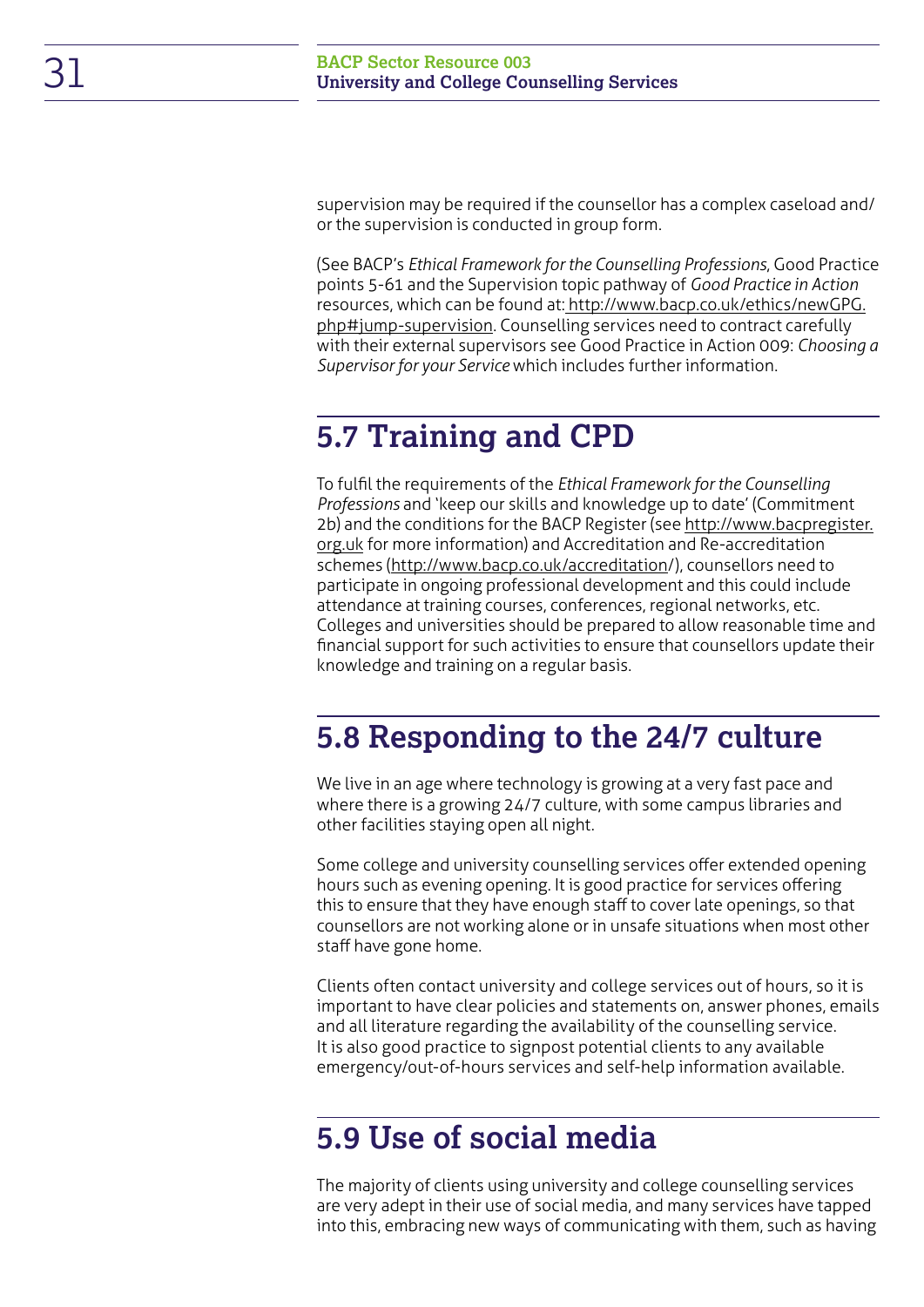a presence on Twitter and/or Facebook and hosting chatrooms for certain groups. Counselling services often signpost clients to self-help websites and apps, and even develop their own online/digital resources. Managers need to ensure the technologies they use are secure and that resources they signpost clients to are up to date and appropriate. Counsellors need to be careful about their own use of social media, not compromising their own professional integrity or inadvertently breaching a client's confidentiality.

For more information see Good Practice in Action 033: *Commonly Asked Questions about Social Media* for more information [\(http://www.bacp.co.uk/](http://www.bacp.co.uk/ethics/newGPG.php) [ethics/newGPG.php](http://www.bacp.co.uk/ethics/newGPG.php)#jump-online).

### **5.10 Working online**

Working online via video, or text communication is now offered by many institutions and, as with face-to-face counselling, issues such as the counsellor's competency to undertake this kind of work, boundaries, supervision, confidentiality and contracting have to be addressed, plus issues in relation to the kind of online platform used. Online working can be advantageous for students and staff who are away from the institution, e.g. involved in distance learning, or participating in a study abroad, an exchange or work placement scheme. Part-time students and staff sometimes have difficulty accessing face-to-face services due to work and family commitments, or the service being unavailable out of office hours. They may welcome an online facility, as might clients who are disabled, ill or unable to visit the counselling service for other reasons. Services need to decide whether their online service is only for clients who are physically unable to attend sessions in person, or whether it is offered as a choice to all clients eligible to use the counselling service. For more information about therapeutic work online see Good Practice Resource 047: *Working Online*, which can be downloaded at: [http://www.bacp.co.uk/ethics/](http://www.bacp.co.uk/ethics/newGPG.php) [newGPG.php#](http://www.bacp.co.uk/ethics/newGPG.php)jump-online

### **5.11 Counsellors with additional roles in the institution**

Sometimes counsellors have other roles in the institution, such as welfare, advisory or teaching. This can be problematic where there is no dedicated counselling space, or no other counsellor to refer a client to in circumstances where there could be a conflict of roles and boundaries. The counselling service and the institution need to have clearly agreed procedures for the management of different roles. This is essential, particularly in terms of responding to challenges regarding confidentiality, the therapeutic relationship and its boundaries. Where the roles can be kept separate, the counsellor is clear about boundaries and the institution values and respects counselling, it may be possible to manage these dual roles and they can in some cases be experienced as positive. Certain situations should be avoided though, for example, it is not appropriate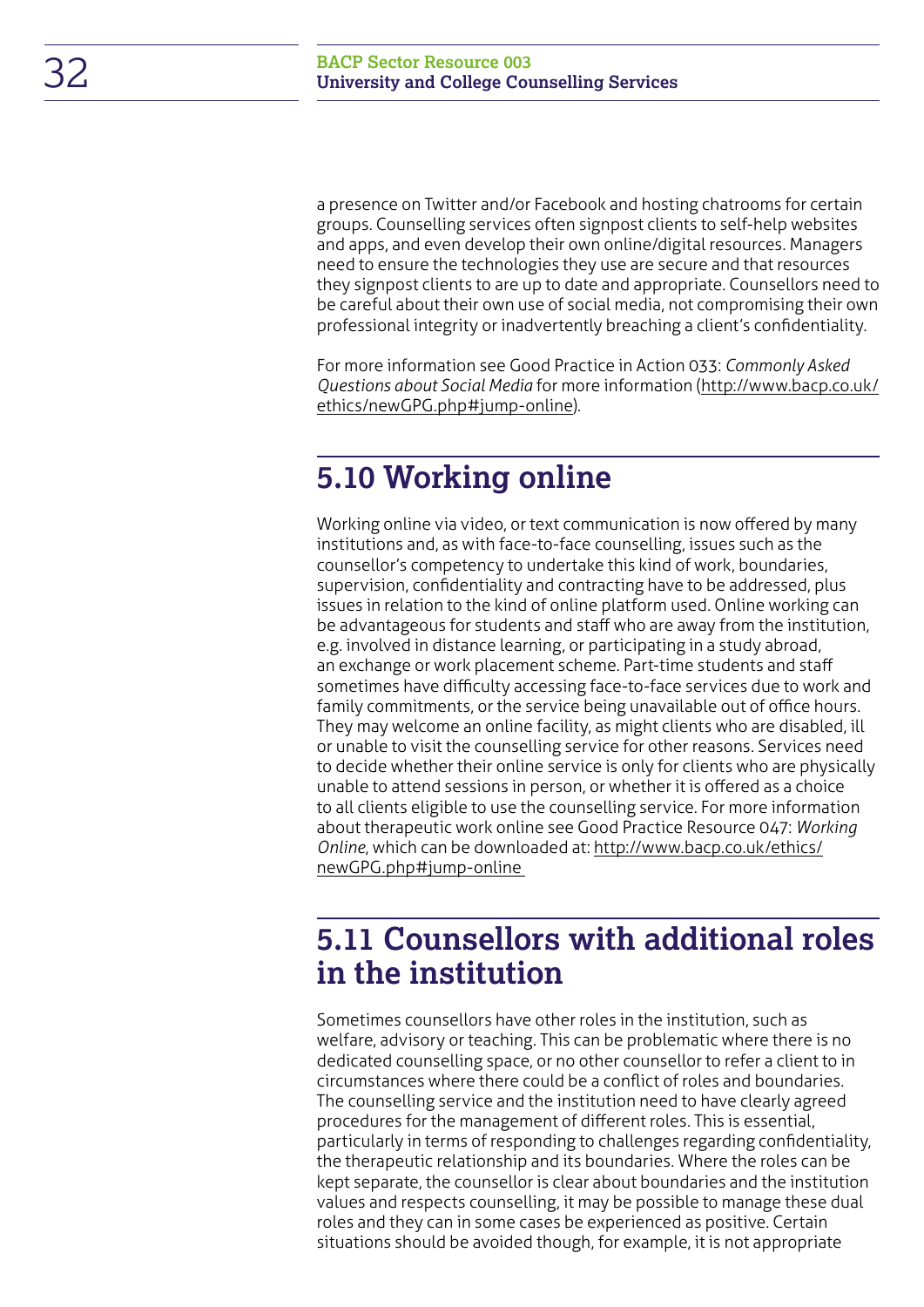for a counsellor to be in a position where they award academic marks to potential or actual clients, or provide them with money via hardship funds.

As discussed earlier, for those counsellors offering staff counselling, dual relationships are almost inevitable and should be handled ethically and their implications monitored regularly in supervision. Further information about dual relationships can be found in the *Ethical Framework for the Counselling Professions*, where members are committed to building appropriate relationships and establishing boundaries ensuring that:

- **a.** *these boundaries are consistent with the aims of working together and beneficial to the client*
- **b.** *any dual or multiple relationships will be avoided where the risks of harm to the client outweigh any benefits to the client*
- **c.** *reasonable care is taken to separate and maintain a distinction between our personal and professional presence on social media where this could result in harmful dual relationships with clients*
- **d.** *the impact of any dual or multiple relationships will be periodically reviewed in supervision and discussed with clients when appropriate. They may also be discussed with any colleagues or managers in order to enhance the integrity of the work being undertaken* (Good Practice, point 33).

See also: Good Practice in Action 077: *Fact Sheet Resource: Dual roles in the counselling professions*.

### **5.12 Arrangements during vacation**

Many universities and some colleges now offer courses, which continue over the summer, so students remain on site. Even if students are not on campus during vacations, many staff in universities and colleges work all the year round, so counselling services need to assess likely demand during holiday periods and plan accordingly. Many services operate a reduced service during vacations, with resources being concentrated towards times of higher demand.

### **5.13 Seeing ex-clients in private practice**

As clients sometimes ask whether they can continue seeing their university or college counsellor in their private practice. Services need to develop clear policies on this, as the dynamics involved in transferring the work from an institutional setting to the counsellor's private practice, which might be conducted at his/her home, are complex and BACP members are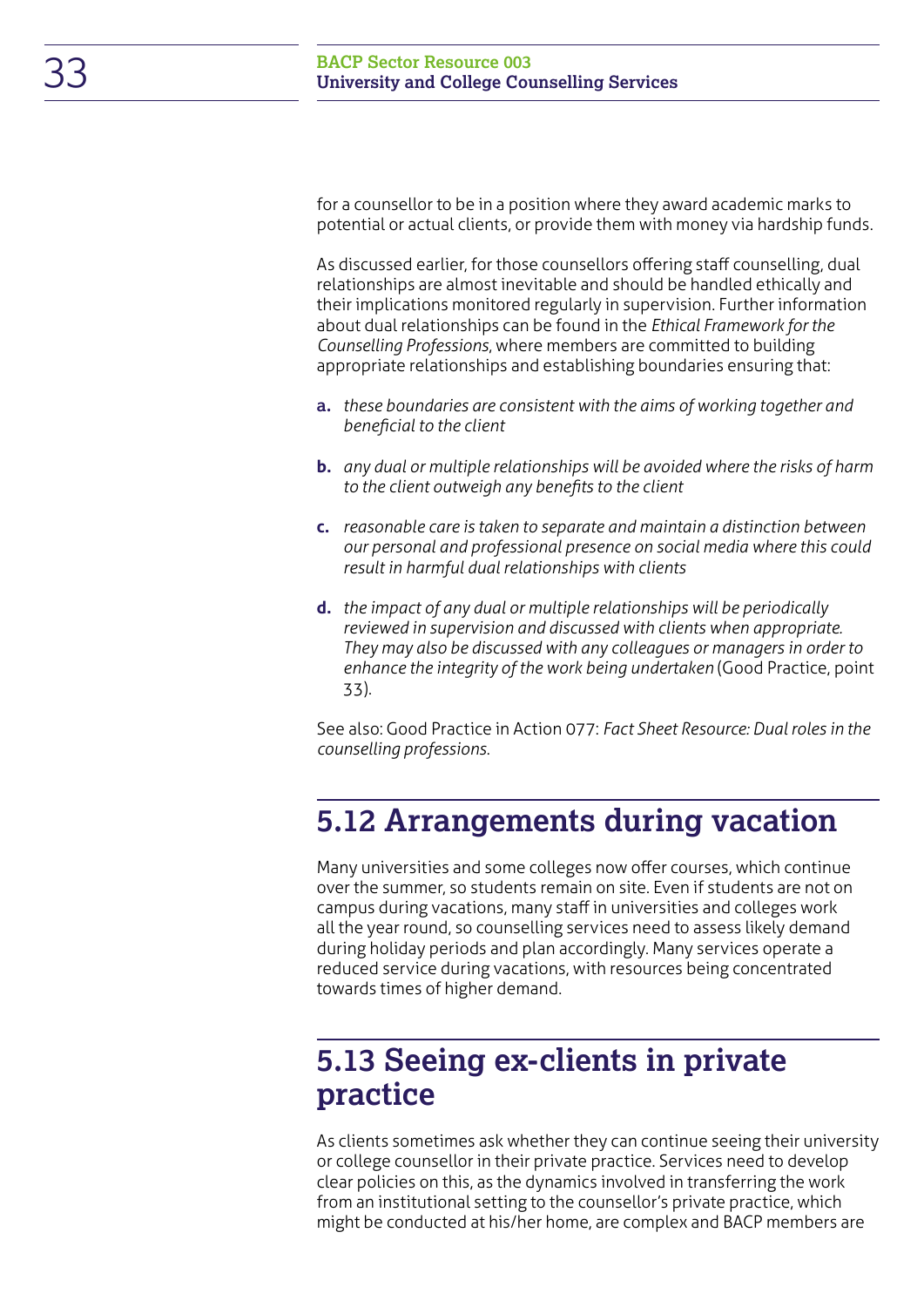committed by the *Ethical Framework for the Counselling Professions* not to: 'exploit or abuse our clients in any way: financially, emotionally, physically, sexually or spiritually' (Good Practice, point 36).

### **5.14 Accompanying clients to appointments off campus**

It is not usually part of a counsellor's role to work with clients outside the counselling session, such as accompanying them to appointments relating to their health, immigration status or academic work; this includes providing transport for them within counsellor's personal vehicles. It may be appropriate for workers in other roles in the institution to assist in this way though so adequate signposting is needed.

It is good practice for counselling services to have clear policies on responding to these kind of requests and any other emergencies and crises (e.g. where a student or member of staff needs urgent psychiatric assessment). It is always a good idea when formulating policies to ensure any off-site activities would be covered both by policies and insurance.

### **5.15 Evaluation and monitoring**

It would seem good practice, to develop and implement quality assurance systems in order to monitor and improve service delivery. Review procedures help services gather evidence to demonstrate that the support provided is relevant and that the work takes into account any changes in the needs of students and staff.

Formal and regular evaluation of the service by users and by staff employed in other related roles in the institution constitute good practice, and findings should be made accessible. The *Ethical Framework for the Counselling Professions* commits members to accountability and candour for the services they offer, stating that:

'*we will monitor how clients experience our work together and the effects of the work with them in ways appropriate to the type of service being offered*' (Good Practice, point 49).

Evaluation activities can include direct feedback from users of the service, clinical outcome evaluation tools such as CORE (see [http://www.coreims.](http://www.coreims.co.uk/About_Measurement_CORE_Tools.html) [co.uk/About\\_Measurement\\_CORE\\_Tools.html\)](http://www.coreims.co.uk/About_Measurement_CORE_Tools.html) for more information, regular staff appraisals, working towards BACP Service Accreditation, and formal reviews of the service as a whole. (See *Ethical Framework,* page 10:49.)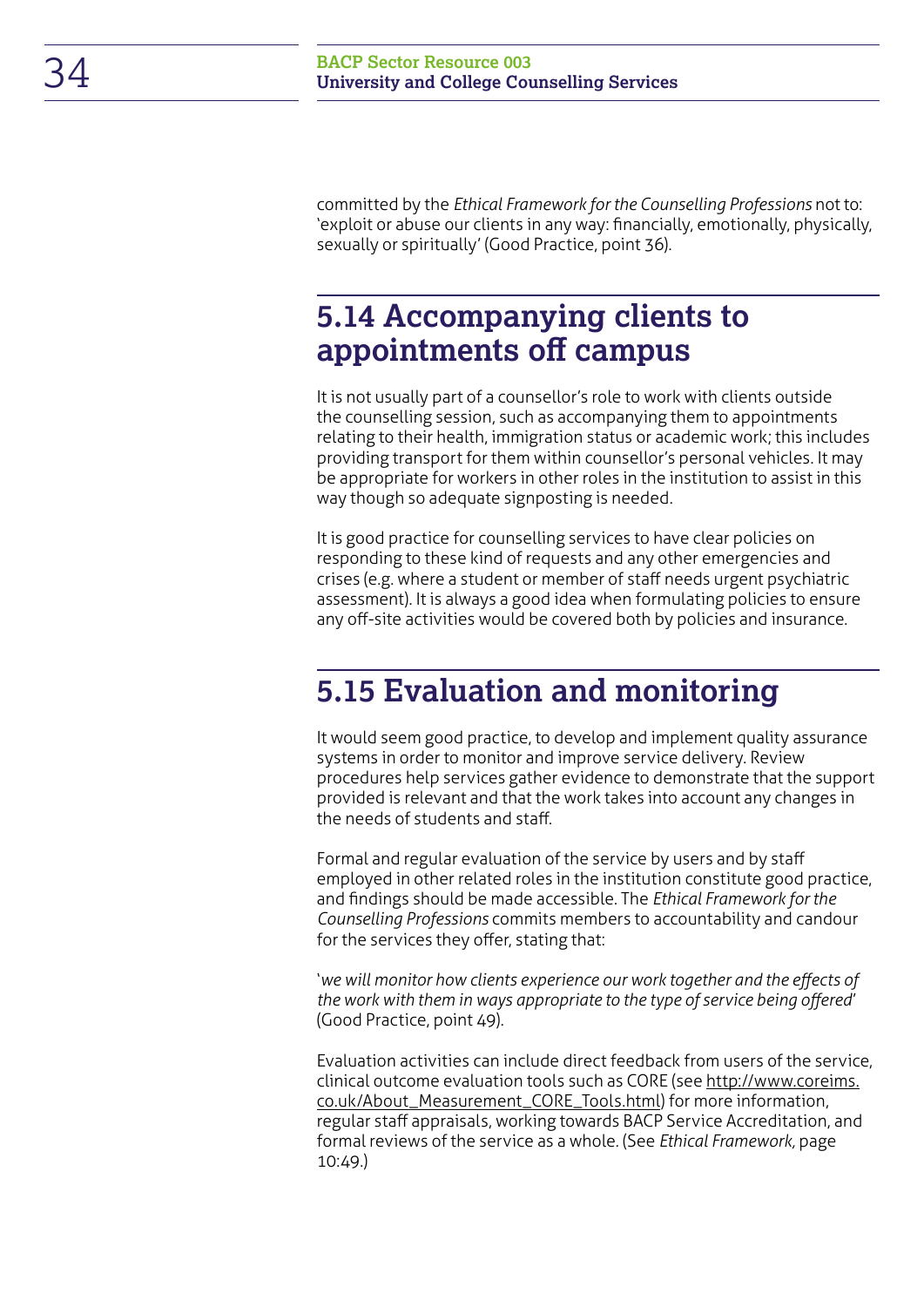These activities should take place alongside an ongoing focus within the service on accountability, ethical and legal responsibility, professional accreditation, and continuing commitment to relevant institutional issues.

Monitoring usage of the service with regard to: gender, ethnicity, disability and sexual orientation (if declared) provides information as to the degree of coverage of these within the population it serves. It may be that there are barriers to accessing the service for certain groups and counselling services should seek to address these.

### **5.16 Complaints' procedures**

Counsellors are encouraged to contract carefully and build collaborative relationships with their clients, (see the *Ethical Framework*, Commitment 3c and d, and Good Practice points 31 and 32 for more information). This should minimise the chances of misunderstandings arising, but in the event that clients are unhappy with the service they have received, most counselling services have a complaints' procedure.

Information about this should be clear and easily accessible to clients in written and/or electronic format, and be mentioned in service publicity.

As clients are often hesitant to complain, every effort should be made to ensure a prompt, professional and transparent response is given. Counselling services should also make clients aware of the BACP Professional Conduct Procedure. (More information about this, and useful downloadable documents about making a complaint and what this entails can be found at: [https://www.bacp.co.uk/prof\\_conduct/Downloadable\\_](https://www.bacp.co.uk/prof_conduct/Downloadable_Documents.php) [Documents.php.](https://www.bacp.co.uk/prof_conduct/Downloadable_Documents.php))

# **6. Location and accommodation**

The location of the counselling service within the institution needs to be considered carefully. An easily accessible and clearly signposted location is desirable, bearing in mind the need 'to respect clients' privacy and dignity' (*Ethical Framework,* Good Practice, point 21). This should be balanced with the need for discretion for students and staff who might hesitate to approach the service if the location were too public.

The following are suggested as minimum location requirements for a service:

• the position of the service should be accessible, yet discreet. If either of these conditions are compromised, the service should take active steps to minimise the effect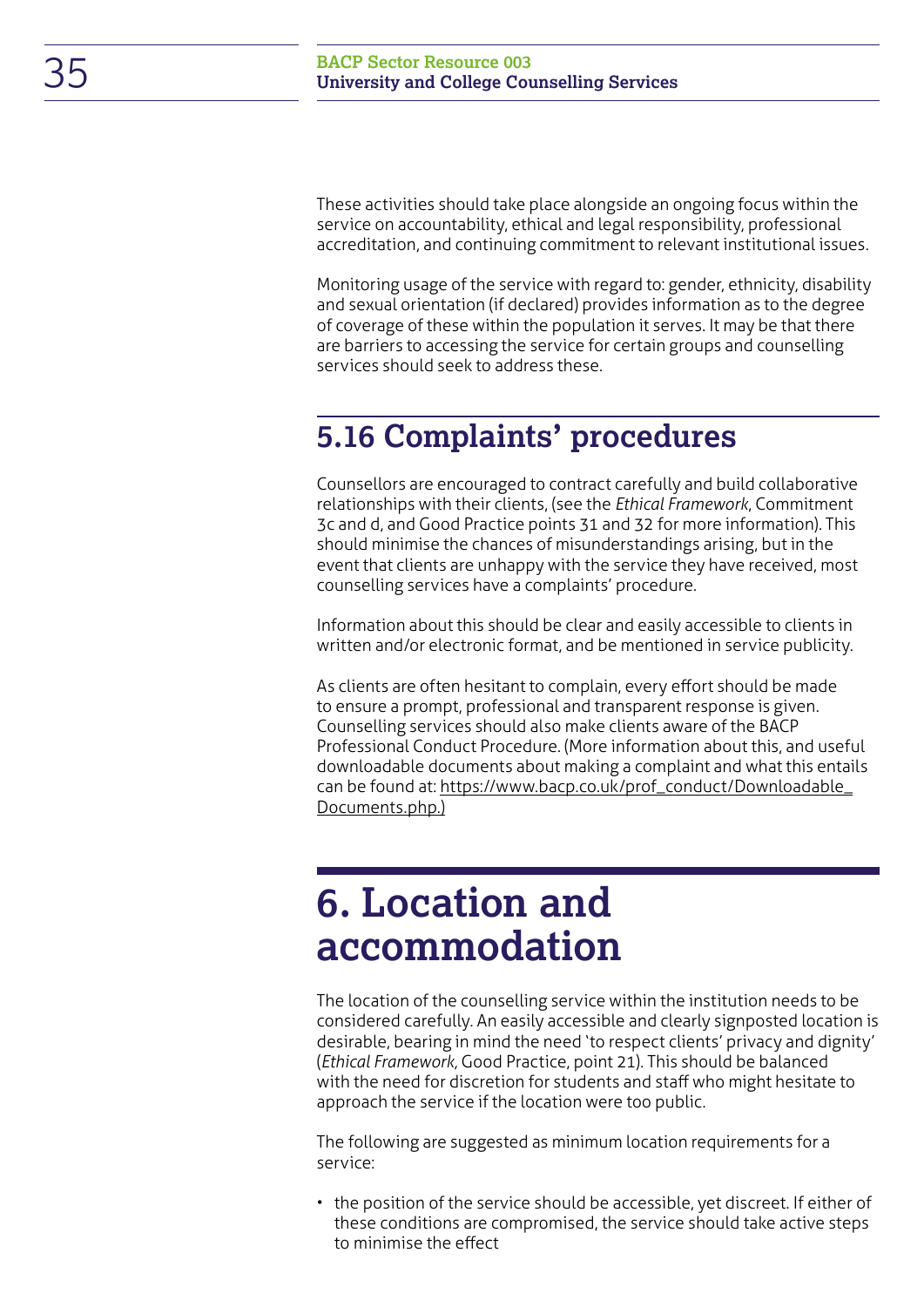- reception areas should be located and designed in a way that recognises clients' needs for privacy
- waiting areas should be discreet and appropriately furnished. Where they are situated near to counselling rooms, clients waiting for appointments should not be able to hear conversations taking place inside
- counselling rooms should be of a sufficient size to allow a comfortable distance between counsellor and client. Ideally, they should be in a quiet location, adequately ventilated and lit, with access to daylight via an openable window, and be private and soundproof. Furniture and decoration should create an atmosphere conducive to counselling. Room changes can disrupt the counselling process and are best kept to a minimum. It is important that counselling sessions are safe from the threat of interruption, so that clients will not be overheard or recognised by third parties
- security issues must be addressed to ensure adequate physical safety for clients and service staff. Counselling rooms should be fitted with panic buttons, or other means identified of alerting security staff in an emergency. Appropriate safety training should be given and guidelines drawn up for responding to potentially dangerous situations. A loneworking policy should also be in place
- accessibility issues need to be addressed for clients who may have diverse needs (e.g. those who have a disability of any kind)
- counsellors who are required to work in open-plan office areas need to have access to private space for making confidential phone calls and consulting with colleagues.

# **7. Budgetary provision**

Counselling service budgets should cover the following:

- salaries
- counselling supervision within paid contracted hours for each member of the counselling staff. Voluntary counsellors and trainees may have different arrangements
- ongoing professional development, including travel costs to attend courses and conferences
- books, journals and subscriptions relevant to the work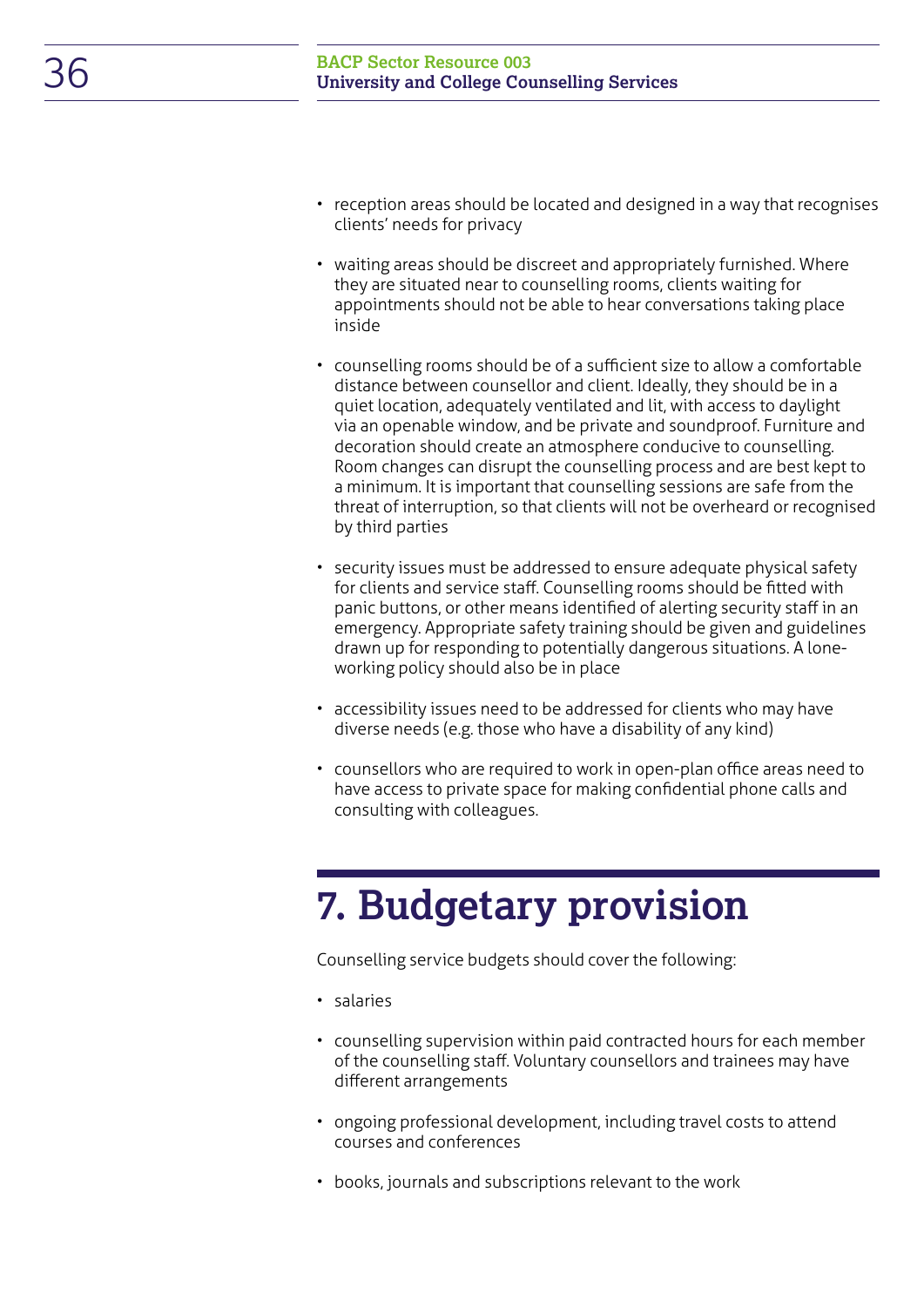• costs associated with administration and maintenance, e.g. telephone, IT equipment, furniture, heating, lighting, insurance, etc.

# **8. Summary of good practice principles for embedded counselling services**

- appropriate provision counselling services should work alongside and complement other support services within the institution and build relationships with relevant external agencies
- clarity of roles counselling services need to set appropriate boundaries that clearly define the scope and limitations of the support that can be provided. Service literature and publicity should reflect this, as they form part of the implied contract offered to clients. The counselling service should strive to communicate the above clearly to the wider institution in order to avoid unhelpful misconceptions
- agreed policies and procedures clear codes of practice covering confidentiality, record keeping, and mental health emergencies need to be agreed within the counselling service and supported by the institution. Services should anticipate that there may be rare instances when someone who is either ill, or at serious risk of either harming themselves or others, will not agree to seek help, and there need to be clear policies giving guidance to counsellors working with them
- training and staff development responding appropriately to clients with mental health difficulties requires an institutional commitment to staff training and development. This includes making the necessary time and resources available for staff employed in counselling services to update their knowledge and skills.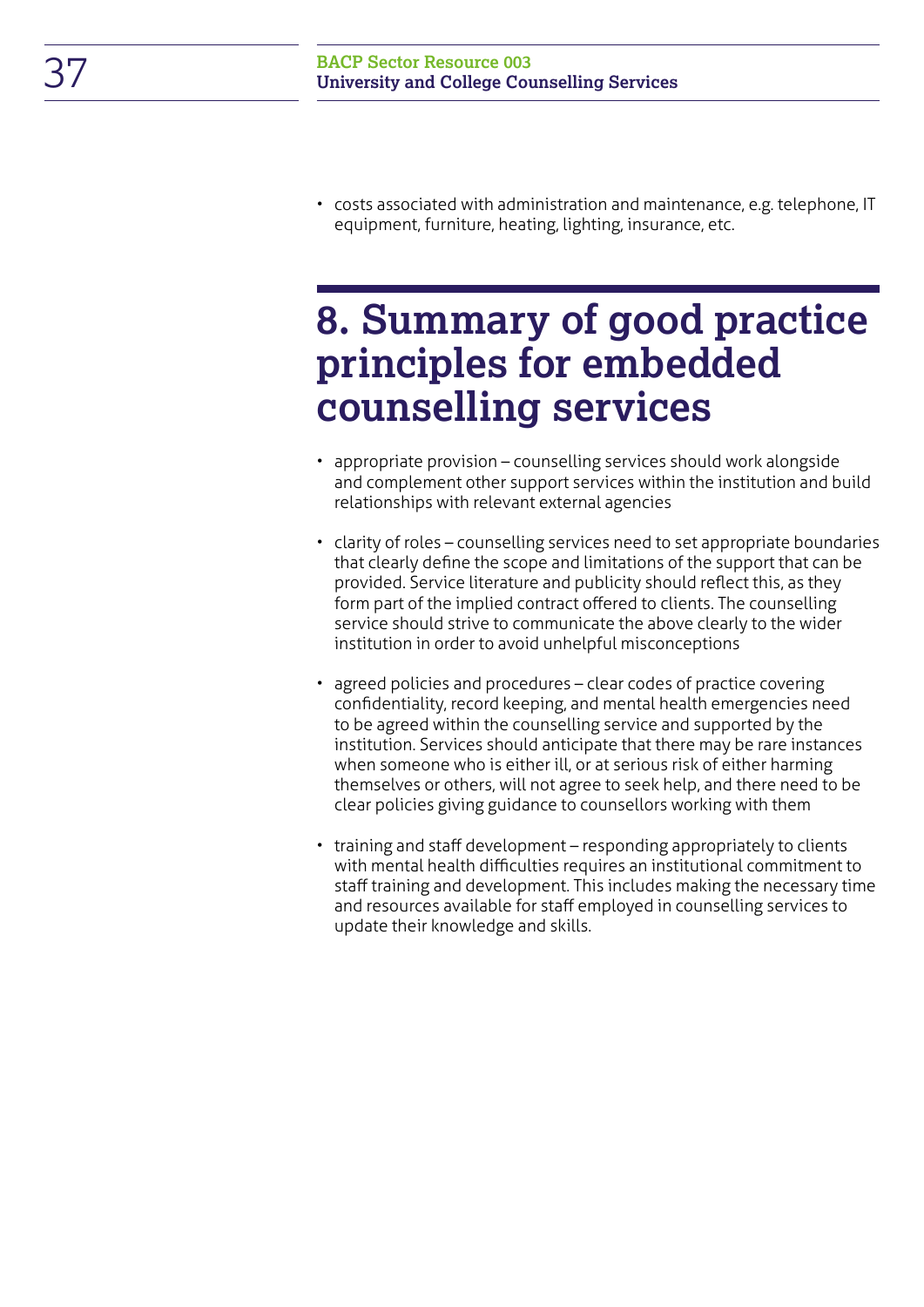# **9. Appendix: Further reading and useful resources**

### **About the Authors**

**Trevor Butlin**, Counselling and Wellbeing Team Leader, De Montfort University, Leicester, is a BACP accredited counsellor and has been in practice for 30 years, 17 in the HE sector. He has managed the (BACP Accredited) DMU service for the last six years. He is also a member of Heads of University Counselling Services (HUCS) Executive.

**Barbara Lawton** worked as a counsellor, trainer and supervisor in FE and HE for 25 years, most recently at the University of Leeds. She served on two BACP UC committees and was Chair of the Division in 2013/2014, on the FE SIG since 2015 and the Executive since 2017.

**Jane Darougar** is College Counsellor at Leyton Sixth Form College, with 17 years' experience of counselling and running a service in both FE and Sixth Form in North and East London. She is also a lecturer in Counselling at Hackney Community College. Jane has been on the BACP UC FE SIG since 2015 and on the Executive since 2017.

**Mary Jones** has been Student and Staff Counsellor at Newcastle under Lyme FE College for 12 years, on the Counsellors in FE subcommittee of BACP UC for eight years and Chair for two, writes for the UC Journal and coordinates the FE Jiscmail.

**Anne-Marie Bradley**, BACP Senior Accredited Counsellor has been a counsellor at University of the Arts London for over 25 years and was a member of the AUCC Advisory Service for 16 years, which she has also chaired. She taught and was an external examiner at Birkbeck College on a Counselling Certificate course for five years.

### **About the Editor**

Géraldine Dufour is Head of Counselling at the University of Cambridge, oversees the provision of psychological support, and leads a large team of counsellors, CBT therapists, mindfulness teacher and mental health advisors. She is Chair of BACP UC Division and past Chair of HUCS. Géraldine sits on various student mental health and wellbeing committees, speaks at national conferences and contributes to professional journals and newspapers. She taught on the MA in Counselling programmes at Leicester and Birmingham Universities.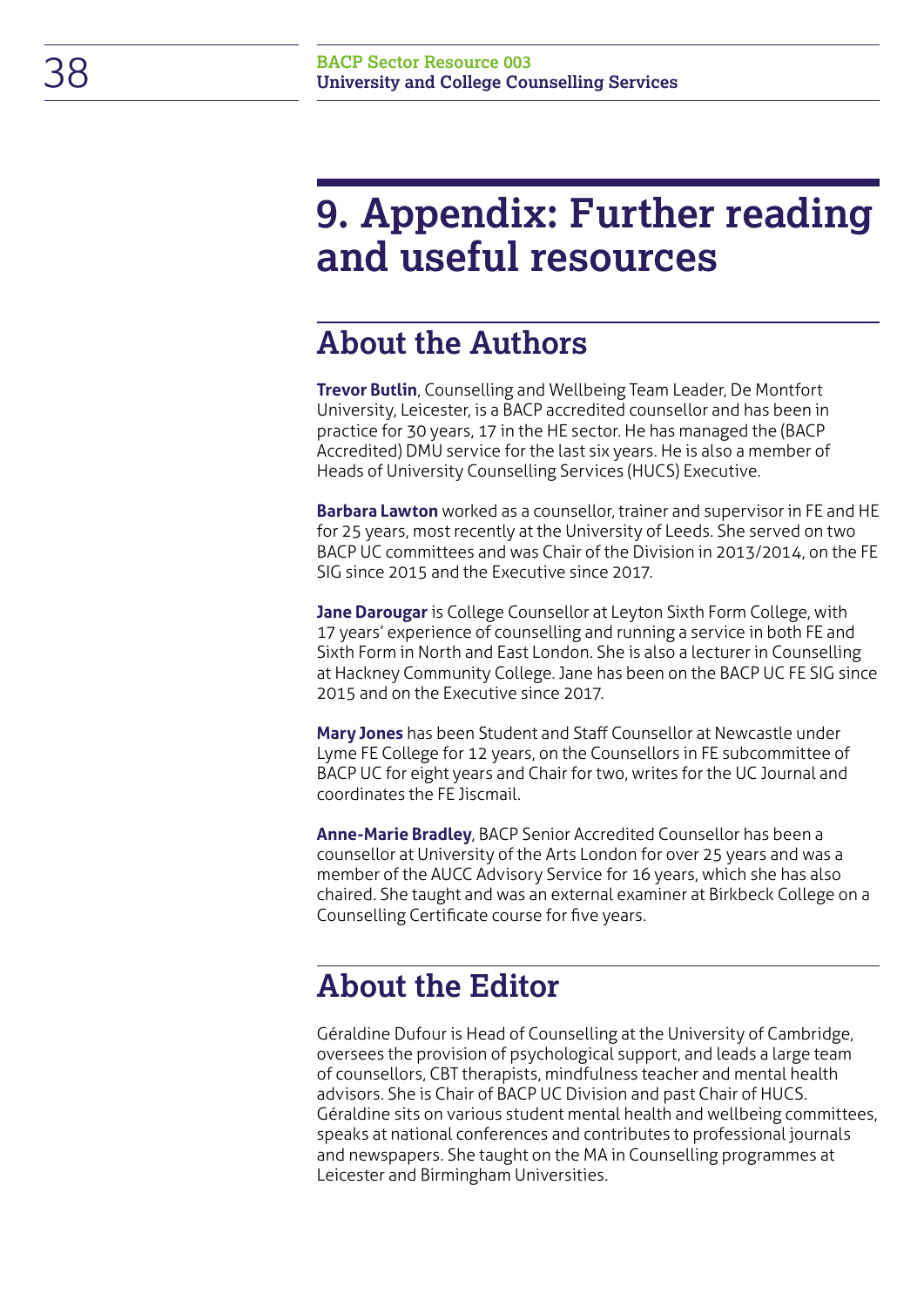### **References**

Ames, J. *Get the message*. University and College Counselling September 2014: pp10-13.

BACP (2016) *Ethical Framework for the Counselling Professions*. Lutterworth. BACP.

Broglia, E. *BACP Universities and Colleges annual survey 2013/2014*. University and College Counselling September 2015: pp4-9.

Broglia, E., Millings, A., Barkham, M. (2017) *The Counseling Center Assessment of Psychological Symptoms (CCAPS-62): Acceptance, feasibility, and initial psychometric properties in a UK student population*, Clinical Psychological Psychotherapy. doi: 10.1002/cpp.2070

Caleb, R. *Student mental wellbeing: whose responsibility?* University and College Counselling May 2015: pp4-8.

Collins, J., Dyer, C., Shave, D. *Counselling staff: How time limited counselling can effect change in wellbeing*. AUCC Journal November 2012: pp12-17.

Clowes, R. #promote. University and College Counselling September 2014: pp4-7 [http://bacpuc.org.uk/journal.](http://bacpuc.org.uk/journal)

Dailey, M. *Staff counselling works, OK!* AUCC Journal May 2012: pp23-24.

Dailey, M. and Abbott, T. (2013) BACP universities and colleges annual survey 2011/12. *University & College Counselling Journal*, March 2013.

Dufour, G. (2016) "Assessment: Laying the Foundation for Brief Therapeutic Work in HE" in Mair, D Ed) *Short-term Counselling in Higher Education: Context, Theory and Practice* (Routledge).

Mair, D. (2016) Introduction in Mair, D. (ed) *Short-term Counselling in Higher Education: Context, Theory and Practice* (Routledge).

Moore, J. and Lane, K. *Giving 'a face' to the institution: the value of an embedded counselling service*. AUCC Journal November 2012: pp18-22.

Nigel, M. *The adolescent brain* University & College Counselling Journal March 2017.

Percy, A. *Benchmark questions in clinical work of counsellors*. HUCS Jiscmail survey: August 2015. (Personal communication).

Rowland, H., Aster, J. *Making a difference!* AUCC Journal May 2012: pp13-18.

Tarren, S. (2016) Managing demand and surviving the work in Mair, D. (ed) *Short-term Counselling in Higher Education: Context, Theory and Practice* (Routledge).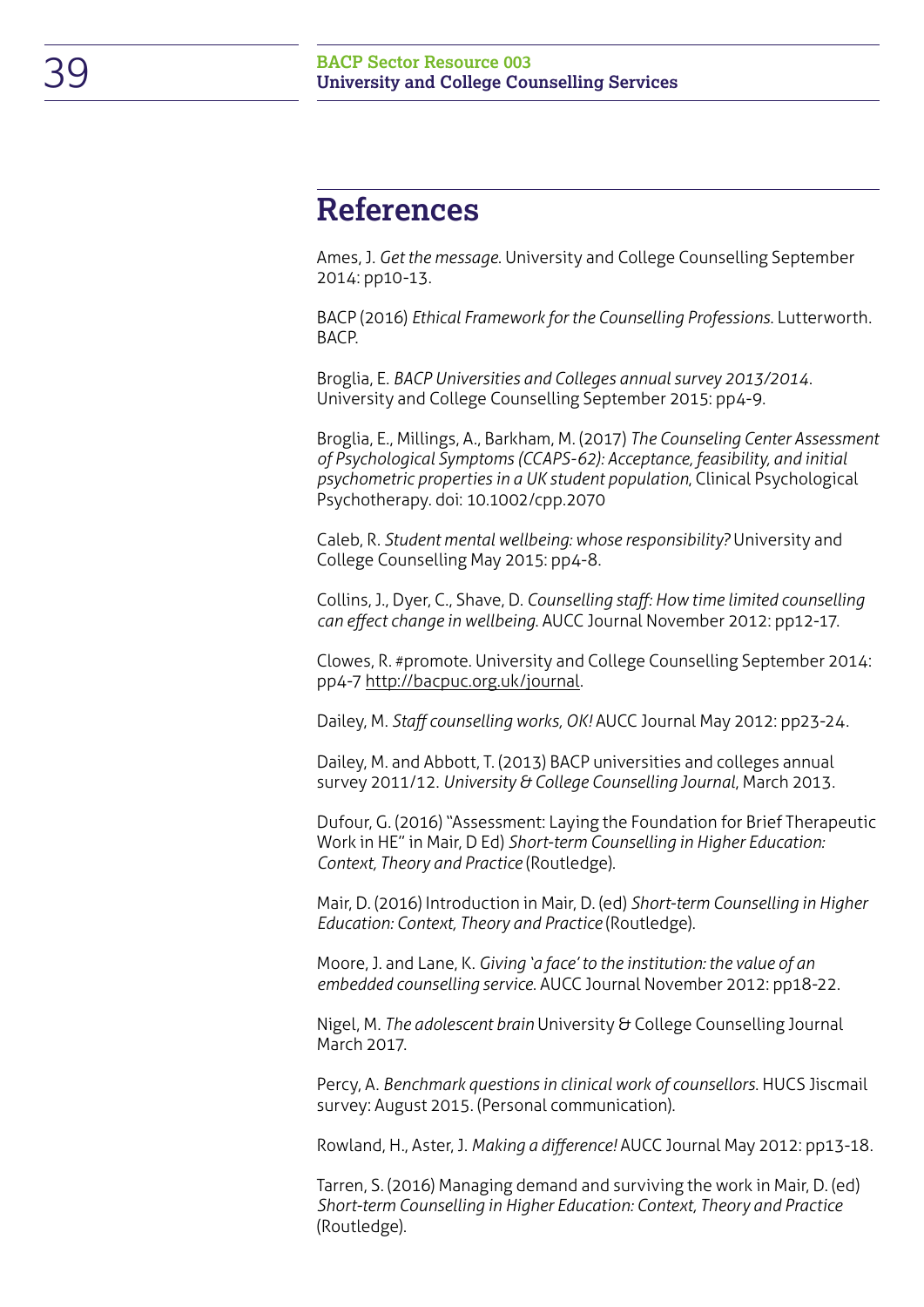Wallace, P. *The positive wider impact of counselling provision in colleges and universities*. University and College Counselling September 2014: pp22-25.

Wheeler, S., Hewitt, E. (2004) *Counselling in higher education: the experience of lone counsellors* British Journal of Guidance & Counselling Vol. 32 , Iss. 4,2004

### **Further reading and useful resources**

Anderson, S. (2013) *A group for students with eating issues* University and College Counselling, March 2013: pp 26–29.

AMOSSHE (2001) *Responding to Student Mental Health Issues: 'Duty of Care' Responsibilities for Student Services in Higher Education*. Winchester: Association of Managers in Student Services in Higher Education.

Anthony, K., Nagel, D.M. (2009) *Therapy Online [A Practical Guide]*. London: Sage.

Bond, T. (2015) *Standards and Ethics for Counselling in Action* (4th edition). London: Sage.

Bond, T., Mitchels, B. (2015) *Confidentiality and Record keeping in Counselling and Psychotherapy*. BACP Legal Resource Series. London: Sage.

Bewick, B., Koutsopoulou, G., Miles, J., Slaa, E., Barkham, M. (2010) *Changes in undergraduate students' psychological well-being as they progress through university.* Studies in Higher Education, 35, 633–645. doi: 10.1080/03075070903216643

Caleb, R. (2010) *The roles offered by counselling services in further and higher education*. AUCC journal, March 2010.

Connell, J., Barkham, M., Mellor-Clark, J. (2008). *The effectiveness of UK student counselling services: An analysis using the CORE System*. British Journal of Guidance and Counselling, 36(1), 1–18. doi: 10.1080/ 03069880701715655

CVCP (2001) *Guidelines on Mental Health Policies and Procedures for Higher Education*. London: Committee of Vice-Chancellors and Principals of the Universities of the United Kingdom. [https://www.amosshe.org.uk/](https://www.amosshe.org.uk/resources/Documents/AMOSSHE_Duty_of_Care_2001.pdf) [resources/Documents/AMOSSHE\\_Duty\\_of\\_Care\\_2001.pdf](https://www.amosshe.org.uk/resources/Documents/AMOSSHE_Duty_of_Care_2001.pdf)

DfES (2015) *Working Together to Safeguard Children: A Guide to Inter-Agency Working to Safeguard and Promote the Welfare of Children*. [https://www.gov.](https://www.gov.uk/government/uploads/system/uploads/attachment_data/file/592101/Working_Together_to_Safeguard_Children_20170213.pdf) [uk/government/uploads/system/uploads/attachment\\_data/file/592101/](https://www.gov.uk/government/uploads/system/uploads/attachment_data/file/592101/Working_Together_to_Safeguard_Children_20170213.pdf) [Working\\_Together\\_to\\_Safeguard\\_Children\\_20170213.pdf](https://www.gov.uk/government/uploads/system/uploads/attachment_data/file/592101/Working_Together_to_Safeguard_Children_20170213.pdf) (accessed August 2017)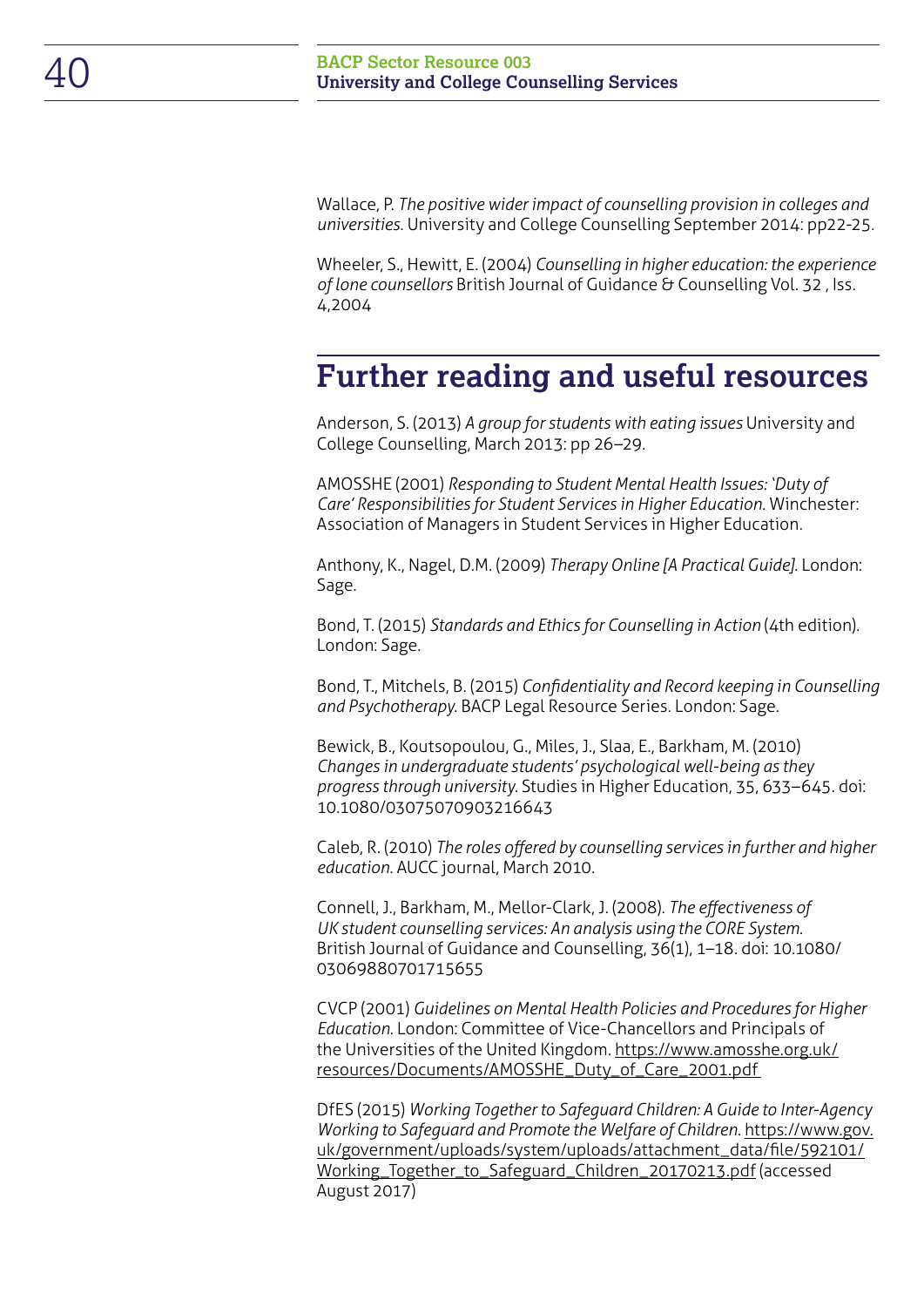# 41 **BACP Sector Resource 003 University and College Counselling Services**

Ecclestone, K., Hayes, D. (2008) *The Dangerous Rise of Therapeutic Education*, Routledge.

Hodgson, A. (2009) *Auditing a Small Counselling Service*. AUCC Journal, March 2009:25–26

Iarovici, D. (2014) *Mental Health in the University Student*, Baltimore: John Hopkins Press.

Jenkins, P. (2007) *Counselling, Psychotherapy and the Law* (2nd edition). London: Sage.

Jenkins, P. (ed) (2002) Legal Issues in Counselling and Psychotherapy. London: Sage.

Jenkins, P., Keter, V., Stone, J. (2004) *Psychotherapy and the Law: Questions and Answers for Counsellors and Psychotherapists*. London: Whurr.

Jenkins, P. (2007) *Reporting Suspected Child Abuse in College and University Counselling*. AUCC Journal, March 2007:21–23.

Mitchels, B., Bond, T. (2010) *Essential Law for Counsellors and Psychotherapists. BACP Legal Resource Series*: London: Sage.

Mitchels, B. (2009) *Safeguarding Vulnerable Groups*. Therapy Today 20(9):26–30.

Mitchels, B., Reeves, A. (2009) *The Right to Die: Law and Ethics*. Therapy Today 20(10):19–23.

Murray, A.L., McKenzie, K., Murray, K.R., Richelieu, M. (2015). *An analysis of the effectiveness of university counselling services*. British Journal of Guidance and Counselling, 44, 130–139. doi: 10.1080/ 03069885.2015.1043621

Office of the Children's Rights Director: Young Person's Guide to 'Working Together to Safeguard Children' [https://www.childrenscommissioner.](https://www.childrenscommissioner.gov.uk/wp-content/uploads/2017/07/Working-together-to-safeguard-children.pdf) [gov.uk/wp-content/uploads/2017/07/Working-together-to-safeguard](https://www.childrenscommissioner.gov.uk/wp-content/uploads/2017/07/Working-together-to-safeguard-children.pdf)[children.pdf](https://www.childrenscommissioner.gov.uk/wp-content/uploads/2017/07/Working-together-to-safeguard-children.pdf)

Reeves, A. (2009) *Working with Suicidal Clients*. London: Sage.

Royal College of Psychiatrists (2003 and 2011) College report CR166: Mental health of students in higher education, London, RCPsych. Available from: <http://www.rcpsych.ac.uk/files/pdfversion/cr166.pdf> (accessed August 2017). Stanley, N., Mallon, S., Bell, J., Hilton, S., Manthorpe, J. (2007) *Responses and Prevention in Student Suicide*. Preston: University of Central Lancashire and Papyrus.

Universities UK/Mental Wellbeing in Higher Education Group. Students' mental wellbeing in higher education good practice guide. London universities UK: 2015. [www.mwbhe.com/publications-resources](http://www.universitiesuk.ac.uk/policy-and-analysis/reports/Documents/2015/student-mental-wellbeing-in-he.pdf)